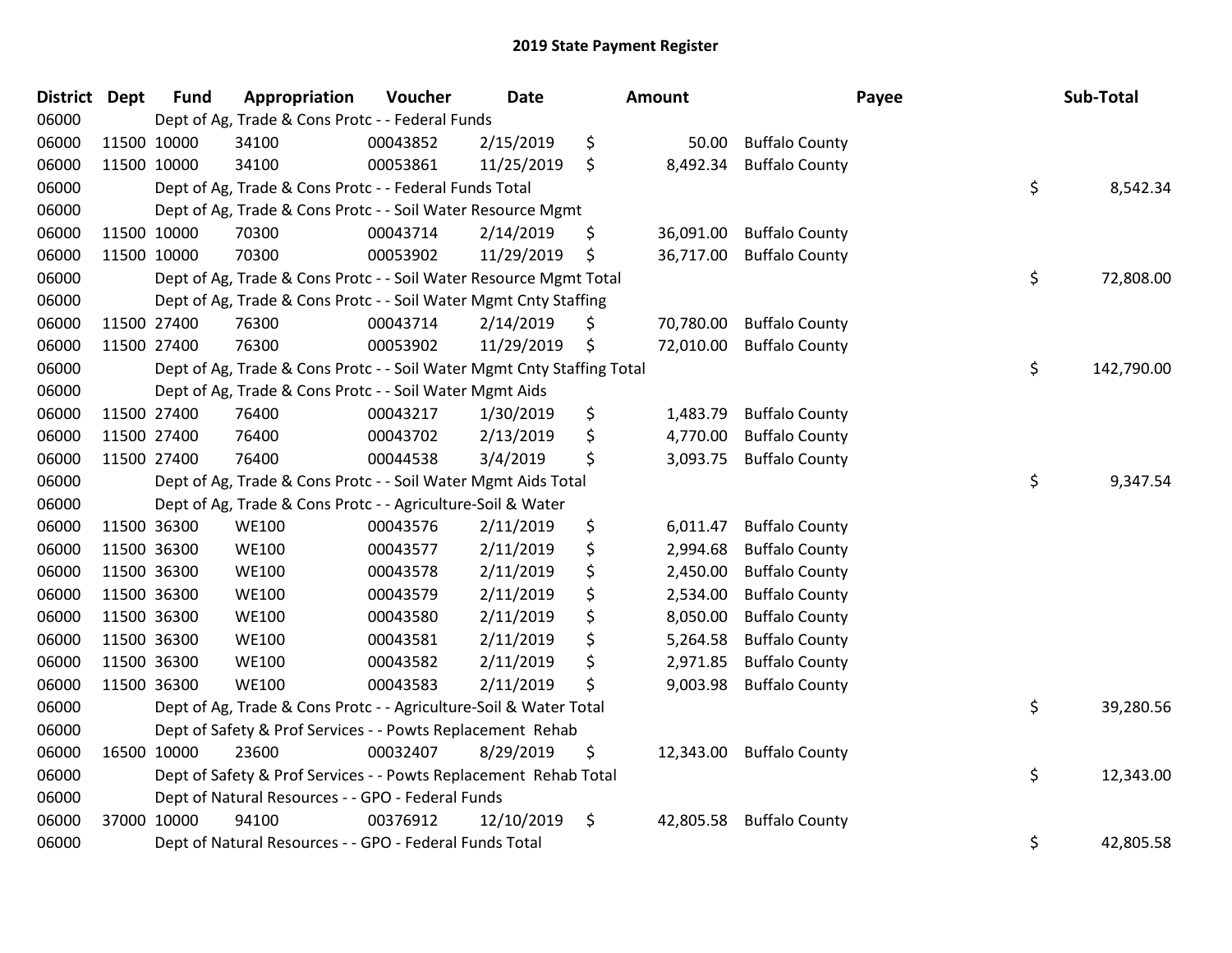| <b>District</b> | <b>Dept</b> | <b>Fund</b> | Appropriation                                                      | Voucher  | <b>Date</b> | <b>Amount</b> |           | Payee                 |    | Sub-Total |  |
|-----------------|-------------|-------------|--------------------------------------------------------------------|----------|-------------|---------------|-----------|-----------------------|----|-----------|--|
| 06000           |             |             | Dept of Natural Resources - - Gen Program Ops-State Funds          |          |             |               |           |                       |    |           |  |
| 06000           |             | 37000 21200 | 16100                                                              | 00291973 | 2/14/2019   | \$            | 24.00     | <b>Buffalo County</b> |    |           |  |
| 06000           | 37000 21200 |             | 16100                                                              | 00301171 | 3/13/2019   | \$            | 137.46    | <b>Buffalo County</b> |    |           |  |
| 06000           |             | 37000 21200 | 16100                                                              | 00310277 | 5/3/2019    | \$            | 50.42     | <b>Buffalo County</b> |    |           |  |
| 06000           |             | 37000 21200 | 16100                                                              | 00318563 | 5/15/2019   | \$            | 381.03    | <b>Buffalo County</b> |    |           |  |
| 06000           |             | 37000 21200 | 16100                                                              | 00327364 | 6/7/2019    | \$            | 305.00    | <b>Buffalo County</b> |    |           |  |
| 06000           |             | 37000 21200 | 16100                                                              | 00337950 | 7/30/2019   | \$            | 9.80      | <b>Buffalo County</b> |    |           |  |
| 06000           | 37000 21200 |             | 16100                                                              | 00348098 | 8/12/2019   | \$            | 590.05    | <b>Buffalo County</b> |    |           |  |
| 06000           |             | 37000 21200 | 16100                                                              | 00375586 | 12/26/2019  | \$            | 105.00    | <b>Buffalo County</b> |    |           |  |
| 06000           |             |             | Dept of Natural Resources - - Gen Program Ops-State Funds Total    |          |             |               |           |                       | \$ | 1,602.76  |  |
| 06000           |             |             | Dept of Natural Resources - - Er--Vol Pay, Sale, Lease & Fee       |          |             |               |           |                       |    |           |  |
| 06000           |             | 37000 21200 | 16300                                                              | 00354043 | 9/20/2019   | \$            | 1,500.00  | <b>Buffalo County</b> |    |           |  |
| 06000           |             |             | Dept of Natural Resources - - Er--Vol Pay, Sale, Lease & Fee Total |          |             |               |           |                       | \$ | 1,500.00  |  |
| 06000           |             |             | Dept of Natural Resources - - General Program Operations --        |          |             |               |           |                       |    |           |  |
| 06000           |             | 37000 21200 | 25400                                                              | 00294504 | 2/4/2019    | \$            | 13.00     | <b>Buffalo County</b> |    |           |  |
| 06000           |             | 37000 21200 | 25400                                                              | 00308904 | 4/18/2019   | \$            | 1,470.00  | <b>Buffalo County</b> |    |           |  |
| 06000           | 37000 21200 |             | 25400                                                              | 00315052 | 4/25/2019   | \$            | 690.00    | <b>Buffalo County</b> |    |           |  |
| 06000           |             | 37000 21200 | 25400                                                              | 00341908 | 7/18/2019   | \$            | 30.00     | <b>Buffalo County</b> |    |           |  |
| 06000           |             | 37000 21200 | 25400                                                              | 00346250 | 8/13/2019   | \$            | 1,050.00  | <b>Buffalo County</b> |    |           |  |
| 06000           |             | 37000 21200 | 25400                                                              | 00358008 | 9/27/2019   | \$            | 27.00     | <b>Buffalo County</b> |    |           |  |
| 06000           |             | 37000 21200 | 25400                                                              | 00366409 | 11/7/2019   | \$            | 35.00     | <b>Buffalo County</b> |    |           |  |
| 06000           |             |             | Dept of Natural Resources - - General Program Operations -- Total  |          |             |               |           |                       | \$ | 3,315.00  |  |
| 06000           |             |             | Dept of Natural Resources - - Venison Processing                   |          |             |               |           |                       |    |           |  |
| 06000           |             | 37000 21200 | 54900                                                              | 00311074 | 5/8/2019    | \$            | 6,665.00  | <b>Buffalo County</b> |    |           |  |
| 06000           |             |             | Dept of Natural Resources - - Venison Processing Total             |          |             |               |           |                       | \$ | 6,665.00  |  |
| 06000           |             |             | Dept of Natural Resources - - Wildlife Damage Claims & Abat        |          |             |               |           |                       |    |           |  |
| 06000           |             | 37000 21200 | 55300                                                              | 00311074 | 5/8/2019    | \$            | 13,270.38 | <b>Buffalo County</b> |    |           |  |
| 06000           |             |             | Dept of Natural Resources - - Wildlife Damage Claims & Abat Total  |          |             |               |           |                       | \$ | 13,270.38 |  |
| 06000           |             |             | Dept of Natural Resources - - Resaids - County Cons Aids           |          |             |               |           |                       |    |           |  |
| 06000           |             | 37000 21200 | 56300                                                              | 00353568 | 8/29/2019   | \$            | 2,669.73  | <b>Buffalo County</b> |    |           |  |
| 06000           |             |             | Dept of Natural Resources - - Resaids - County Cons Aids Total     |          |             |               |           |                       | \$ | 2,669.73  |  |
| 06000           |             |             | Dept of Natural Resources - - Resaids - Forest Croplnd & Mfl       |          |             |               |           |                       |    |           |  |
| 06000           |             | 37000 21200 | 56600                                                              | 00359780 | 9/23/2019   | \$            | 35,381.49 | <b>Buffalo County</b> |    |           |  |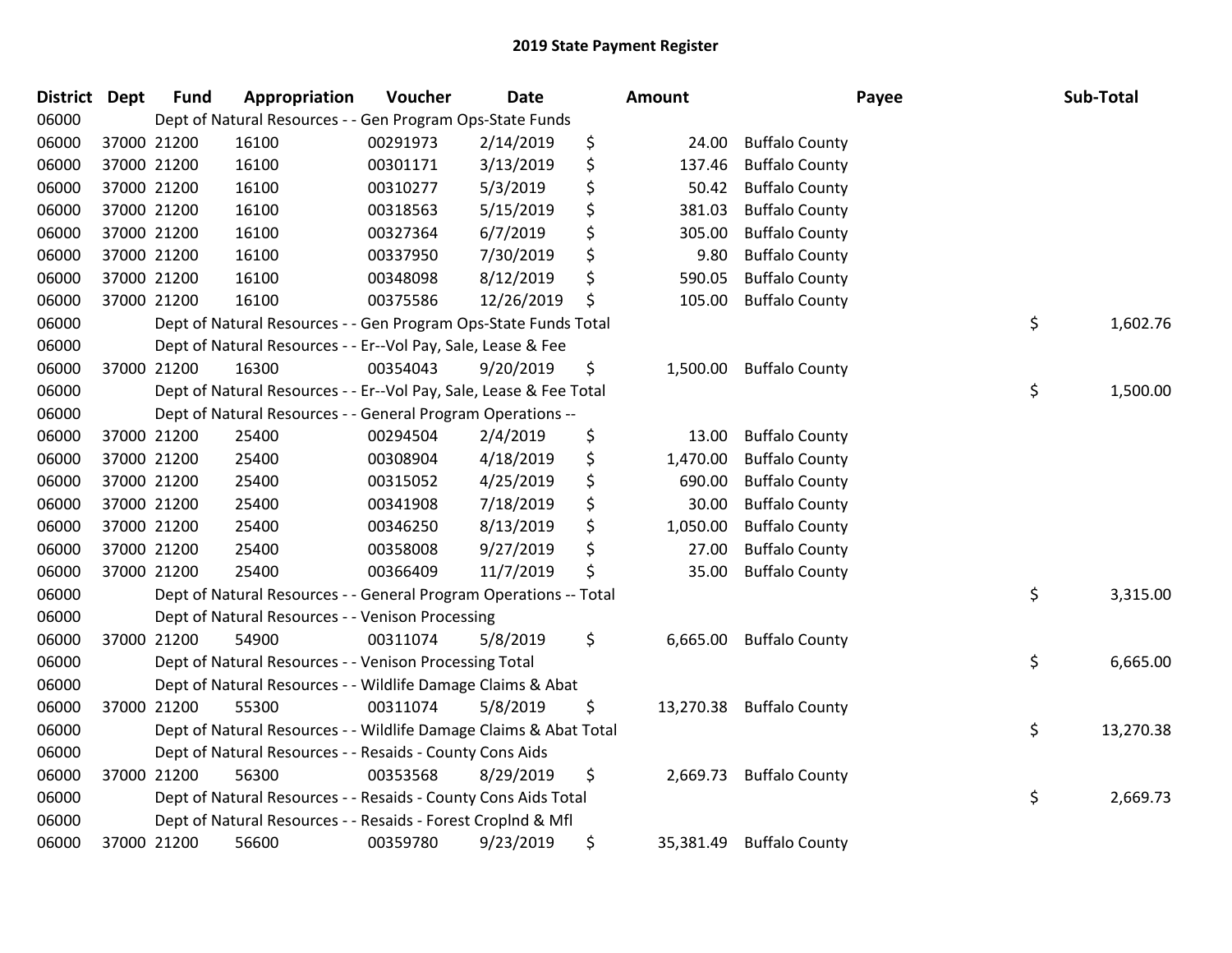| <b>District Dept</b> |             | <b>Fund</b> | Appropriation                                                      | Voucher  | Date       | Amount          |                       | Payee | Sub-Total  |
|----------------------|-------------|-------------|--------------------------------------------------------------------|----------|------------|-----------------|-----------------------|-------|------------|
| 06000                |             |             | Dept of Natural Resources - - Resaids - Forest CropInd & Mfl Total |          |            |                 |                       | \$    | 35,381.49  |
| 06000                |             |             | Dept of Natural Resources - - Ra- Snowmobile Trail Areas           |          |            |                 |                       |       |            |
| 06000                | 37000 21200 |             | 57500                                                              | 00290855 | 1/15/2019  | \$<br>8,903.51  | <b>Buffalo County</b> |       |            |
| 06000                | 37000 21200 |             | 57500                                                              | 00310843 | 4/15/2019  | \$<br>33,960.00 | <b>Buffalo County</b> |       |            |
| 06000                | 37000 21200 |             | 57500                                                              | 00360366 | 10/7/2019  | \$<br>6,352.39  | <b>Buffalo County</b> |       |            |
| 06000                | 37000 21200 |             | 57500                                                              | 00365886 | 10/15/2019 | \$<br>33,960.00 | <b>Buffalo County</b> |       |            |
| 06000                | 37000 21200 |             | 57500                                                              | 00365889 | 10/15/2019 | \$<br>33,240.00 | <b>Buffalo County</b> |       |            |
| 06000                |             |             | Dept of Natural Resources - - Ra- Snowmobile Trail Areas Total     |          |            |                 |                       | \$    | 116,415.90 |
| 06000                |             |             | Dept of Natural Resources - - Rec & Resource Aids, Fed             |          |            |                 |                       |       |            |
| 06000                | 37000 21200 |             | 58300                                                              | 00337503 | 7/5/2019   | \$<br>13,198.46 | <b>Buffalo County</b> |       |            |
| 06000                |             |             | Dept of Natural Resources - - Rec & Resource Aids, Fed Total       |          |            |                 |                       | \$    | 13,198.46  |
| 06000                |             |             | Dept of Natural Resources - - Resaids - Pymt In Lieu Tax Fed       |          |            |                 |                       |       |            |
| 06000                | 37000 21200 |             | 58400                                                              | 00364656 | 10/15/2019 | \$<br>2,391.00  | <b>Buffalo County</b> |       |            |
| 06000                |             |             | Dept of Natural Resources - - Resaids - Pymt In Lieu Tax Fed Total |          |            |                 |                       | \$    | 2,391.00   |
| 06000                |             |             | Dept of Natural Resources - - GPO--State Funds                     |          |            |                 |                       |       |            |
| 06000                | 37000 21200 |             | 86100                                                              | 00294784 | 2/4/2019   | \$<br>2,120.58  | <b>Buffalo County</b> |       |            |
| 06000                |             | 37000 21200 | 86100                                                              | 00301134 | 2/28/2019  | \$<br>2,120.58  | <b>Buffalo County</b> |       |            |
| 06000                | 37000 21200 |             | 86100                                                              | 00307665 | 4/1/2019   | \$<br>2,120.58  | <b>Buffalo County</b> |       |            |
| 06000                | 37000 21200 |             | 86100                                                              | 00317324 | 5/2/2019   | \$<br>2,120.58  | <b>Buffalo County</b> |       |            |
| 06000                | 37000 21200 |             | 86100                                                              | 00326271 | 6/4/2019   | \$<br>2,120.58  | <b>Buffalo County</b> |       |            |
| 06000                | 37000 21200 |             | 86100                                                              | 00336647 | 7/3/2019   | \$<br>2,120.58  | <b>Buffalo County</b> |       |            |
| 06000                | 37000 21200 |             | 86100                                                              | 00346157 | 8/2/2019   | \$<br>2,120.58  | <b>Buffalo County</b> |       |            |
| 06000                | 37000 21200 |             | 86100                                                              | 00354122 | 9/5/2019   | \$<br>2,120.58  | <b>Buffalo County</b> |       |            |
| 06000                | 37000 21200 |             | 86100                                                              | 00362302 | 10/2/2019  | \$<br>2,120.58  | <b>Buffalo County</b> |       |            |
| 06000                | 37000 21200 |             | 86100                                                              | 00369378 | 11/4/2019  | \$<br>2,120.58  | <b>Buffalo County</b> |       |            |
| 06000                | 37000 21200 |             | 86100                                                              | 00374801 | 11/29/2019 | \$<br>2,120.58  | <b>Buffalo County</b> |       |            |
| 06000                | 37000 21200 |             | 86100                                                              | 00378049 | 12/27/2019 | \$<br>2,120.58  | <b>Buffalo County</b> |       |            |
| 06000                |             |             | Dept of Natural Resources - - GPO--State Funds Total               |          |            |                 |                       | \$    | 25,446.96  |
| 06000                |             |             | Dept of Natural Resources - - Fin Asst For Responsible Units       |          |            |                 |                       |       |            |
| 06000                | 37000 27400 |             | 67000                                                              | 00323090 | 5/22/2019  | \$<br>96,076.70 | <b>Buffalo County</b> |       |            |
| 06000                |             |             | Dept of Natural Resources - - Fin Asst For Responsible Units Total |          |            |                 |                       | \$    | 96,076.70  |
| 06000                |             |             | Dept of Natural Resources - - Recycling Consolidation Grants       |          |            |                 |                       |       |            |
| 06000                | 37000 27400 |             | 67300                                                              | 00323090 | 5/22/2019  | \$<br>2,754.87  | <b>Buffalo County</b> |       |            |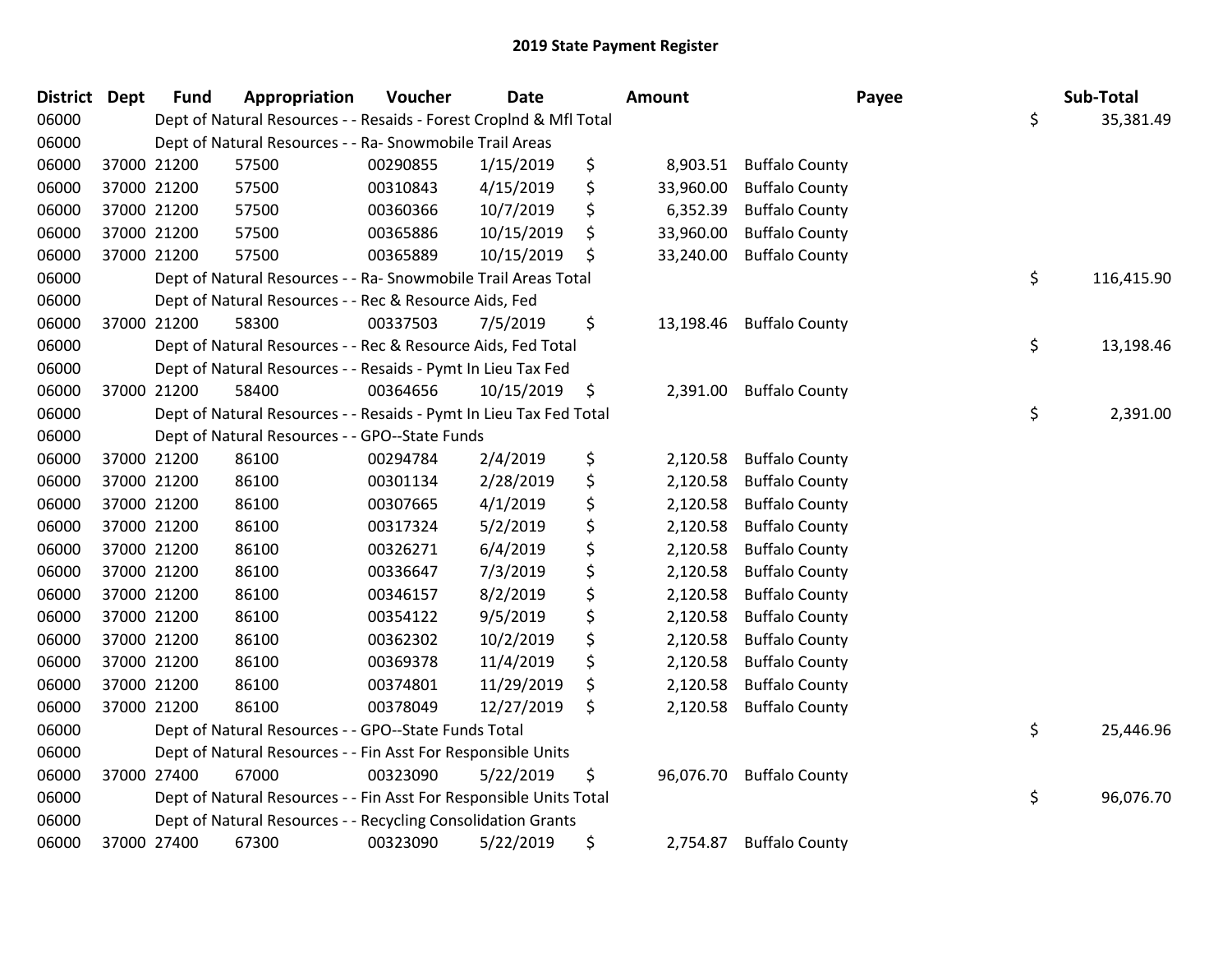| District Dept |             | <b>Fund</b> | Appropriation                                                      | Voucher  | <b>Date</b> | <b>Amount</b>    |                          | Payee | Sub-Total  |
|---------------|-------------|-------------|--------------------------------------------------------------------|----------|-------------|------------------|--------------------------|-------|------------|
| 06000         |             |             | Dept of Natural Resources - - Recycling Consolidation Grants Total |          |             |                  |                          | \$    | 2,754.87   |
| 06000         |             |             | Dept of Natural Resources - - GPO - Sd Water Loan Prog, Fed        |          |             |                  |                          |       |            |
| 06000         |             | 37000 57300 | 48200                                                              | 00298870 | 2/19/2019   | \$<br>5,385.50   | <b>Buffalo County</b>    |       |            |
| 06000         | 37000 57300 |             | 48200                                                              | 00310889 | 4/30/2019   | \$<br>2,788.00   | <b>Buffalo County</b>    |       |            |
| 06000         |             | 37000 57300 | 48200                                                              | 00329773 | 7/5/2019    | \$<br>2,788.00   | <b>Buffalo County</b>    |       |            |
| 06000         | 37000 57300 |             | 48200                                                              | 00373517 | 11/27/2019  | \$<br>2,788.00   | <b>Buffalo County</b>    |       |            |
| 06000         |             |             | Dept of Natural Resources - - GPO - Sd Water Loan Prog, Fed Total  |          |             |                  |                          | \$    | 13,749.50  |
| 06000         |             |             | WI Dept of Transportation - - Eldly&Disa Co/Aid Sf                 |          |             |                  |                          |       |            |
| 06000         | 39500 21100 |             | 16800                                                              | 00347743 | 2/5/2019    | \$<br>72,389.00  | <b>Buffalo County</b>    |       |            |
| 06000         |             |             | WI Dept of Transportation - - Eldly&Disa Co/Aid Sf Total           |          |             |                  |                          | \$    | 72,389.00  |
| 06000         |             |             | WI Dept of Transportation - - Hwy Sfty Loc Aid Ffd                 |          |             |                  |                          |       |            |
| 06000         |             | 39500 21100 | 18500                                                              | 00470401 | 12/12/2019  | \$               | 3,912.59 Buffalo County  |       |            |
| 06000         |             |             | WI Dept of Transportation - - Hwy Sfty Loc Aid Ffd Total           |          |             |                  |                          | \$    | 3,912.59   |
| 06000         |             |             | WI Dept of Transportation - - Trans Aids To Co.-Sf                 |          |             |                  |                          |       |            |
| 06000         |             | 39500 21100 | 19000                                                              | 00335778 | 1/7/2019    | \$<br>170,362.85 | <b>Buffalo County</b>    |       |            |
| 06000         |             | 39500 21100 | 19000                                                              | 00401103 | 7/1/2019    | \$<br>340,725.70 | <b>Buffalo County</b>    |       |            |
| 06000         |             | 39500 21100 | 19000                                                              | 00443921 | 10/7/2019   | \$<br>170,362.86 | <b>Buffalo County</b>    |       |            |
| 06000         |             |             | WI Dept of Transportation - - Trans Aids To Co.-Sf Total           |          |             |                  |                          | \$    | 681,451.41 |
| 06000         |             |             | WI Dept of Transportation - - Trnsprt Alternats Sf                 |          |             |                  |                          |       |            |
| 06000         | 39500 21100 |             | 22500                                                              | 00375253 | 4/24/2019   | \$               | 50,403.42 Buffalo County |       |            |
| 06000         |             |             | WI Dept of Transportation - - Trnsprt Alternats Sf Total           |          |             |                  |                          | \$    | 50,403.42  |
| 06000         |             |             | WI Dept of Transportation - - Trnsprt Alternats Lf                 |          |             |                  |                          |       |            |
| 06000         |             | 39500 21100 | 22600                                                              | 00375253 | 4/24/2019   | \$               | 7,175.75 Buffalo County  |       |            |
| 06000         |             |             | WI Dept of Transportation - - Trnsprt Alternats Lf Total           |          |             |                  |                          | \$    | 7,175.75   |
| 06000         |             |             | WI Dept of Transportation - - Loc Rd Imp Prg St Fd                 |          |             |                  |                          |       |            |
| 06000         |             | 39500 21100 | 27800                                                              | 00465037 | 11/29/2019  | \$<br>2,623.63   | <b>Buffalo County</b>    |       |            |
| 06000         |             |             | WI Dept of Transportation - - Loc Rd Imp Prg St Fd Total           |          |             |                  |                          | \$    | 2,623.63   |
| 06000         |             |             | WI Dept of Transportation - - St Hwy Rehab, Sf                     |          |             |                  |                          |       |            |
| 06000         |             | 39500 21100 | 36300                                                              | 00339037 | 1/4/2019    | \$<br>4,999.99   | <b>Buffalo County</b>    |       |            |
| 06000         | 39500 21100 |             | 36300                                                              | 00358925 | 3/7/2019    | \$<br>16.00      | <b>Buffalo County</b>    |       |            |
| 06000         |             |             | WI Dept of Transportation - - St Hwy Rehab, Sf Total               |          |             |                  |                          | \$    | 5,015.99   |
| 06000         |             |             | WI Dept of Transportation - - Hwy Mgmt & Opers Sf                  |          |             |                  |                          |       |            |
| 06000         |             | 39500 21100 | 36500                                                              | 00339032 | 1/4/2019    | \$<br>139.54     | <b>Buffalo County</b>    |       |            |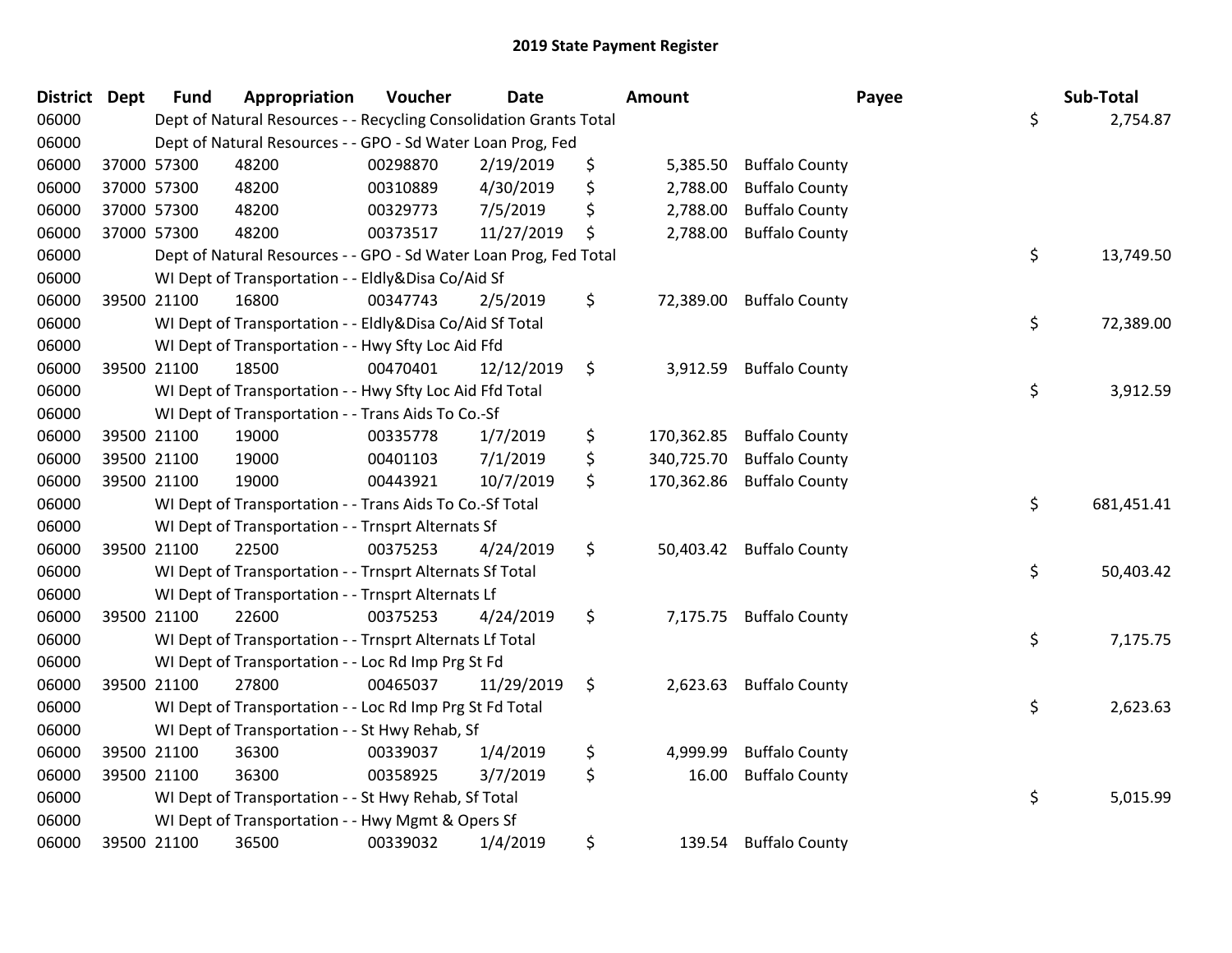| <b>District Dept</b> | <b>Fund</b> | Appropriation                                           | Voucher  | Date       | Amount           | Payee                 | Sub-Total      |
|----------------------|-------------|---------------------------------------------------------|----------|------------|------------------|-----------------------|----------------|
| 06000                | 39500 21100 | 36500                                                   | 00339037 | 1/4/2019   | \$<br>1,253.95   | <b>Buffalo County</b> |                |
| 06000                | 39500 21100 | 36500                                                   | 00342941 | 1/16/2019  | \$<br>216.00     | <b>Buffalo County</b> |                |
| 06000                | 39500 21100 | 36500                                                   | 00342942 | 1/16/2019  | \$<br>216.00     | <b>Buffalo County</b> |                |
| 06000                | 39500 21100 | 36500                                                   | 00344500 | 1/25/2019  | \$<br>216.00     | <b>Buffalo County</b> |                |
| 06000                | 39500 21100 | 36500                                                   | 00357540 | 3/13/2019  | \$<br>70.44      | <b>Buffalo County</b> |                |
| 06000                | 39500 21100 | 36500                                                   | 00360654 | 3/15/2019  | \$<br>432.00     | <b>Buffalo County</b> |                |
| 06000                | 39500 21100 | 36500                                                   | 00370626 | 4/12/2019  | \$<br>42.00      | <b>Buffalo County</b> |                |
| 06000                | 39500 21100 | 36500                                                   | 00375786 | 5/9/2019   | \$<br>216.00     | <b>Buffalo County</b> |                |
| 06000                | 39500 21100 | 36500                                                   | 00390305 | 6/6/2019   | \$<br>216.00     | <b>Buffalo County</b> |                |
| 06000                | 39500 21100 | 36500                                                   | 00396920 | 6/24/2019  | \$<br>216.00     | <b>Buffalo County</b> |                |
| 06000                | 39500 21100 | 36500                                                   | 00418925 | 8/2/2019   | \$<br>432.00     | <b>Buffalo County</b> |                |
| 06000                | 39500 21100 | 36500                                                   | 00438336 | 9/26/2019  | \$<br>983.68     | <b>Buffalo County</b> |                |
| 06000                | 39500 21100 | 36500                                                   | 00449925 | 10/15/2019 | \$<br>110.36     | <b>Buffalo County</b> |                |
| 06000                | 39500 21100 | 36500                                                   | 00451200 | 10/21/2019 | \$<br>216.00     | <b>Buffalo County</b> |                |
| 06000                | 39500 21100 | 36500                                                   | 00467287 | 12/3/2019  | \$<br>289.57     | <b>Buffalo County</b> |                |
| 06000                | 39500 21100 | 36500                                                   | 00475046 | 12/30/2019 | \$<br>211.85     | <b>Buffalo County</b> |                |
| 06000                |             | WI Dept of Transportation - - Hwy Mgmt & Opers Sf Total |          |            |                  |                       | \$<br>5,477.39 |
| 06000                |             | WI Dept of Transportation - - Routine Maint Sf          |          |            |                  |                       |                |
| 06000                | 39500 21100 | 36800                                                   | 00339032 | 1/4/2019   | \$<br>65,677.39  | <b>Buffalo County</b> |                |
| 06000                | 39500 21100 | 36800                                                   | 00339037 | 1/4/2019   | \$<br>80,154.05  | <b>Buffalo County</b> |                |
| 06000                | 39500 21100 | 36800                                                   | 00340865 | 1/10/2019  | \$<br>63,061.35  | <b>Buffalo County</b> |                |
| 06000                | 39500 21100 | 36800                                                   | 00351691 | 2/12/2019  | \$<br>1,746.07   | <b>Buffalo County</b> |                |
| 06000                | 39500 21100 | 36800                                                   | 00357540 | 3/13/2019  | \$<br>144,332.54 | <b>Buffalo County</b> |                |
| 06000                | 39500 21100 | 36800                                                   | 00361934 | 3/19/2019  | \$<br>57,327.71  | <b>Buffalo County</b> |                |
| 06000                | 39500 21100 | 36800                                                   | 00375346 | 5/9/2019   | \$<br>131,394.20 | <b>Buffalo County</b> |                |
| 06000                | 39500 21100 | 36800                                                   | 00375786 | 5/9/2019   | \$<br>272,363.10 | <b>Buffalo County</b> |                |
| 06000                | 39500 21100 | 36800                                                   | 00390305 | 6/6/2019   | \$<br>109,960.35 | <b>Buffalo County</b> |                |
| 06000                | 39500 21100 | 36800                                                   | 00396920 | 6/24/2019  | \$<br>222,249.73 | <b>Buffalo County</b> |                |
| 06000                | 39500 21100 | 36800                                                   | 00413297 | 7/18/2019  | \$<br>71,381.17  | <b>Buffalo County</b> |                |
| 06000                | 39500 21100 | 36800                                                   | 00418771 | 7/31/2019  | \$<br>129,590.85 | <b>Buffalo County</b> |                |
| 06000                | 39500 21100 | 36800                                                   | 00438336 | 9/26/2019  | \$<br>68,750.02  | <b>Buffalo County</b> |                |
| 06000                | 39500 21100 | 36800                                                   | 00440080 | 10/1/2019  | \$<br>122,707.35 | <b>Buffalo County</b> |                |
| 06000                | 39500 21100 | 36800                                                   | 00449925 | 10/15/2019 | \$<br>63,135.08  | <b>Buffalo County</b> |                |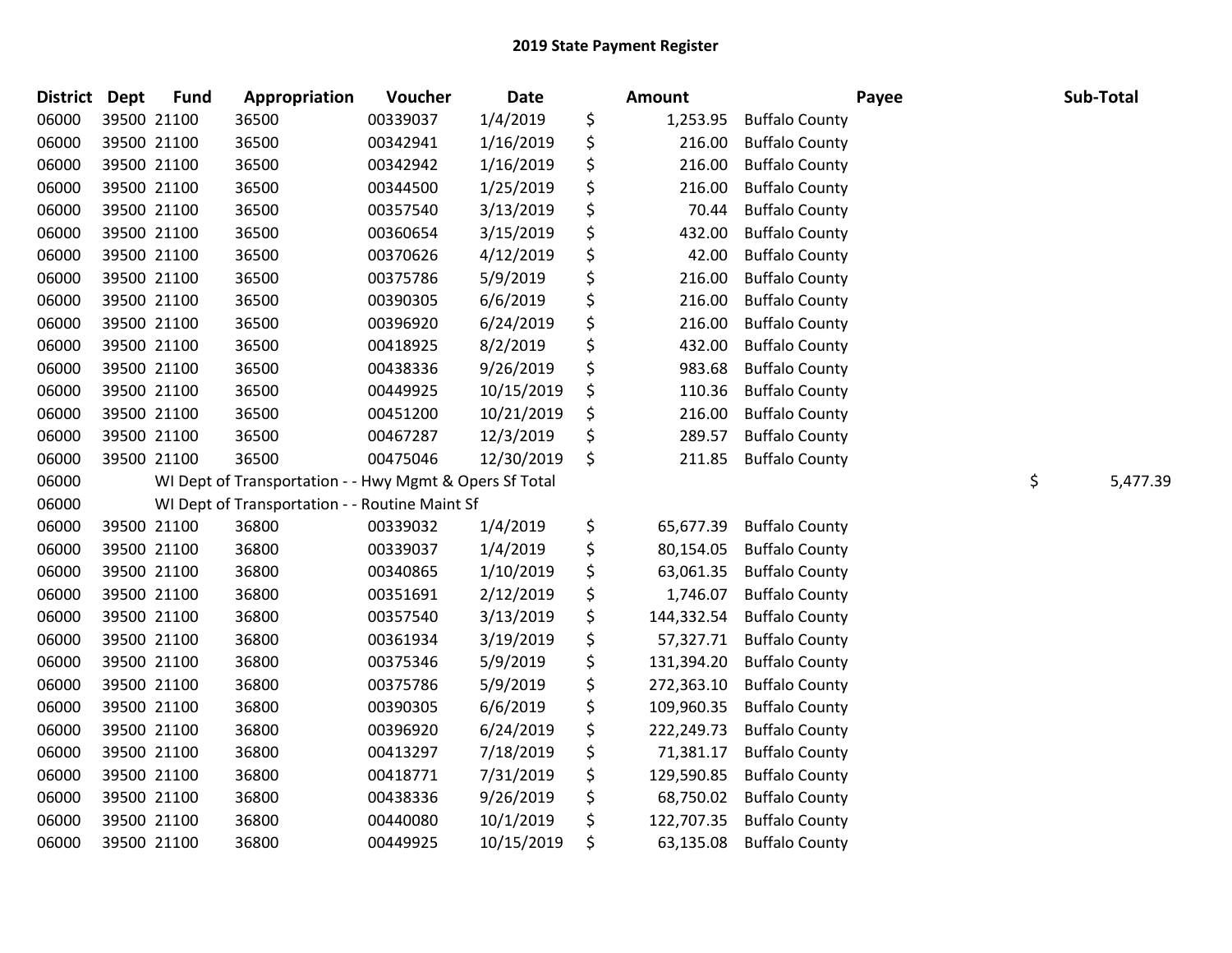| <b>District</b> | <b>Dept</b> | <b>Fund</b> | Appropriation                                                | Voucher  | Date       | Amount          |                       | Payee | Sub-Total    |
|-----------------|-------------|-------------|--------------------------------------------------------------|----------|------------|-----------------|-----------------------|-------|--------------|
| 06000           |             | 39500 21100 | 36800                                                        | 00453513 | 10/25/2019 | \$<br>17,233.50 | <b>Buffalo County</b> |       |              |
| 06000           |             | 39500 21100 | 36800                                                        | 00454095 | 10/28/2019 | \$<br>1,477.38  | <b>Buffalo County</b> |       |              |
| 06000           | 39500 21100 |             | 36800                                                        | 00460595 | 11/12/2019 | \$<br>1,840.88  | <b>Buffalo County</b> |       |              |
| 06000           | 39500 21100 |             | 36800                                                        | 00467287 | 12/3/2019  | \$<br>77,649.73 | <b>Buffalo County</b> |       |              |
| 06000           | 39500 21100 |             | 36800                                                        | 00475046 | 12/30/2019 | \$<br>35,575.13 | <b>Buffalo County</b> |       |              |
| 06000           |             |             | WI Dept of Transportation - - Routine Maint Sf Total         |          |            |                 |                       | \$    | 1,737,607.58 |
| 06000           |             |             | WI Dept of Transportation - - Dept Mgt & Oper St Fd          |          |            |                 |                       |       |              |
| 06000           |             | 39500 21100 | 46100                                                        | 00341402 | 1/14/2019  | \$<br>1,352.67  | <b>Buffalo County</b> |       |              |
| 06000           |             | 39500 21100 | 46100                                                        | 00353134 | 2/19/2019  | \$<br>1,352.67  | <b>Buffalo County</b> |       |              |
| 06000           | 39500 21100 |             | 46100                                                        | 00359342 | 3/12/2019  | \$<br>1,352.67  | <b>Buffalo County</b> |       |              |
| 06000           |             | 39500 21100 | 46100                                                        | 00374052 | 4/23/2019  | \$<br>1,352.67  | <b>Buffalo County</b> |       |              |
| 06000           | 39500 21100 |             | 46100                                                        | 00386883 | 5/24/2019  | \$<br>1,352.67  | <b>Buffalo County</b> |       |              |
| 06000           | 39500 21100 |             | 46100                                                        | 00412972 | 7/18/2019  | \$<br>1,352.67  | <b>Buffalo County</b> |       |              |
| 06000           | 39500 21100 |             | 46100                                                        | 00418179 | 7/31/2019  | \$<br>1,352.67  | <b>Buffalo County</b> |       |              |
| 06000           | 39500 21100 |             | 46100                                                        | 00425613 | 8/19/2019  | \$<br>1,352.67  | <b>Buffalo County</b> |       |              |
| 06000           | 39500 21100 |             | 46100                                                        | 00433995 | 9/13/2019  | \$<br>1,352.67  | <b>Buffalo County</b> |       |              |
| 06000           | 39500 21100 |             | 46100                                                        | 00449436 | 10/15/2019 | \$<br>1,352.67  | <b>Buffalo County</b> |       |              |
| 06000           | 39500 21100 |             | 46100                                                        | 00463646 | 11/21/2019 | \$<br>1,379.73  | <b>Buffalo County</b> |       |              |
| 06000           | 39500 21100 |             | 46100                                                        | 00470524 | 12/12/2019 | \$<br>1,379.73  | <b>Buffalo County</b> |       |              |
| 06000           |             |             | WI Dept of Transportation - - Dept Mgt & Oper St Fd Total    |          |            |                 |                       | \$    | 16,286.16    |
| 06000           |             |             | Department of Corrections - - Services For Community Correct |          |            |                 |                       |       |              |
| 06000           |             | 41000 10000 | 10200                                                        | 00263125 | 1/29/2019  | \$<br>373.83    | <b>Buffalo County</b> |       |              |
| 06000           | 41000 10000 |             | 10200                                                        | 00268120 | 2/22/2019  | \$<br>373.83    | <b>Buffalo County</b> |       |              |
| 06000           | 41000 10000 |             | 10200                                                        | 00274298 | 3/21/2019  | \$<br>373.83    | <b>Buffalo County</b> |       |              |
| 06000           | 41000 10000 |             | 10200                                                        | 00281490 | 4/25/2019  | \$<br>385.05    | <b>Buffalo County</b> |       |              |
| 06000           | 41000 10000 |             | 10200                                                        | 00287655 | 5/28/2019  | \$<br>379.44    | <b>Buffalo County</b> |       |              |
| 06000           | 41000 10000 |             | 10200                                                        | 00297045 | 7/11/2019  | \$<br>379.44    | <b>Buffalo County</b> |       |              |
| 06000           | 41000 10000 |             | 10200                                                        | 00301018 | 7/30/2019  | \$<br>379.44    | <b>Buffalo County</b> |       |              |
| 06000           | 41000 10000 |             | 10200                                                        | 00305746 | 8/26/2019  | \$<br>379.44    | <b>Buffalo County</b> |       |              |
| 06000           | 41000 10000 |             | 10200                                                        | 00310227 | 9/26/2019  | \$<br>379.44    | <b>Buffalo County</b> |       |              |
| 06000           | 41000 10000 |             | 10200                                                        | 00317886 | 10/28/2019 | \$<br>379.44    | <b>Buffalo County</b> |       |              |
| 06000           | 41000 10000 |             | 10200                                                        | 00324883 | 11/26/2019 | \$<br>379.44    | <b>Buffalo County</b> |       |              |
| 06000           | 41000 10000 |             | 10200                                                        | 00331618 | 12/23/2019 | \$<br>379.44    | <b>Buffalo County</b> |       |              |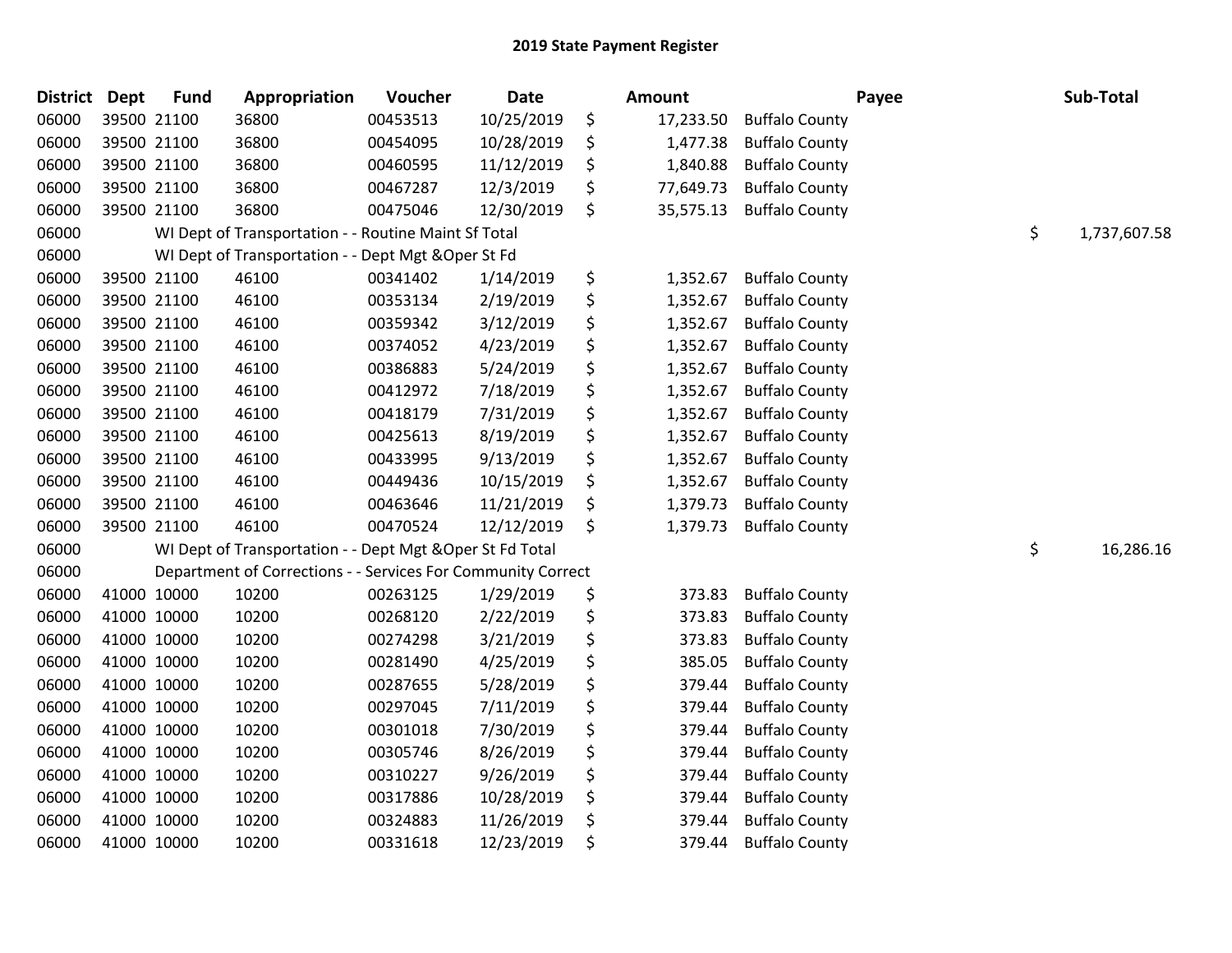| District Dept |             | <b>Fund</b> | Appropriation                                                      | Voucher  | <b>Date</b> | <b>Amount</b>    | Payee                                                                                                         | Sub-Total          |
|---------------|-------------|-------------|--------------------------------------------------------------------|----------|-------------|------------------|---------------------------------------------------------------------------------------------------------------|--------------------|
| 06000         |             |             | Department of Corrections - - Services For Community Correct Total |          |             |                  |                                                                                                               | \$<br>4,542.06     |
| 06000         |             |             | Department of Corrections - - Corrections Contracts And Agre       |          |             |                  |                                                                                                               |                    |
| 06000         | 41000 10000 |             | 11400                                                              | 00262348 | 1/24/2019   | \$<br>1,029.20   | <b>Buffalo County</b>                                                                                         |                    |
| 06000         | 41000 10000 |             | 11400                                                              | 00268842 | 2/26/2019   | \$<br>1,595.26   | <b>Buffalo County</b>                                                                                         |                    |
| 06000         | 41000 10000 |             | 11400                                                              | 00275150 | 3/28/2019   | \$<br>926.28     | <b>Buffalo County</b>                                                                                         |                    |
| 06000         | 41000 10000 |             | 11400                                                              | 00281415 | 4/24/2019   | \$<br>1,595.26   | <b>Buffalo County</b>                                                                                         |                    |
| 06000         | 41000 10000 |             | 11400                                                              | 00286638 | 5/20/2019   | \$<br>823.36     | <b>Buffalo County</b>                                                                                         |                    |
| 06000         | 41000 10000 |             | 11400                                                              | 00293911 | 6/24/2019   | \$<br>51.46      | <b>Buffalo County</b>                                                                                         |                    |
| 06000         | 41000 10000 |             | 11400                                                              | 00296266 | 7/5/2019    | \$<br>1,543.80   | <b>Buffalo County</b>                                                                                         |                    |
| 06000         | 41000 10000 |             | 11400                                                              | 00307588 | 9/3/2019    | \$<br>1,440.88   | <b>Buffalo County</b>                                                                                         |                    |
| 06000         |             |             | Department of Corrections - - Corrections Contracts And Agre Total |          |             |                  |                                                                                                               | \$<br>9,005.50     |
| 06000         |             |             |                                                                    |          |             |                  | Department of Corrections - - Reimbursing Counties For Probation, Extended Supervision And Parole Holds       |                    |
| 06000         | 41000 10000 |             | 11600                                                              | 00320740 | 11/4/2019   | \$               | 5,072.40 Buffalo County                                                                                       |                    |
| 06000         |             |             |                                                                    |          |             |                  | Department of Corrections - - Reimbursing Counties For Probation, Extended Supervision And Parole Holds Total | \$<br>5,072.40     |
| 06000         |             |             | Department of Corrections - - Probation, Parole And Extended       |          |             |                  |                                                                                                               |                    |
| 06000         | 41000 10000 |             | 18700                                                              | 00320740 | 11/4/2019   | \$               | 2,127.60 Buffalo County                                                                                       |                    |
| 06000         |             |             | Department of Corrections - - Probation, Parole And Extended Total |          |             |                  |                                                                                                               | \$<br>2,127.60     |
| 06000         |             |             | Department of Health Services - - State/Federal Aids               |          |             |                  |                                                                                                               |                    |
| 06000         | 43500 10000 |             | 00000                                                              | 90906    | 1/2/2019    | \$<br>128,987.00 | <b>Buffalo County</b>                                                                                         |                    |
| 06000         | 43500 10000 |             | 00000                                                              | 90907    | 2/1/2019    | \$<br>54,498.00  | <b>Buffalo County</b>                                                                                         |                    |
| 06000         | 43500 10000 |             | 00000                                                              | 90909    | 3/1/2019    | \$<br>105,582.00 | <b>Buffalo County</b>                                                                                         |                    |
| 06000         | 43500 10000 |             | 00000                                                              | 90910    | 4/1/2019    | \$<br>434,724.00 | <b>Buffalo County</b>                                                                                         |                    |
| 06000         | 43500 10000 |             | 00000                                                              | 90911    | 5/1/2019    | \$<br>36,167.00  | <b>Buffalo County</b>                                                                                         |                    |
| 06000         | 43500 10000 |             | 00000                                                              | 90913    | 6/3/2019    | \$<br>125,882.00 | <b>Buffalo County</b>                                                                                         |                    |
| 06000         | 43500 10000 |             | 00000                                                              | 92000    | 7/1/2019    | \$<br>68,140.00  | <b>Buffalo County</b>                                                                                         |                    |
| 06000         | 43500 10000 |             | 00000                                                              | 92001    | 8/1/2019    | \$<br>6,932.00   | <b>Buffalo County</b>                                                                                         |                    |
| 06000         | 43500 10000 |             | 00000                                                              | 92002    | 9/3/2019    | \$<br>209,046.00 | <b>Buffalo County</b>                                                                                         |                    |
| 06000         | 43500 10000 |             | 00000                                                              | 92003    | 10/1/2019   | \$<br>31,664.00  | <b>Buffalo County</b>                                                                                         |                    |
| 06000         | 43500 10000 |             | 00000                                                              | 92004    | 11/1/2019   | \$<br>155,343.00 | <b>Buffalo County</b>                                                                                         |                    |
| 06000         | 43500 10000 |             | 00000                                                              | 92005    | 12/2/2019   | \$<br>47,133.00  | <b>Buffalo County</b>                                                                                         |                    |
| 06000         |             |             | Department of Health Services - - State/Federal Aids Total         |          |             |                  |                                                                                                               | \$<br>1,404,098.00 |
| 06000         |             |             | Department of Health Services - - Public Health Dispensaries And   |          |             |                  |                                                                                                               |                    |
| 06000         | 43500 10000 |             | 10700                                                              | 00254584 | 1/4/2019    | \$<br>422.00     | <b>Buffalo County</b>                                                                                         |                    |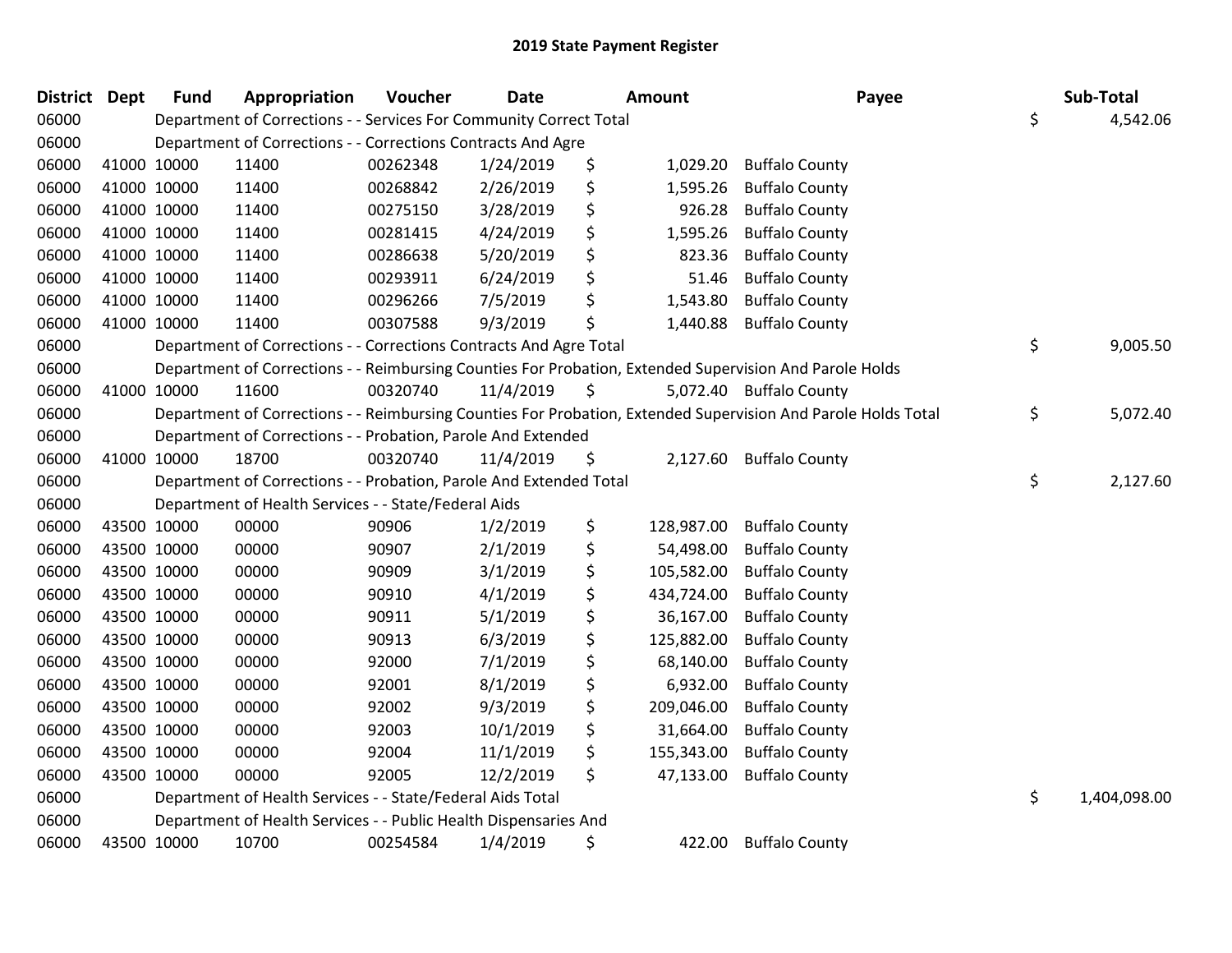| <b>District Dept</b> | <b>Fund</b> | Appropriation                                                          | Voucher  | <b>Date</b> | <b>Amount</b>  |                       | Payee | Sub-Total |
|----------------------|-------------|------------------------------------------------------------------------|----------|-------------|----------------|-----------------------|-------|-----------|
| 06000                | 43500 10000 | 10700                                                                  | 00256457 | 1/25/2019   | \$<br>105.50   | <b>Buffalo County</b> |       |           |
| 06000                | 43500 10000 | 10700                                                                  | 00283969 | 6/5/2019    | \$<br>211.00   | <b>Buffalo County</b> |       |           |
| 06000                | 43500 10000 | 10700                                                                  | 00295388 | 7/12/2019   | \$<br>431.58   | <b>Buffalo County</b> |       |           |
| 06000                | 43500 10000 | 10700                                                                  | 00298179 | 7/19/2019   | \$<br>18.88    | <b>Buffalo County</b> |       |           |
| 06000                | 43500 10000 | 10700                                                                  | 00327252 | 12/2/2019   | \$<br>158.25   | <b>Buffalo County</b> |       |           |
| 06000                |             | Department of Health Services - - Public Health Dispensaries And Total |          |             |                |                       | \$    | 1,347.21  |
| 06000                |             | Department of Health Services - - Federal Wic Operations               |          |             |                |                       |       |           |
| 06000                | 43500 10000 | 14800                                                                  | 00276167 | 5/1/2019    | \$<br>121.25   | <b>Buffalo County</b> |       |           |
| 06000                | 43500 10000 | 14800                                                                  | 00293159 | 6/28/2019   | \$<br>266.75   | <b>Buffalo County</b> |       |           |
| 06000                | 43500 10000 | 14800                                                                  | 00320714 | 10/30/2019  | \$<br>122.50   | <b>Buffalo County</b> |       |           |
| 06000                | 43500 10000 | 14800                                                                  | 00331194 | 12/19/2019  | \$<br>160.50   | <b>Buffalo County</b> |       |           |
| 06000                |             | Department of Health Services - - Federal Wic Operations Total         |          |             |                |                       | \$    | 671.00    |
| 06000                |             | Department of Health Services - - Federal Project Aids                 |          |             |                |                       |       |           |
| 06000                | 43500 10000 | 15000                                                                  | 00252393 | 1/17/2019   | \$<br>1,130.17 | <b>Buffalo County</b> |       |           |
| 06000                | 43500 10000 | 15000                                                                  | 00257660 | 1/30/2019   | \$<br>715.80   | <b>Buffalo County</b> |       |           |
| 06000                |             | Department of Health Services - - Federal Project Aids Total           |          |             |                |                       | \$    | 1,845.97  |
| 06000                |             | Department of Health Services - - General Program Operations           |          |             |                |                       |       |           |
| 06000                | 43500 10000 | 40100                                                                  | 00271321 | 3/20/2019   | \$<br>1.50     | <b>Buffalo County</b> |       |           |
| 06000                | 43500 10000 | 40100                                                                  | 00272633 | 3/26/2019   | \$<br>1.50     | <b>Buffalo County</b> |       |           |
| 06000                | 43500 10000 | 40100                                                                  | 00306318 | 8/28/2019   | \$<br>1.50     | <b>Buffalo County</b> |       |           |
| 06000                | 43500 10000 | 40100                                                                  | 00314502 | 10/2/2019   | \$<br>1.00     | <b>Buffalo County</b> |       |           |
| 06000                | 43500 10000 | 40100                                                                  | 00314503 | 10/2/2019   | \$<br>15.00    | <b>Buffalo County</b> |       |           |
| 06000                | 43500 10000 | 40100                                                                  | 00315784 | 10/9/2019   | \$<br>0.50     | <b>Buffalo County</b> |       |           |
| 06000                |             | Department of Health Services - - General Program Operations Total     |          |             |                |                       | \$    | 21.00     |
| 06000                |             | Department of Health Services - - Medical Assistance State Admin       |          |             |                |                       |       |           |
| 06000                | 43500 10000 | 44000                                                                  | 00271321 | 3/20/2019   | \$<br>1.50     | <b>Buffalo County</b> |       |           |
| 06000                | 43500 10000 | 44000                                                                  | 00272633 | 3/26/2019   | \$<br>1.50     | <b>Buffalo County</b> |       |           |
| 06000                | 43500 10000 | 44000                                                                  | 00306318 | 8/28/2019   | \$<br>1.50     | <b>Buffalo County</b> |       |           |
| 06000                | 43500 10000 | 44000                                                                  | 00314502 | 10/2/2019   | \$<br>1.00     | <b>Buffalo County</b> |       |           |
| 06000                | 43500 10000 | 44000                                                                  | 00314503 | 10/2/2019   | \$<br>15.00    | <b>Buffalo County</b> |       |           |
| 06000                | 43500 10000 | 44000                                                                  | 00315784 | 10/9/2019   | \$<br>0.50     | <b>Buffalo County</b> |       |           |
| 06000                |             | Department of Health Services - - Medical Assistance State Admin Total |          |             |                |                       | \$    | 21.00     |
| 06000                |             | Dept of Children and Families - - Fees For Administrative Servic       |          |             |                |                       |       |           |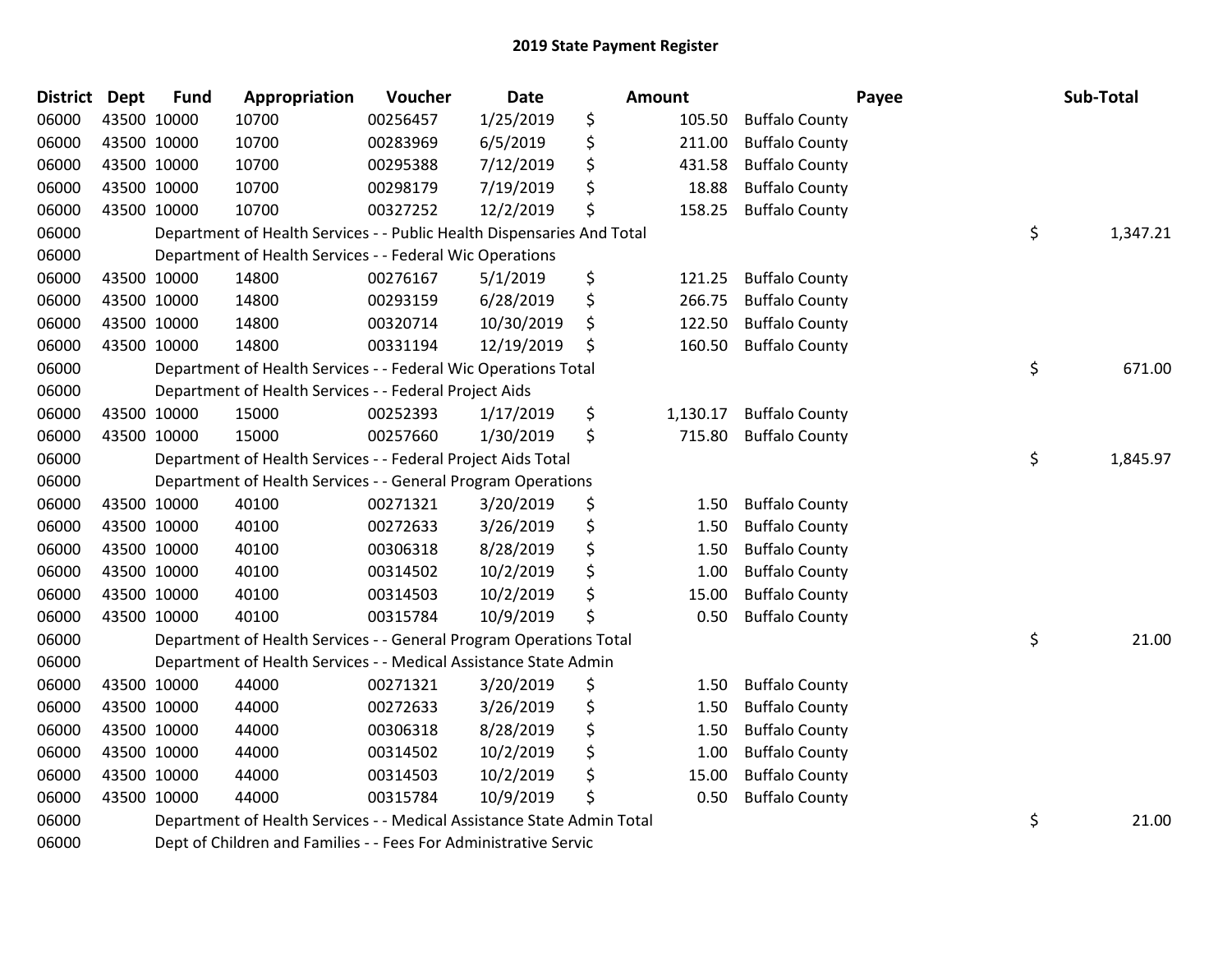| <b>District Dept</b> |             | <b>Fund</b> | Appropriation                                                          | Voucher  | Date       | Amount           |                       | Payee | Sub-Total |
|----------------------|-------------|-------------|------------------------------------------------------------------------|----------|------------|------------------|-----------------------|-------|-----------|
| 06000                | 43700 10000 |             | 23100                                                                  | 00049834 | 2/5/2019   | \$<br>20.00      | <b>Buffalo County</b> |       |           |
| 06000                | 43700 10000 |             | 23100                                                                  | 00054453 | 4/30/2019  | \$<br>30.00      | <b>Buffalo County</b> |       |           |
| 06000                | 43700 10000 |             | 23100                                                                  | 00058376 | 7/26/2019  | \$<br>30.00      | <b>Buffalo County</b> |       |           |
| 06000                | 43700 10000 |             | 23100                                                                  | 00062266 | 10/31/2019 | \$<br>40.00      | <b>Buffalo County</b> |       |           |
| 06000                |             |             | Dept of Children and Families - - Fees For Administrative Servic Total |          |            |                  |                       | \$    | 120.00    |
| 06000                |             |             | Dept of Children and Families - - General Aids                         |          |            |                  |                       |       |           |
| 06000                |             | 43700 10000 | 99000                                                                  | 00048503 | 1/7/2019   | \$<br>14,695.06  | <b>Buffalo County</b> |       |           |
| 06000                | 43700 10000 |             | 99000                                                                  | 00049390 | 2/1/2019   | \$<br>19,639.21  | <b>Buffalo County</b> |       |           |
| 06000                | 43700 10000 |             | 99000                                                                  | 00049470 | 2/5/2019   | \$<br>1,306.33   | <b>Buffalo County</b> |       |           |
| 06000                |             | 43700 10000 | 99000                                                                  | 00049629 | 2/5/2019   | \$<br>210.60     | <b>Buffalo County</b> |       |           |
| 06000                |             | 43700 10000 | 99000                                                                  | 00049701 | 2/5/2019   | \$<br>453.00     | <b>Buffalo County</b> |       |           |
| 06000                | 43700 10000 |             | 99000                                                                  | 00050902 | 3/6/2019   | \$<br>1,488.74   | <b>Buffalo County</b> |       |           |
| 06000                | 43700 10000 |             | 99000                                                                  | 00050903 | 3/5/2019   | \$<br>35,775.74  | <b>Buffalo County</b> |       |           |
| 06000                | 43700 10000 |             | 99000                                                                  | 00051120 | 3/7/2019   | \$<br>3,100.83   | <b>Buffalo County</b> |       |           |
| 06000                |             | 43700 10000 | 99000                                                                  | 00051799 | 3/22/2019  | \$<br>4,041.52   | <b>Buffalo County</b> |       |           |
| 06000                |             | 43700 10000 | 99000                                                                  | 00052840 | 4/5/2019   | \$<br>41,701.77  | <b>Buffalo County</b> |       |           |
| 06000                | 43700 10000 |             | 99000                                                                  | 00053612 | 4/23/2019  | \$<br>524.70     | <b>Buffalo County</b> |       |           |
| 06000                | 43700 10000 |             | 99000                                                                  | 00053974 | 4/30/2019  | \$<br>26,696.63  | <b>Buffalo County</b> |       |           |
| 06000                | 43700 10000 |             | 99000                                                                  | 00054644 | 5/6/2019   | \$<br>6,328.25   | <b>Buffalo County</b> |       |           |
| 06000                | 43700 10000 |             | 99000                                                                  | 00056074 | 6/5/2019   | \$<br>8,435.42   | <b>Buffalo County</b> |       |           |
| 06000                |             | 43700 10000 | 99000                                                                  | 00056236 | 6/7/2019   | \$<br>2,288.80   | <b>Buffalo County</b> |       |           |
| 06000                | 43700 10000 |             | 99000                                                                  | 00057343 | 7/5/2019   | \$<br>6,543.05   | <b>Buffalo County</b> |       |           |
| 06000                | 43700 10000 |             | 99000                                                                  | 00058450 | 7/30/2019  | \$<br>21,332.39  | <b>Buffalo County</b> |       |           |
| 06000                | 43700 10000 |             | 99000                                                                  | 00058664 | 8/6/2019   | \$<br>7,009.00   | <b>Buffalo County</b> |       |           |
| 06000                |             | 43700 10000 | 99000                                                                  | 00058746 | 8/5/2019   | \$<br>2,102.68   | <b>Buffalo County</b> |       |           |
| 06000                |             | 43700 10000 | 99000                                                                  | 00058747 | 8/6/2019   | \$<br>3,170.49   | <b>Buffalo County</b> |       |           |
| 06000                | 43700 10000 |             | 99000                                                                  | 00059869 | 9/5/2019   | \$<br>7,724.26   | <b>Buffalo County</b> |       |           |
| 06000                | 43700 10000 |             | 99000                                                                  | 00060338 | 9/18/2019  | \$<br>259,437.24 | <b>Buffalo County</b> |       |           |
| 06000                | 43700 10000 |             | 99000                                                                  | 00060712 | 9/27/2019  | \$<br>1,438.00   | <b>Buffalo County</b> |       |           |
| 06000                |             | 43700 10000 | 99000                                                                  | 00060713 | 9/27/2019  | \$<br>192.10     | <b>Buffalo County</b> |       |           |
| 06000                |             | 43700 10000 | 99000                                                                  | 00061140 | 10/7/2019  | \$<br>6,961.35   | <b>Buffalo County</b> |       |           |
| 06000                | 43700 10000 |             | 99000                                                                  | 00061949 | 10/30/2019 | \$<br>19,467.23  | <b>Buffalo County</b> |       |           |
| 06000                | 43700 10000 |             | 99000                                                                  | 00062360 | 11/5/2019  | \$<br>5,990.79   | <b>Buffalo County</b> |       |           |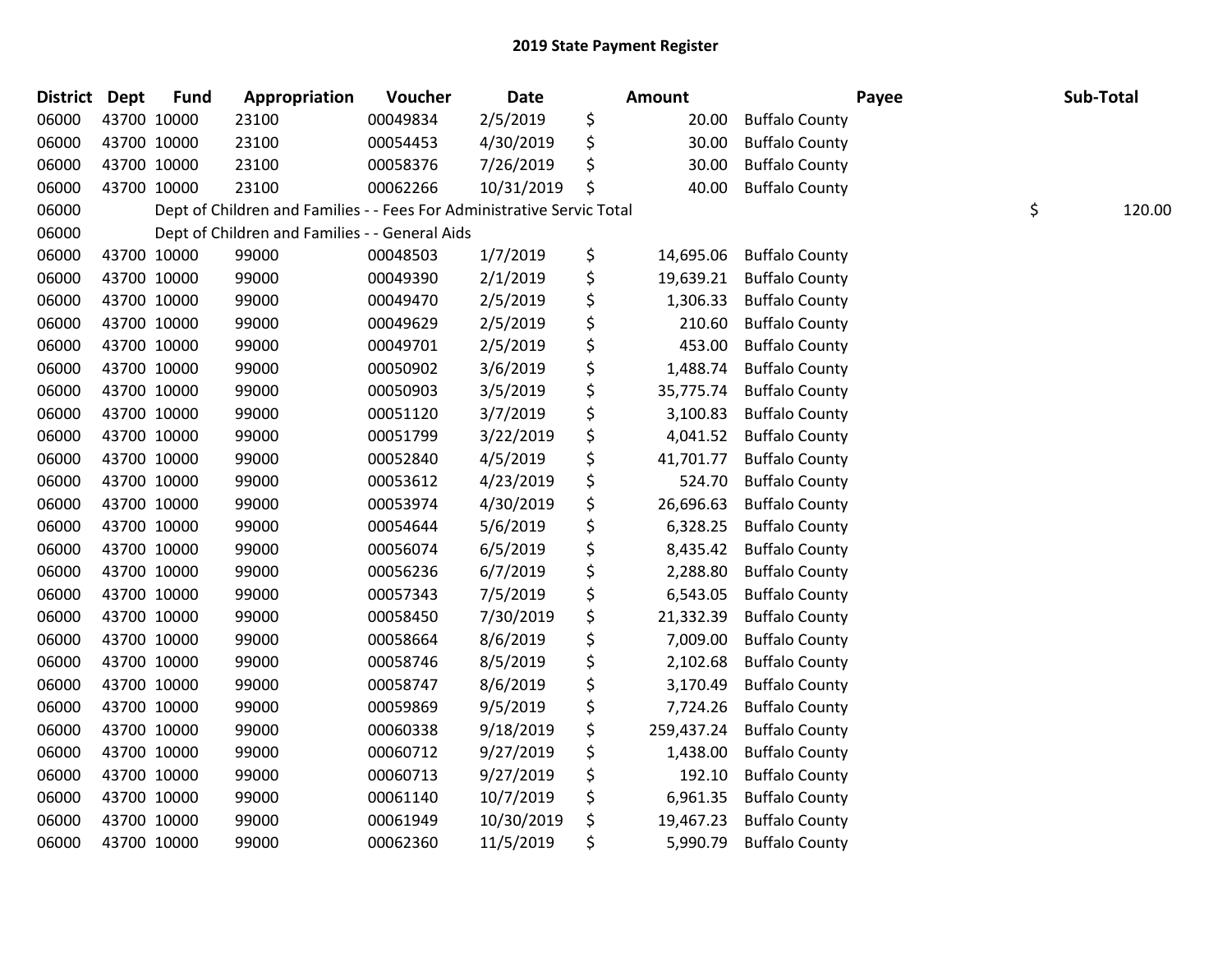| <b>District Dept</b> |             | <b>Fund</b> | Appropriation                                                         | Voucher  | <b>Date</b> | <b>Amount</b>   |                       | Payee | Sub-Total  |
|----------------------|-------------|-------------|-----------------------------------------------------------------------|----------|-------------|-----------------|-----------------------|-------|------------|
| 06000                | 43700 10000 |             | 99000                                                                 | 00062523 | 11/8/2019   | \$<br>7,304.22  | <b>Buffalo County</b> |       |            |
| 06000                | 43700 10000 |             | 99000                                                                 | 00062929 | 11/18/2019  | \$<br>3,222.65  | <b>Buffalo County</b> |       |            |
| 06000                | 43700 10000 |             | 99000                                                                 | 00063533 | 12/5/2019   | \$<br>4,168.97  | <b>Buffalo County</b> |       |            |
| 06000                | 43700 10000 |             | 99000                                                                 | 00063610 | 12/5/2019   | \$<br>238.50    | <b>Buffalo County</b> |       |            |
| 06000                |             |             | Dept of Children and Families - - General Aids Total                  |          |             |                 |                       | \$    | 522,989.52 |
| 06000                |             |             | Dept of Workforce Development - - Ui Admin Fed                        |          |             |                 |                       |       |            |
| 06000                | 44500 10000 |             | 15100                                                                 | 00204014 | 1/3/2019    | \$<br>15.00     | <b>Buffalo County</b> |       |            |
| 06000                | 44500 10000 |             | 15100                                                                 | 00208753 | 2/4/2019    | \$<br>5.00      | <b>Buffalo County</b> |       |            |
| 06000                | 44500 10000 |             | 15100                                                                 | 00213453 | 3/4/2019    | \$<br>10.00     | <b>Buffalo County</b> |       |            |
| 06000                | 44500 10000 |             | 15100                                                                 | 00218386 | 4/2/2019    | \$<br>5.00      | <b>Buffalo County</b> |       |            |
| 06000                | 44500 10000 |             | 15100                                                                 | 00223344 | 5/2/2019    | \$<br>5.00      | <b>Buffalo County</b> |       |            |
| 06000                | 44500 10000 |             | 15100                                                                 | 00228630 | 6/4/2019    | \$<br>5.00      | <b>Buffalo County</b> |       |            |
| 06000                | 44500 10000 |             | 15100                                                                 | 00233315 | 7/2/2019    | \$<br>5.00      | <b>Buffalo County</b> |       |            |
| 06000                | 44500 10000 |             | 15100                                                                 | 00244390 | 9/4/2019    | \$<br>15.00     | <b>Buffalo County</b> |       |            |
| 06000                | 44500 10000 |             | 15100                                                                 | 00255614 | 11/4/2019   | \$<br>10.00     | <b>Buffalo County</b> |       |            |
| 06000                | 44500 10000 |             | 15100                                                                 | 00261176 | 12/3/2019   | \$<br>5.00      | <b>Buffalo County</b> |       |            |
| 06000                |             |             | Dept of Workforce Development - - Ui Admin Fed Total                  |          |             |                 |                       | \$    | 80.00      |
| 06000                |             |             | Dept of Workforce Development - - Wc Ops Uninsured Emplyr Admin       |          |             |                 |                       |       |            |
| 06000                | 44500 22700 |             | 17700                                                                 | 00213632 | 3/5/2019    | \$<br>10.00     | <b>Buffalo County</b> |       |            |
| 06000                |             |             | Dept of Workforce Development - - Wc Ops Uninsured Emplyr Admin Total |          |             |                 |                       | \$    | 10.00      |
| 06000                |             |             | Department of Justice - - Crime Laboratories, Dna                     |          |             |                 |                       |       |            |
| 06000                | 45500 10000 |             | 22100                                                                 | 00068521 | 7/19/2019   | \$<br>660.00    | <b>Buffalo County</b> |       |            |
| 06000                |             |             | Department of Justice - - Crime Laboratories, Dna Total               |          |             |                 |                       | \$    | 660.00     |
| 06000                |             |             | Department of Justice - - Law Enforcement Train, Local                |          |             |                 |                       |       |            |
| 06000                | 45500 10000 |             | 23100                                                                 | 00063527 | 4/29/2019   | \$<br>3,107.67  | <b>Buffalo County</b> |       |            |
| 06000                |             | 45500 10000 | 23100                                                                 | 00068390 | 7/19/2019   | \$<br>3,237.80  | <b>Buffalo County</b> |       |            |
| 06000                | 45500 10000 |             | 23100                                                                 | 00072379 | 10/9/2019   | \$<br>3,200.00  | <b>Buffalo County</b> |       |            |
| 06000                |             |             | Department of Justice - - Law Enforcement Train, Local Total          |          |             |                 |                       | \$    | 9,545.47   |
| 06000                |             |             | Department of Justice - - Alt Prosecution Alcohol Drugs               |          |             |                 |                       |       |            |
| 06000                | 45500 10000 |             | 27100                                                                 | 00060996 | 3/7/2019    | \$<br>29,346.55 | <b>Buffalo County</b> |       |            |
| 06000                | 45500 10000 |             | 27100                                                                 | 00064737 | 5/15/2019   | \$<br>24,215.45 | <b>Buffalo County</b> |       |            |
| 06000                | 45500 10000 |             | 27100                                                                 | 00070705 | 9/4/2019    | \$<br>31,048.55 | <b>Buffalo County</b> |       |            |
| 06000                | 45500 10000 |             | 27100                                                                 | 00076428 | 12/19/2019  | \$<br>27,446.60 | <b>Buffalo County</b> |       |            |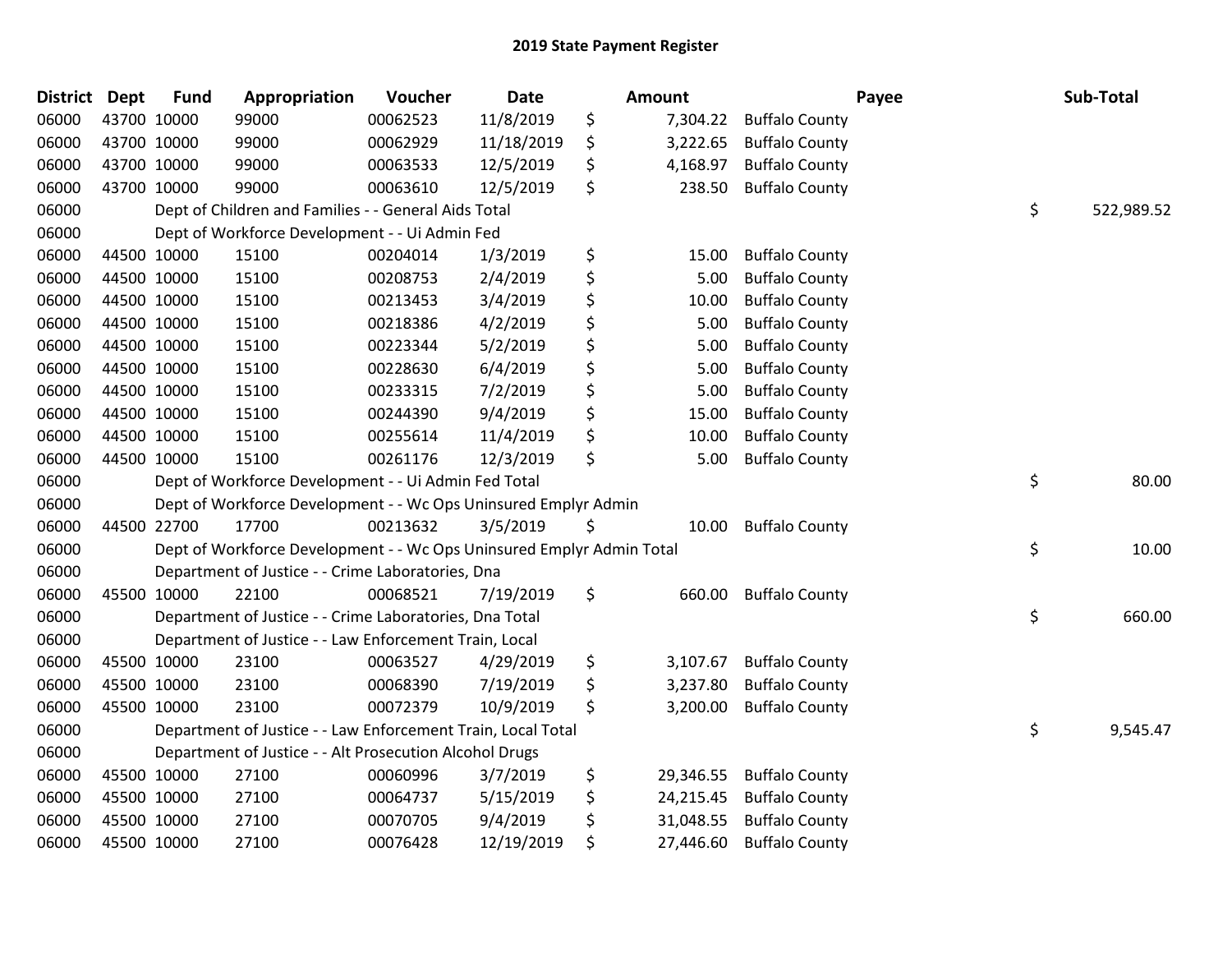| <b>District Dept</b> |             | <b>Fund</b> | Appropriation                                                           | Voucher  | <b>Date</b>   | <b>Amount</b> |           | Payee                    | Sub-Total        |
|----------------------|-------------|-------------|-------------------------------------------------------------------------|----------|---------------|---------------|-----------|--------------------------|------------------|
| 06000                |             |             | Department of Justice - - Alt Prosecution Alcohol Drugs Total           |          |               |               |           |                          | \$<br>112,057.15 |
| 06000                |             |             | Department of Justice - - Crime Victim Witness Assist                   |          |               |               |           |                          |                  |
| 06000                |             | 45500 10000 | 53200                                                                   | 00068305 | 7/18/2019     | \$            |           | 11,082.93 Buffalo County |                  |
| 06000                |             |             | Department of Justice - - Crime Victim Witness Assist Total             |          |               |               |           |                          | \$<br>11,082.93  |
| 06000                |             |             | Department of Justice - - County Reimb Victim-Witness                   |          |               |               |           |                          |                  |
| 06000                | 45500 10000 |             | 53900                                                                   | 00060546 | 2/28/2019     | \$            |           | 8,638.25 Buffalo County  |                  |
| 06000                |             |             | Department of Justice - - County Reimb Victim-Witness Total             |          |               |               |           |                          | \$<br>8,638.25   |
| 06000                |             |             | Department of Military Affairs - - Disaster Recovery Aid                |          |               |               |           |                          |                  |
| 06000                | 46500 10000 |             | 30500                                                                   | 00054424 | 1/10/2019     | \$            |           | 1,811.74 Buffalo County  |                  |
| 06000                |             |             | Department of Military Affairs - - Disaster Recovery Aid Total          |          |               |               |           |                          | \$<br>1,811.74   |
| 06000                |             |             | Department of Military Affairs - - Emergency Response Equipment         |          |               |               |           |                          |                  |
| 06000                | 46500 10000 |             | 30800                                                                   | 00055408 | 1/24/2019     | \$            | 1,106.07  | <b>Buffalo County</b>    |                  |
| 06000                |             |             | Department of Military Affairs - - Emergency Response Equipment Total   |          |               |               |           |                          | \$<br>1,106.07   |
| 06000                |             |             | Department of Military Affairs - - Local Emer Planning Grants           |          |               |               |           |                          |                  |
| 06000                | 46500 10000 |             | 33700                                                                   | 00055874 | 2/4/2019      | \$            | 2,905.15  | <b>Buffalo County</b>    |                  |
| 06000                |             |             | Department of Military Affairs - - Local Emer Planning Grants Total     |          |               |               |           |                          | \$<br>2,905.15   |
| 06000                |             |             | Department of Military Affairs - - Federal Aid, Local Assistance        |          |               |               |           |                          |                  |
| 06000                | 46500 10000 |             | 34200                                                                   | 00054424 | 1/10/2019     | \$            | 10,870.45 | <b>Buffalo County</b>    |                  |
| 06000                | 46500 10000 |             | 34200                                                                   | 00055869 | 2/4/2019      | Ś             | 7,273.16  | <b>Buffalo County</b>    |                  |
| 06000                |             |             | Department of Military Affairs - - Federal Aid, Local Assistance Total  |          |               |               |           |                          | \$<br>18,143.61  |
| 06000                |             |             | Department of Military Affairs - - Federal Aid, Homeland Security       |          |               |               |           |                          |                  |
| 06000                | 46500 10000 |             | 35000                                                                   | 00070569 | 12/9/2019     | \$            |           | 226.00 Buffalo County    |                  |
| 06000                |             |             | Department of Military Affairs - - Federal Aid, Homeland Security Total |          |               |               |           |                          | \$<br>226.00     |
| 06000                |             |             | Department of Veterans Affairs - - Grants To Counties                   |          |               |               |           |                          |                  |
| 06000                | 48500 15200 |             | 12700                                                                   | 00060668 | 2/22/2019     | \$            | 850.00    | <b>Buffalo County</b>    |                  |
| 06000                |             |             | Department of Veterans Affairs - - Grants To Counties Total             |          |               |               |           |                          | \$<br>850.00     |
| 06000                |             |             | Department of Veterans Affairs - - County Grants                        |          |               |               |           |                          |                  |
| 06000                | 48500 58200 |             | 26700                                                                   | 00060668 | 2/22/2019     | \$            |           | 3,825.00 Buffalo County  |                  |
| 06000                |             |             | Department of Veterans Affairs - - County Grants Total                  |          |               |               |           |                          | \$<br>3,825.00   |
| 06000                |             |             | Department of Veterans Affairs - - Veterans Transportation Grant        |          |               |               |           |                          |                  |
| 06000                | 48500 58200 |             | 28000                                                                   | 00074085 | 12/10/2019 \$ |               | 997.94    | <b>Buffalo County</b>    |                  |
| 06000                |             |             | Department of Veterans Affairs - - Veterans Transportation Grant Total  |          |               |               |           |                          | \$<br>997.94     |
| 06000                |             |             | Department of Veterans Affairs - - County Grants                        |          |               |               |           |                          |                  |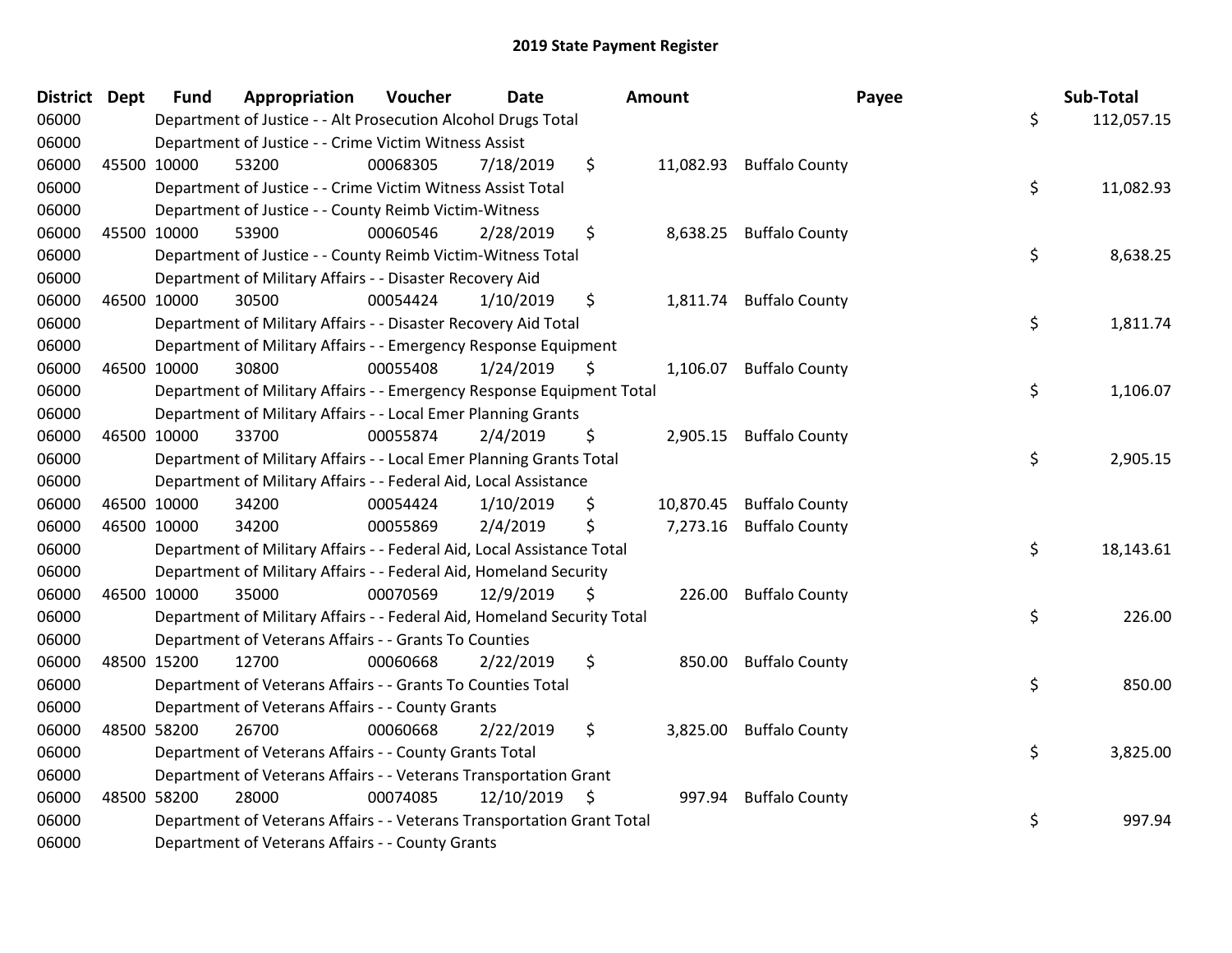| <b>District</b> | <b>Dept</b> | <b>Fund</b> | Appropriation                                                        | Voucher  | <b>Date</b> | Amount          | Payee                 | Sub-Total       |
|-----------------|-------------|-------------|----------------------------------------------------------------------|----------|-------------|-----------------|-----------------------|-----------------|
| 06000           | 48500 58300 |             | 37000                                                                | 00060668 | 2/22/2019   | \$<br>3,825.00  | <b>Buffalo County</b> |                 |
| 06000           |             |             | Department of Veterans Affairs - - County Grants Total               |          |             |                 |                       | \$<br>3,825.00  |
| 06000           |             |             | Department of Administration - - Federal Aid, Local Assistance       |          |             |                 |                       |                 |
| 06000           | 50500 10000 |             | 15500                                                                | 00095306 | 1/16/2019   | \$<br>1,654.88  | <b>Buffalo County</b> |                 |
| 06000           | 50500 10000 |             | 15500                                                                | 00096036 | 1/29/2019   | \$<br>1,481.61  | <b>Buffalo County</b> |                 |
| 06000           | 50500 10000 |             | 15500                                                                | 00098075 | 3/1/2019    | \$<br>2,061.54  | <b>Buffalo County</b> |                 |
| 06000           | 50500 10000 |             | 15500                                                                | 00099627 | 3/29/2019   | \$<br>2,038.16  | <b>Buffalo County</b> |                 |
| 06000           | 50500 10000 |             | 15500                                                                | 00101622 | 4/30/2019   | \$<br>927.79    | <b>Buffalo County</b> |                 |
| 06000           | 50500 10000 |             | 15500                                                                | 00103198 | 5/29/2019   | \$<br>2,171.00  | <b>Buffalo County</b> |                 |
| 06000           | 50500 10000 |             | 15500                                                                | 00105004 | 7/1/2019    | \$<br>2,738.98  | <b>Buffalo County</b> |                 |
| 06000           |             |             | Department of Administration - - Federal Aid, Local Assistance Total |          |             |                 |                       | \$<br>13,073.96 |
| 06000           |             |             | Department of Administration - - Federal Aid, Local Assistance       |          |             |                 |                       |                 |
| 06000           | 50500 10000 |             | 74300                                                                | 00094749 | 1/14/2019   | \$<br>1,500.00  | <b>Buffalo County</b> |                 |
| 06000           |             |             | Department of Administration - - Federal Aid, Local Assistance Total |          |             |                 |                       | \$<br>1,500.00  |
| 06000           |             |             | Department of Administration - - Low-Income Assistance Grants        |          |             |                 |                       |                 |
| 06000           | 50500 23500 |             | 37100                                                                | 00095306 | 1/16/2019   | \$<br>4,850.26  | <b>Buffalo County</b> |                 |
| 06000           | 50500 23500 |             | 37100                                                                | 00096036 | 1/29/2019   | \$<br>3,110.74  | <b>Buffalo County</b> |                 |
| 06000           | 50500 23500 |             | 37100                                                                | 00098075 | 3/1/2019    | \$<br>432.78    | <b>Buffalo County</b> |                 |
| 06000           | 50500 23500 |             | 37100                                                                | 00099627 | 3/29/2019   | \$<br>67.04     | <b>Buffalo County</b> |                 |
| 06000           | 50500 23500 |             | 37100                                                                | 00101622 | 4/30/2019   | \$<br>272.21    | <b>Buffalo County</b> |                 |
| 06000           | 50500 23500 |             | 37100                                                                | 00103198 | 5/29/2019   | \$<br>165.77    | <b>Buffalo County</b> |                 |
| 06000           | 50500 23500 |             | 37100                                                                | 00105004 | 7/1/2019    | \$<br>335.54    | <b>Buffalo County</b> |                 |
| 06000           | 50500 23500 |             | 37100                                                                | 00106486 | 7/30/2019   | \$<br>785.39    | <b>Buffalo County</b> |                 |
| 06000           | 50500 23500 |             | 37100                                                                | 00107938 | 8/30/2019   | \$<br>1,812.89  | <b>Buffalo County</b> |                 |
| 06000           | 50500 23500 |             | 37100                                                                | 00109990 | 10/1/2019   | \$<br>293.86    | <b>Buffalo County</b> |                 |
| 06000           | 50500 23500 |             | 37100                                                                | 00113476 | 12/2/2019   | \$<br>2,062.71  | <b>Buffalo County</b> |                 |
| 06000           | 50500 23500 |             | 37100                                                                | 00115142 | 12/31/2019  | \$<br>5,769.10  | <b>Buffalo County</b> |                 |
| 06000           |             |             | Department of Administration - - Low-Income Assistance Grants Total  |          |             |                 |                       | \$<br>19,958.29 |
| 06000           |             |             | Department of Administration - - Land Information Program; Loca      |          |             |                 |                       |                 |
| 06000           | 50500 26900 |             | 17300                                                                | 00095041 | 1/17/2019   | \$<br>1,000.00  | <b>Buffalo County</b> |                 |
| 06000           | 50500 26900 |             | 17300                                                                | 00097015 | 2/26/2019   | \$<br>78,448.00 | <b>Buffalo County</b> |                 |
| 06000           | 50500 26900 |             | 17300                                                                | 00099303 | 3/21/2019   | \$<br>25,000.00 | <b>Buffalo County</b> |                 |
| 06000           | 50500 26900 |             | 17300                                                                | 00102919 | 6/3/2019    | \$<br>25,000.00 | <b>Buffalo County</b> |                 |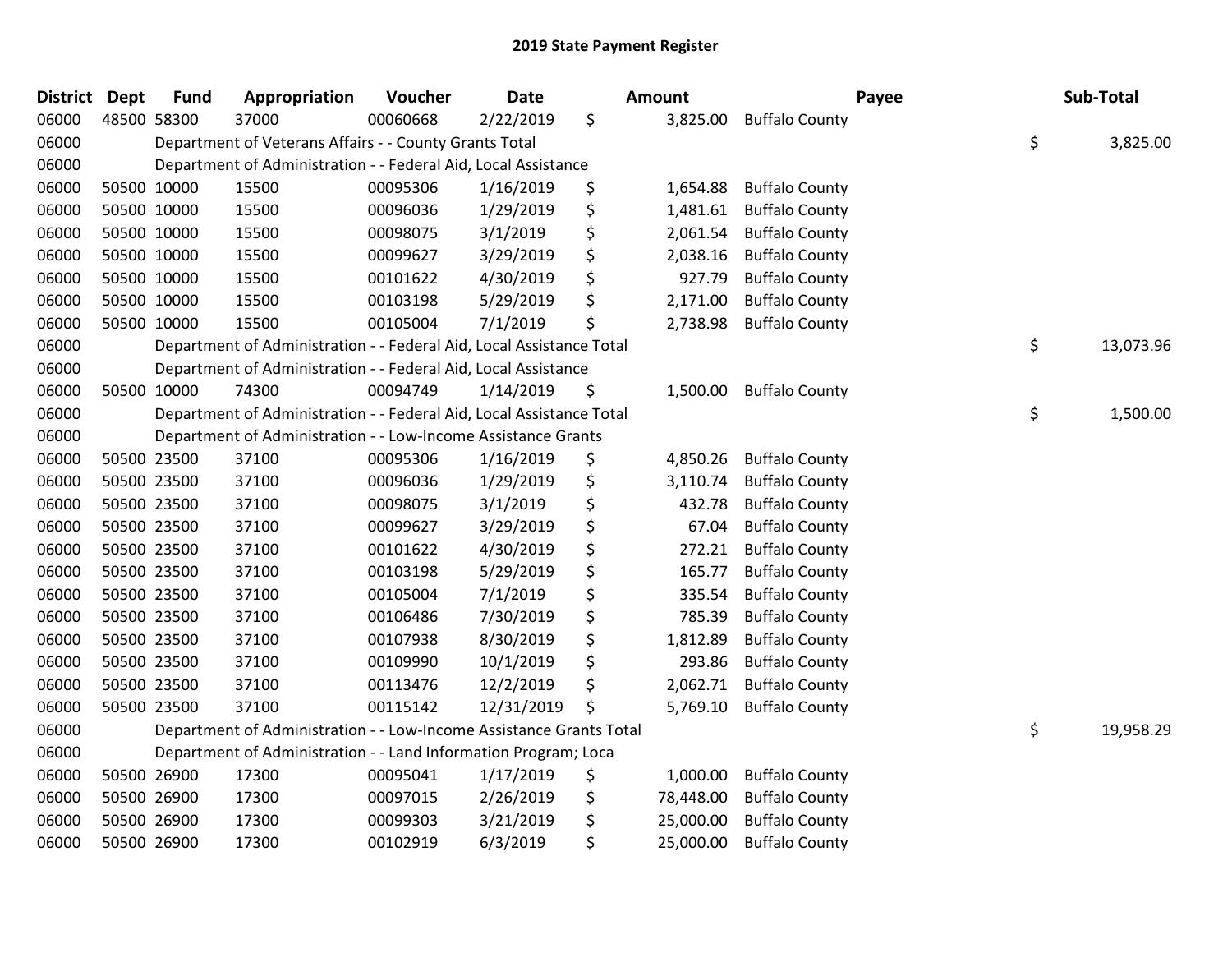| <b>District</b> | Dept        | <b>Fund</b> | Appropriation                                                         | Voucher  | Date       | <b>Amount</b>    |                       | Payee | Sub-Total  |
|-----------------|-------------|-------------|-----------------------------------------------------------------------|----------|------------|------------------|-----------------------|-------|------------|
| 06000           |             |             | Department of Administration - - Land Information Program; Loca Total |          |            |                  |                       | \$    | 129,448.00 |
| 06000           |             |             | Commissioners of Public Lands - - Federal Aid -- Flood Control        |          |            |                  |                       |       |            |
| 06000           |             | 50700 10000 | 13000                                                                 | 00002654 | 9/10/2019  | \$<br>168.84     | <b>Buffalo County</b> |       |            |
| 06000           |             |             | Commissioners of Public Lands - - Federal Aid -- Flood Control Total  |          |            |                  |                       | \$    | 168.84     |
| 06000           |             |             | Elections Commission - - General Program Ops, GPR                     |          |            |                  |                       |       |            |
| 06000           | 51000 10000 |             | 10100                                                                 | 00001495 | 1/25/2019  | \$<br>231.50     | <b>Buffalo County</b> |       |            |
| 06000           |             |             | Elections Commission - - General Program Ops, GPR Total               |          |            |                  |                       | \$    | 231.50     |
| 06000           |             |             | Elections Commission - - 2018 Hava Election Security                  |          |            |                  |                       |       |            |
| 06000           |             | 51000 22000 | 18200                                                                 | 00002274 | 11/6/2019  | \$<br>700.00     | <b>Buffalo County</b> |       |            |
| 06000           |             |             | Elections Commission - - 2018 Hava Election Security Total            |          |            |                  |                       | \$    | 700.00     |
| 06000           |             |             | Public Defender Board - - Transcript, Discovery And Int               |          |            |                  |                       |       |            |
| 06000           | 55000 10000 |             | 10600                                                                 | 00186169 | 3/7/2019   | \$<br>637.14     | <b>Buffalo County</b> |       |            |
| 06000           | 55000 10000 |             | 10600                                                                 | 00197379 | 5/30/2019  | \$<br>5.40       | <b>Buffalo County</b> |       |            |
| 06000           | 55000 10000 |             | 10600                                                                 | 00206454 | 7/19/2019  | \$<br>22.60      | <b>Buffalo County</b> |       |            |
| 06000           | 55000 10000 |             | 10600                                                                 | 00210049 | 8/20/2019  | \$<br>545.68     | <b>Buffalo County</b> |       |            |
| 06000           | 55000 10000 |             | 10600                                                                 | 00219266 | 10/28/2019 | \$<br>3.20       | <b>Buffalo County</b> |       |            |
| 06000           |             |             | Public Defender Board - - Transcript, Discovery And Int Total         |          |            |                  |                       | \$    | 1,214.02   |
| 06000           |             |             | Department of Revenue - - Warrants and Satisfactions                  |          |            |                  |                       |       |            |
| 06000           |             | 56600 10000 | 10100                                                                 | 00120850 | 2/14/2019  | \$<br>75.00      | <b>Buffalo County</b> |       |            |
| 06000           | 56600 10000 |             | 10100                                                                 | 00140200 | 7/19/2019  | \$<br>45.00      | <b>Buffalo County</b> |       |            |
| 06000           |             | 56600 10000 | 10100                                                                 | 00143132 | 8/14/2019  | \$<br>90.00      | <b>Buffalo County</b> |       |            |
| 06000           |             |             | Department of Revenue - - Warrants and Satisfactions Total            |          |            |                  |                       | \$    | 210.00     |
| 06000           |             |             | Circuit Courts - - Circuit Court Costs                                |          |            |                  |                       |       |            |
| 06000           | 62500 10000 |             | 10500                                                                 | 00001209 | 1/17/2019  | \$<br>23,121.69  | <b>Buffalo County</b> |       |            |
| 06000           | 62500 10000 |             | 10500                                                                 | 00001420 | 7/5/2019   | \$<br>1,869.00   | <b>Buffalo County</b> |       |            |
| 06000           | 62500 10000 |             | 10500                                                                 | 00001519 | 8/1/2019   | \$<br>37,873.00  | <b>Buffalo County</b> |       |            |
| 06000           |             |             | Circuit Courts - - Circuit Court Costs Total                          |          |            |                  |                       | \$    | 62,863.69  |
| 06000           |             |             | Shared Revenue and Tax Relief - - County And Municipal Aid            |          |            |                  |                       |       |            |
| 06000           | 83500 10000 |             | 10500                                                                 | 00048401 | 7/22/2019  | \$<br>48,096.70  | <b>Buffalo County</b> |       |            |
| 06000           | 83500 10000 |             | 10500                                                                 | 00052691 | 11/18/2019 | \$<br>272,547.96 | <b>Buffalo County</b> |       |            |
| 06000           |             |             | Shared Revenue and Tax Relief - - County And Municipal Aid Total      |          |            |                  |                       | \$    | 320,644.66 |
| 06000           |             |             | Shared Revenue and Tax Relief - - Exempt Computer Aid                 |          |            |                  |                       |       |            |
| 06000           | 83500 10000 |             | 10900                                                                 | 00045375 | 7/22/2019  | \$<br>15,901.65  | <b>Buffalo County</b> |       |            |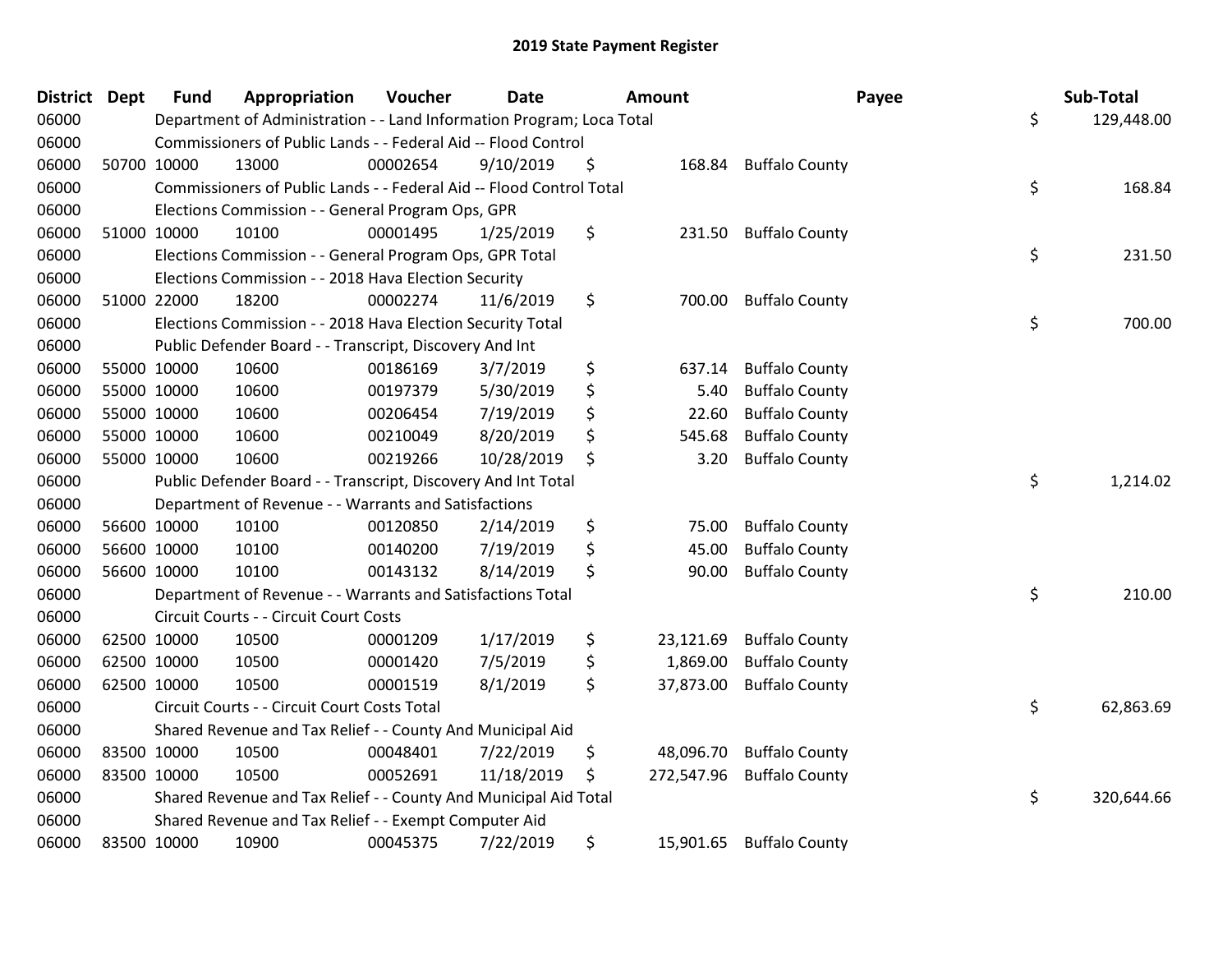| <b>District</b> | Dept | Fund        | Appropriation                                                         | <b>Voucher</b> | Date       |     | <b>Amount</b> |                       | Payee | Sub-Total    |
|-----------------|------|-------------|-----------------------------------------------------------------------|----------------|------------|-----|---------------|-----------------------|-------|--------------|
| 06000           |      |             | Shared Revenue and Tax Relief - - Exempt Computer Aid Total           |                |            |     |               |                       | \$    | 15,901.65    |
| 06000           |      |             | Shared Revenue and Tax Relief - - Utility Aid                         |                |            |     |               |                       |       |              |
| 06000           |      | 83500 10000 | 11000                                                                 | 00048401       | 7/22/2019  | \$  | 75,644.87     | <b>Buffalo County</b> |       |              |
| 06000           |      | 83500 10000 | 11000                                                                 | 00052691       | 11/18/2019 | \$. | 433,884.48    | <b>Buffalo County</b> |       |              |
| 06000           |      |             | Shared Revenue and Tax Relief - - Utility Aid Total                   |                |            |     |               |                       | \$    | 509,529.35   |
| 06000           |      |             | Shared Revenue and Tax Relief - - Personal Property Aid               |                |            |     |               |                       |       |              |
| 06000           |      | 83500 10000 | 11100                                                                 | 00039898       | 5/6/2019   | \$  | 23,996.17     | <b>Buffalo County</b> |       |              |
| 06000           |      |             | Shared Revenue and Tax Relief - - Personal Property Aid Total         |                |            |     |               |                       | \$    | 23,996.17    |
| 06000           |      |             | Shared Revenue and Tax Relief - - School Lvy Tx/First Dollar Cr       |                |            |     |               |                       |       |              |
| 06000           |      | 83500 10000 | 30200                                                                 | 00045224       | 7/22/2019  | \$. | 2,229,838.45  | <b>Buffalo County</b> |       |              |
| 06000           |      | 83500 10000 | 30200                                                                 | 00048108       | 7/22/2019  | \$  | 528,241.04    | <b>Buffalo County</b> |       |              |
| 06000           |      |             | Shared Revenue and Tax Relief - - School Lvy Tx/First Dollar Cr Total |                |            |     |               |                       | \$    | 2,758,079.49 |
| 06000           |      |             | Shared Revenue and Tax Relief - - Lottery & Gaming Credit             |                |            |     |               |                       |       |              |
| 06000           |      | 83500 52100 | 36300                                                                 | 00038594       | 3/25/2019  | \$. | 722,104.13    | <b>Buffalo County</b> |       |              |
| 06000           |      |             | Shared Revenue and Tax Relief - - Lottery & Gaming Credit Total       |                |            |     |               |                       | Ś.    | 722,104.13   |
| 06000 Total     |      |             |                                                                       |                |            |     |               |                       |       | 9,951,947.01 |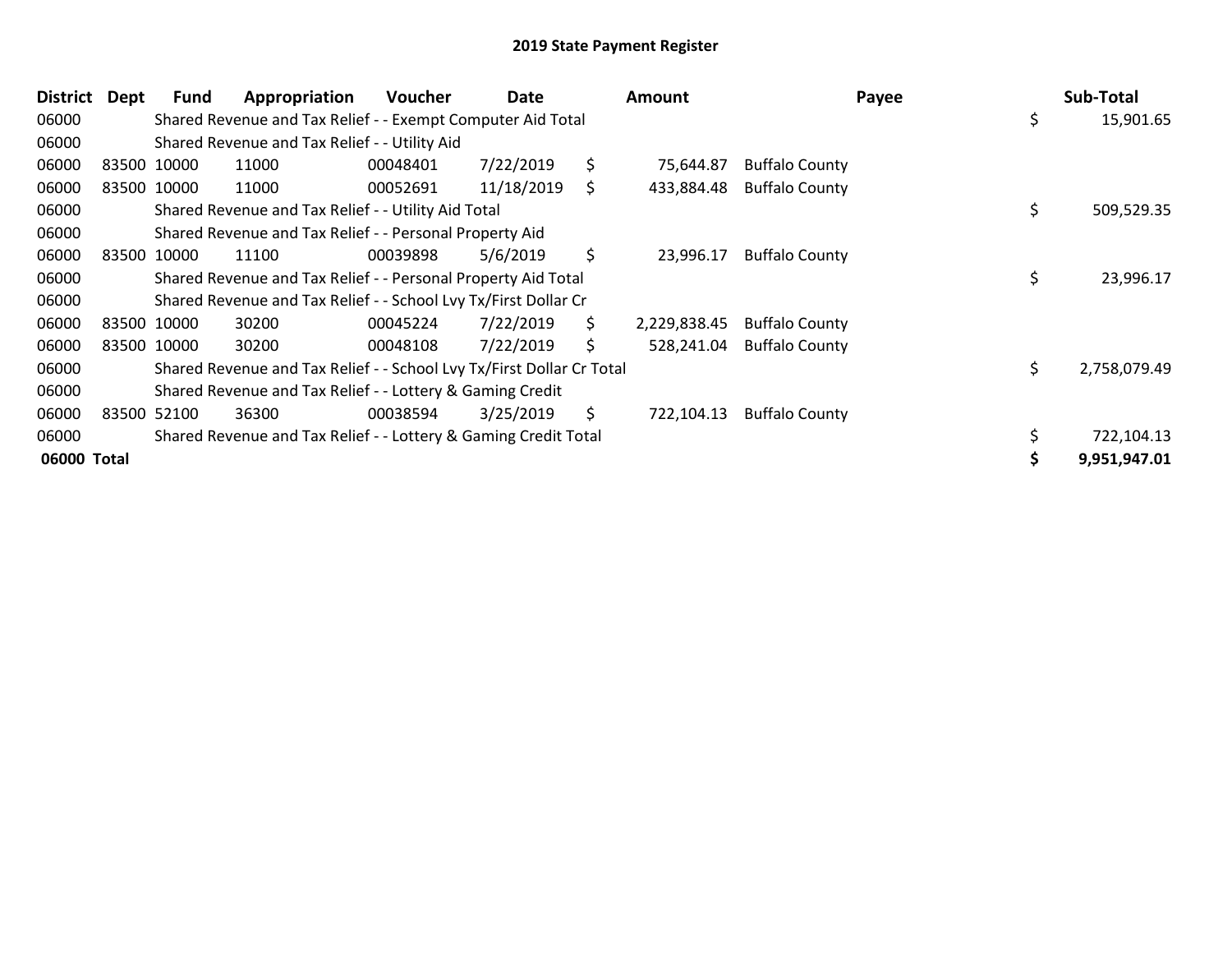| <b>District Dept</b> | <b>Fund</b> | Appropriation                                                      | Voucher  | Date       | <b>Amount</b>   |                         | Payee | Sub-Total |
|----------------------|-------------|--------------------------------------------------------------------|----------|------------|-----------------|-------------------------|-------|-----------|
| 06002                |             | Dept of Safety & Prof Services - - Fire Dues Distribution          |          |            |                 |                         |       |           |
| 06002                | 16500 10000 | 22500                                                              | 00031357 | 7/18/2019  | \$              | 1,258.23 Alma, Town of  |       |           |
| 06002                |             | Dept of Safety & Prof Services - - Fire Dues Distribution Total    |          |            |                 |                         | \$    | 1,258.23  |
| 06002                |             | Dept of Natural Resources - - Aids In Lieu Of Taxes - Gener        |          |            |                 |                         |       |           |
| 06002                | 37000 10000 | 50300                                                              | 00294848 | 2/1/2019   | \$<br>6.17      | Alma, Town of           |       |           |
| 06002                |             | Dept of Natural Resources - - Aids In Lieu Of Taxes - Gener Total  |          |            |                 |                         | \$    | 6.17      |
| 06002                |             | Dept of Natural Resources - - Resaids - Cnty Forst, Cl & Mfl       |          |            |                 |                         |       |           |
| 06002                | 37000 21200 | 57100                                                              | 00332236 | 6/21/2019  | \$<br>1,913.72  | Alma, Town of           |       |           |
| 06002                |             | Dept of Natural Resources - - Resaids - Cnty Forst, CI & Mfl Total |          |            |                 |                         | \$    | 1,913.72  |
| 06002                |             | WI Dept of Transportation - - Trns Aids To Mnc.-Sf                 |          |            |                 |                         |       |           |
| 06002                | 39500 21100 | 19100                                                              | 00335967 | 1/7/2019   | \$<br>10,869.95 | Alma, Town of           |       |           |
| 06002                | 39500 21100 | 19100                                                              | 00363283 | 4/1/2019   | \$<br>10,869.95 | Alma, Town of           |       |           |
| 06002                | 39500 21100 | 19100                                                              | 00401292 | 7/1/2019   | \$<br>10,869.95 | Alma, Town of           |       |           |
| 06002                | 39500 21100 | 19100                                                              | 00444110 | 10/7/2019  | \$<br>10,869.95 | Alma, Town of           |       |           |
| 06002                |             | WI Dept of Transportation - - Trns Aids To Mnc.-Sf Total           |          |            |                 |                         | \$    | 43,479.80 |
| 06002                |             | Elections Commission - - 2018 Hava Election Security               |          |            |                 |                         |       |           |
| 06002                | 51000 22000 | 18200                                                              | 00002895 | 11/22/2019 | \$<br>1,200.00  | Alma, Town of           |       |           |
| 06002                |             | Elections Commission - - 2018 Hava Election Security Total         |          |            |                 |                         | \$    | 1,200.00  |
| 06002                |             | Shared Revenue and Tax Relief - - County And Municipal Aid         |          |            |                 |                         |       |           |
| 06002                | 83500 10000 | 10500                                                              | 00048378 | 7/22/2019  | \$<br>3,256.68  | Alma, Town of           |       |           |
| 06002                | 83500 10000 | 10500                                                              | 00052668 | 11/18/2019 | \$              | 18,454.55 Alma, Town of |       |           |
| 06002                |             | Shared Revenue and Tax Relief - - County And Municipal Aid Total   |          |            |                 |                         | \$    | 21,711.23 |
| 06002                |             | Shared Revenue and Tax Relief - - Exempt Computer Aid              |          |            |                 |                         |       |           |
| 06002                | 83500 10000 | 10900                                                              | 00045556 | 7/22/2019  | \$<br>2.08      | Alma, Town of           |       |           |
| 06002                |             | Shared Revenue and Tax Relief - - Exempt Computer Aid Total        |          |            |                 |                         | \$    | 2.08      |
| 06002                |             | Shared Revenue and Tax Relief - - Utility Aid                      |          |            |                 |                         |       |           |
| 06002                | 83500 10000 | 11000                                                              | 00048378 | 7/22/2019  | \$<br>1.94      | Alma, Town of           |       |           |
| 06002                | 83500 10000 | 11000                                                              | 00052668 | 11/18/2019 | \$<br>10.88     | Alma, Town of           |       |           |
| 06002                |             | Shared Revenue and Tax Relief - - Utility Aid Total                |          |            |                 |                         | \$    | 12.82     |
| 06002                |             | Shared Revenue and Tax Relief - - Personal Property Aid            |          |            |                 |                         |       |           |
| 06002                | 83500 10000 | 11100                                                              | 00040083 | 5/6/2019   | \$<br>57.20     | Alma, Town of           |       |           |
| 06002                |             | Shared Revenue and Tax Relief - - Personal Property Aid Total      |          |            |                 |                         | \$    | 57.20     |
| 06002                |             | Shared Revenue and Tax Relief - - Lottery & Gaming Credit          |          |            |                 |                         |       |           |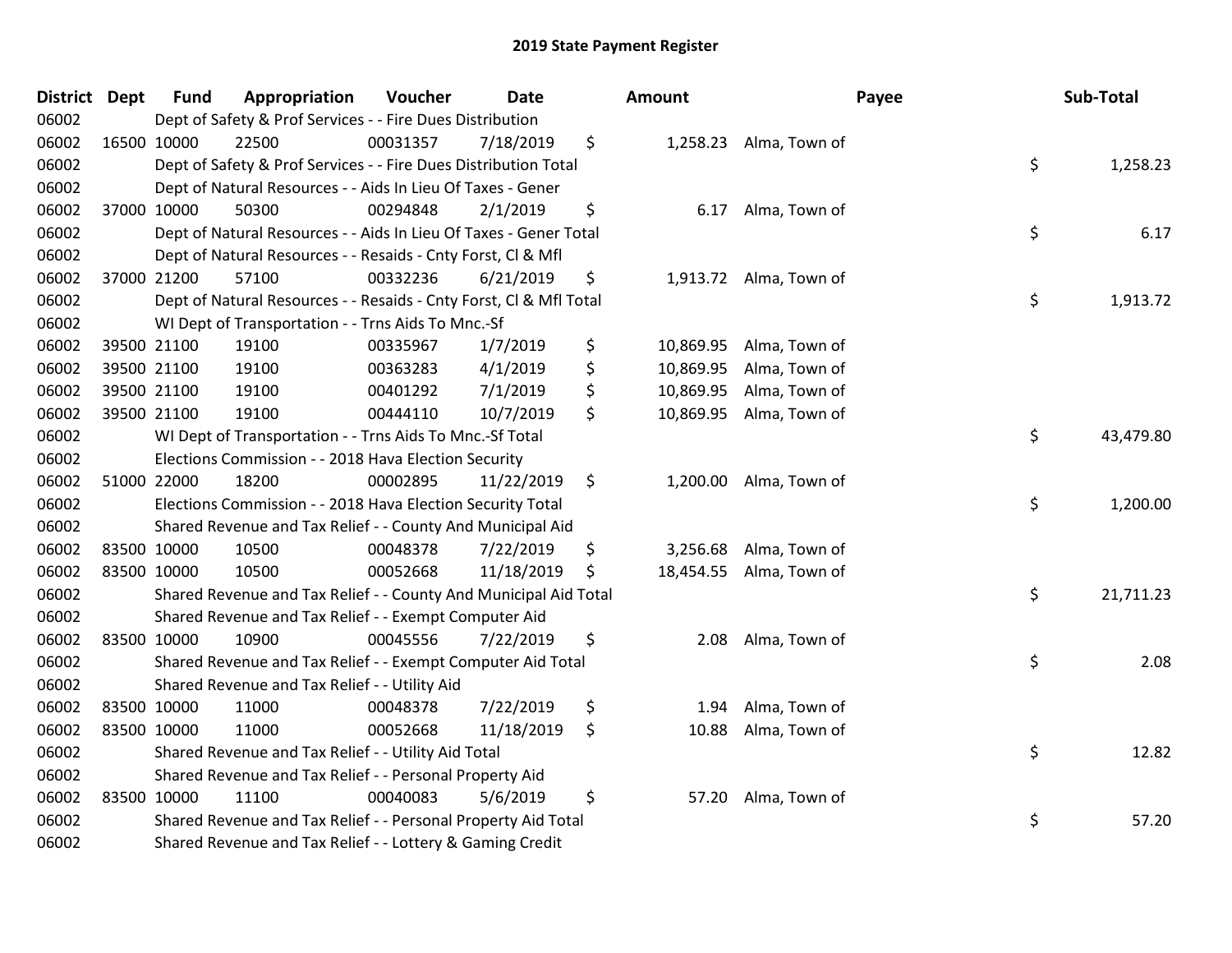| District Dept | Fund        | <b>Appropriation</b>                                            | <b>Voucher</b> | Date      |     | Amount |                      | Payee | Sub-Total |
|---------------|-------------|-----------------------------------------------------------------|----------------|-----------|-----|--------|----------------------|-------|-----------|
| 06002         | 83500 52100 | 36300                                                           | 00038148       | 3/25/2019 | - 5 |        | 344.49 Alma, Town of |       |           |
| 06002         |             | Shared Revenue and Tax Relief - - Lottery & Gaming Credit Total |                |           |     |        |                      |       | 344.49    |
| 06002 Total   |             |                                                                 |                |           |     |        |                      |       | 69.985.74 |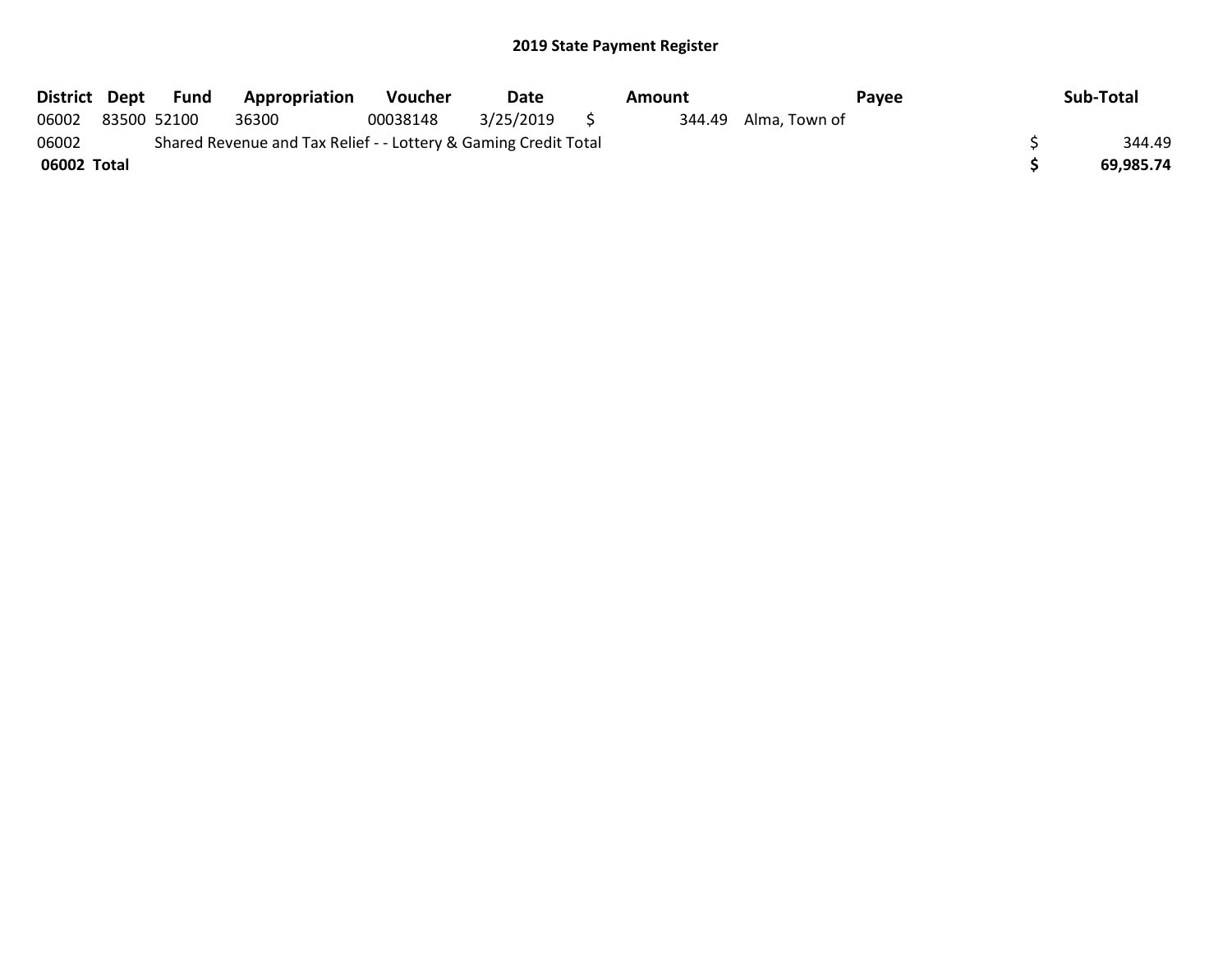| <b>District</b> | <b>Dept</b> | <b>Fund</b> | Appropriation                                                        | Voucher  | Date       | <b>Amount</b>   | Payee                       | Sub-Total       |
|-----------------|-------------|-------------|----------------------------------------------------------------------|----------|------------|-----------------|-----------------------------|-----------------|
| 06004           |             |             | Dept of Safety & Prof Services - - Fire Dues Distribution            |          |            |                 |                             |                 |
| 06004           |             | 16500 10000 | 22500                                                                | 00031121 | 7/17/2019  | \$              | 1,986.21 Town Of Belvidere  |                 |
| 06004           |             |             | Dept of Safety & Prof Services - - Fire Dues Distribution Total      |          |            |                 |                             | \$<br>1,986.21  |
| 06004           |             |             | Dept of Natural Resources - - Gen Program Ops-State Funds            |          |            |                 |                             |                 |
| 06004           |             | 37000 21200 | 16100                                                                | 00330221 | 7/11/2019  | \$              | 550.00 Town Of Belvidere    |                 |
| 06004           |             |             | Dept of Natural Resources - - Gen Program Ops-State Funds Total      |          |            |                 |                             | \$<br>550.00    |
| 06004           |             |             | Dept of Natural Resources - - Resaids - Cnty Forst, Cl & Mfl         |          |            |                 |                             |                 |
| 06004           |             | 37000 21200 | 57100                                                                | 00332237 | 6/21/2019  | \$              | 788.71 Town Of Belvidere    |                 |
| 06004           |             |             | Dept of Natural Resources - - Resaids - Cnty Forst, Cl & Mfl Total   |          |            |                 |                             | \$<br>788.71    |
| 06004           |             |             | Dept of Natural Resources - - Aids In Lieu Of Taxes - Sum S          |          |            |                 |                             |                 |
| 06004           |             | 37000 21200 | 57900                                                                | 00313323 | 4/19/2019  | \$              | 1.32 Town Of Belvidere      |                 |
| 06004           |             |             | Dept of Natural Resources - - Aids In Lieu Of Taxes - Sum S Total    |          |            |                 |                             | \$<br>1.32      |
| 06004           |             |             | WI Dept of Transportation - - Trns Aids To Mnc.-Sf                   |          |            |                 |                             |                 |
| 06004           |             | 39500 21100 | 19100                                                                | 00335968 | 1/7/2019   | \$<br>18,616.28 | Town Of Belvidere           |                 |
| 06004           |             | 39500 21100 | 19100                                                                | 00363284 | 4/1/2019   | \$              | 18,616.28 Town Of Belvidere |                 |
| 06004           |             | 39500 21100 | 19100                                                                | 00401293 | 7/1/2019   | \$              | 18,616.28 Town Of Belvidere |                 |
| 06004           |             | 39500 21100 | 19100                                                                | 00444111 | 10/7/2019  | \$              | 18,616.29 Town Of Belvidere |                 |
| 06004           |             |             | WI Dept of Transportation - - Trns Aids To Mnc.-Sf Total             |          |            |                 |                             | \$<br>74,465.13 |
| 06004           |             |             | WI Dept of Transportation - - Loc Rd Imp Prg St Fd                   |          |            |                 |                             |                 |
| 06004           |             | 39500 21100 | 27800                                                                | 00411107 | 7/12/2019  | \$              | 23,690.48 Town Of Belvidere |                 |
| 06004           |             |             | WI Dept of Transportation - - Loc Rd Imp Prg St Fd Total             |          |            |                 |                             | \$<br>23,690.48 |
| 06004           |             |             | Department of Military Affairs - - Disaster Recovery Aid             |          |            |                 |                             |                 |
| 06004           |             | 46500 10000 | 30500                                                                | 00058002 | 3/19/2019  | \$              | 2,767.67 Town Of Belvidere  |                 |
| 06004           |             |             | Department of Military Affairs - - Disaster Recovery Aid Total       |          |            |                 |                             | \$<br>2,767.67  |
| 06004           |             |             | Department of Administration - - Hv Trans Ln Annual Impact Fee       |          |            |                 |                             |                 |
| 06004           |             | 50500 10000 | 17400                                                                | 00101073 | 5/1/2019   | \$              | 73,698.00 Town Of Belvidere |                 |
| 06004           |             |             | Department of Administration - - Hv Trans Ln Annual Impact Fee Total |          |            |                 |                             | \$<br>73,698.00 |
| 06004           |             |             | Shared Revenue and Tax Relief - - County And Municipal Aid           |          |            |                 |                             |                 |
| 06004           |             | 83500 10000 | 10500                                                                | 00048379 | 7/22/2019  | \$              | 3,670.34 Town Of Belvidere  |                 |
| 06004           |             | 83500 10000 | 10500                                                                | 00052669 | 11/18/2019 | \$              | 20,798.56 Town Of Belvidere |                 |
| 06004           |             |             | Shared Revenue and Tax Relief - - County And Municipal Aid Total     |          |            |                 |                             | \$<br>24,468.90 |
| 06004           |             |             | Shared Revenue and Tax Relief - - Utility Aid                        |          |            |                 |                             |                 |
| 06004           |             | 83500 10000 | 11000                                                                | 00048379 | 7/22/2019  | \$              | 13,474.27 Town Of Belvidere |                 |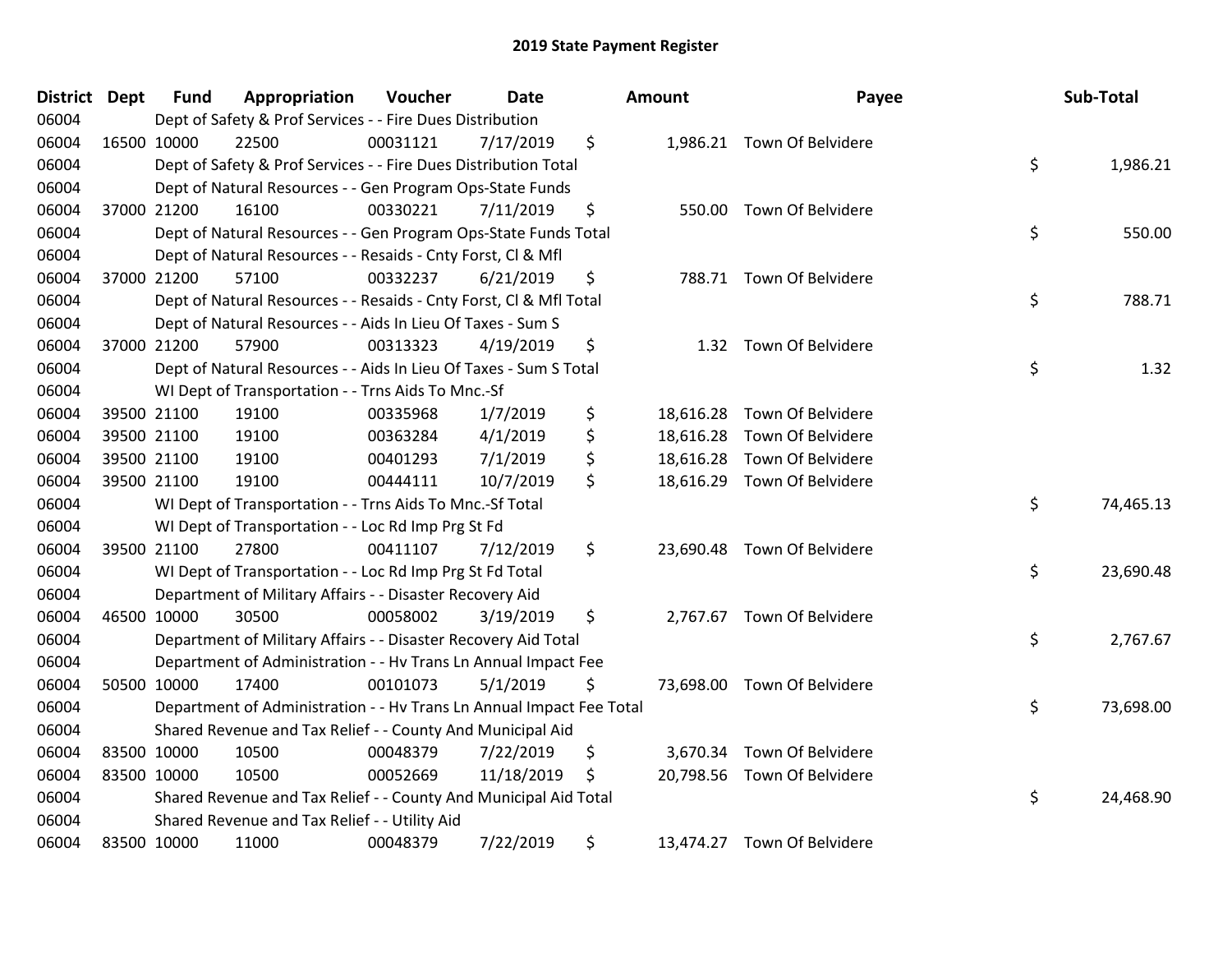| <b>District</b> | Dept | Fund        | Appropriation                                                 | Voucher  | Date       | Amount    | <b>Pavee</b>      | Sub-Total  |
|-----------------|------|-------------|---------------------------------------------------------------|----------|------------|-----------|-------------------|------------|
| 06004           |      | 83500 10000 | 11000                                                         | 00052669 | 11/18/2019 | 76,051.91 | Town Of Belvidere |            |
| 06004           |      |             | Shared Revenue and Tax Relief - - Utility Aid Total           |          |            |           |                   | 89,526.18  |
| 06004           |      |             | Shared Revenue and Tax Relief - - Personal Property Aid       |          |            |           |                   |            |
| 06004           |      | 83500 10000 | 11100                                                         | 00040084 | 5/6/2019   | 23.20     | Town Of Belvidere |            |
| 06004           |      |             | Shared Revenue and Tax Relief - - Personal Property Aid Total |          |            |           |                   | 23.20      |
| 06004 Total     |      |             |                                                               |          |            |           |                   | 291,965.80 |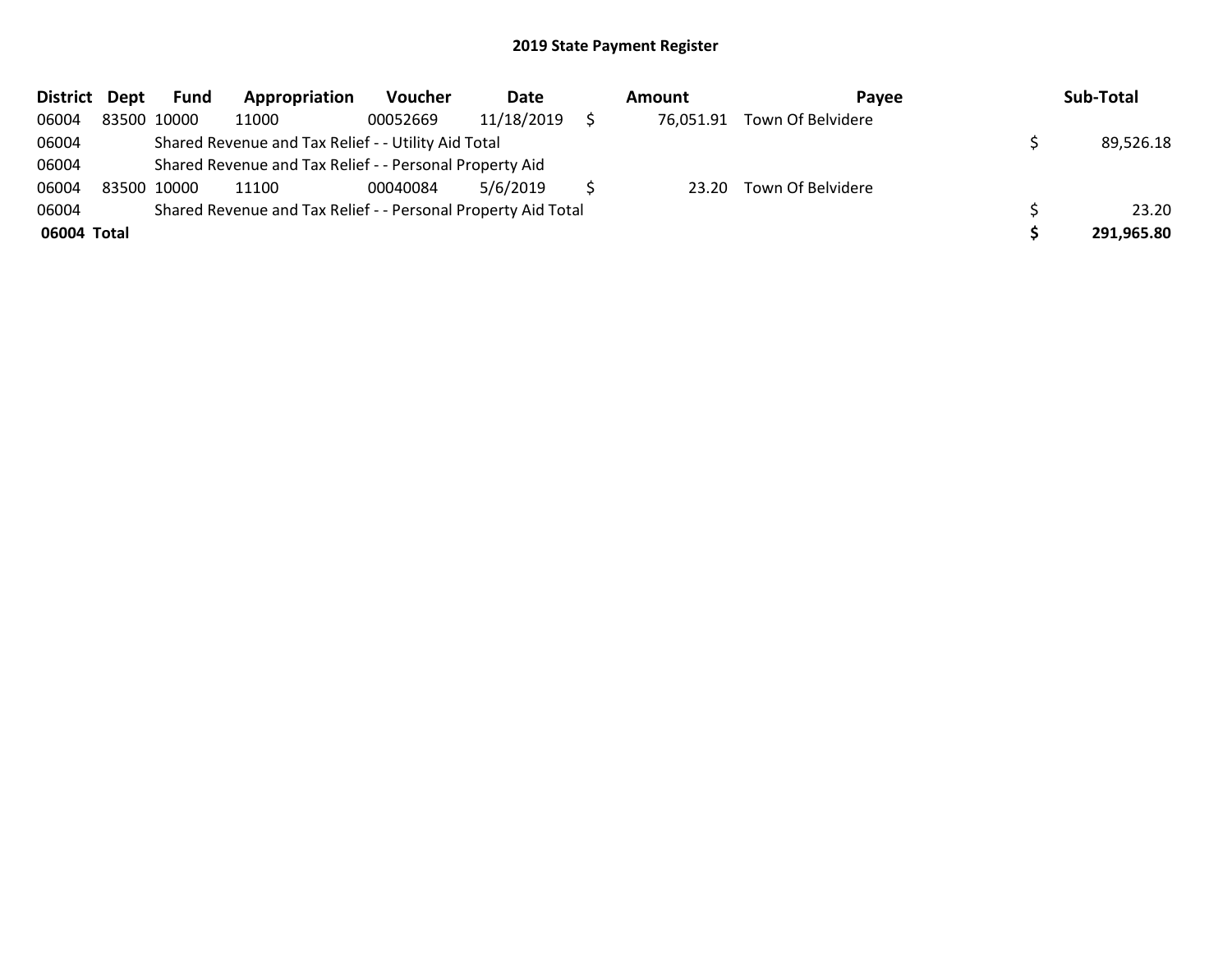| <b>District</b> | <b>Dept</b> | <b>Fund</b> | Appropriation                                                        | <b>Voucher</b> | <b>Date</b> |    | <b>Amount</b> | Payee                     | Sub-Total        |
|-----------------|-------------|-------------|----------------------------------------------------------------------|----------------|-------------|----|---------------|---------------------------|------------------|
| 06006           |             |             | Dept of Safety & Prof Services - - Fire Dues Distribution            |                |             |    |               |                           |                  |
| 06006           | 16500 10000 |             | 22500                                                                | 00030894       | 7/17/2019   | \$ |               | 2,758.31 Town Of Buffalo  |                  |
| 06006           |             |             | Dept of Safety & Prof Services - - Fire Dues Distribution Total      |                |             |    |               |                           | \$<br>2,758.31   |
| 06006           |             |             | Dept of Natural Resources - - Aids In Lieu Of Taxes - Gener          |                |             |    |               |                           |                  |
| 06006           |             | 37000 10000 | 50300                                                                | 00294808       | 2/1/2019    | \$ | 503.48        | Town Of Buffalo           |                  |
| 06006           |             |             | Dept of Natural Resources - - Aids In Lieu Of Taxes - Gener Total    |                |             |    |               |                           | \$<br>503.48     |
| 06006           |             |             | Dept of Natural Resources - - Resaids - Cnty Forst, Cl & Mfl         |                |             |    |               |                           |                  |
| 06006           |             | 37000 21200 | 57100                                                                | 00332238       | 6/21/2019   | \$ | 415.66        | Town Of Buffalo           |                  |
| 06006           |             |             | Dept of Natural Resources - - Resaids - Cnty Forst, Cl & Mfl Total   |                |             |    |               |                           | \$<br>415.66     |
| 06006           |             |             | WI Dept of Transportation - - Trns Aids To Mnc.-Sf                   |                |             |    |               |                           |                  |
| 06006           |             | 39500 21100 | 19100                                                                | 00335969       | 1/7/2019    | \$ | 16,776.75     | Town Of Buffalo           |                  |
| 06006           |             | 39500 21100 | 19100                                                                | 00363285       | 4/1/2019    | \$ | 16,776.75     | Town Of Buffalo           |                  |
| 06006           |             | 39500 21100 | 19100                                                                | 00401294       | 7/1/2019    | \$ |               | 16,776.75 Town Of Buffalo |                  |
| 06006           | 39500 21100 |             | 19100                                                                | 00444112       | 10/7/2019   | \$ |               | 16,776.76 Town Of Buffalo |                  |
| 06006           |             |             | WI Dept of Transportation - - Trns Aids To Mnc.-Sf Total             |                |             |    |               |                           | \$<br>67,107.01  |
| 06006           |             |             | Department of Administration - - Hv Trans Ln Annual Impact Fee       |                |             |    |               |                           |                  |
| 06006           |             | 50500 10000 | 17400                                                                | 00101074       | 5/1/2019    | \$ |               | 71,788.00 Town Of Buffalo |                  |
| 06006           |             |             | Department of Administration - - Hv Trans Ln Annual Impact Fee Total |                |             |    |               |                           | \$<br>71,788.00  |
| 06006           |             |             | Elections Commission - - 2018 Hava Election Security                 |                |             |    |               |                           |                  |
| 06006           |             | 51000 22000 | 18200                                                                | 00002501       | 11/15/2019  | \$ |               | 1,200.00 Town Of Buffalo  |                  |
| 06006           |             |             | Elections Commission - - 2018 Hava Election Security Total           |                |             |    |               |                           | \$<br>1,200.00   |
| 06006           |             |             | Shared Revenue and Tax Relief - - County And Municipal Aid           |                |             |    |               |                           |                  |
| 06006           | 83500 10000 |             | 10500                                                                | 00048380       | 7/22/2019   | \$ | 5,401.06      | Town Of Buffalo           |                  |
| 06006           | 83500 10000 |             | 10500                                                                | 00052670       | 11/18/2019  | S  |               | 30,606.02 Town Of Buffalo |                  |
| 06006           |             |             | Shared Revenue and Tax Relief - - County And Municipal Aid Total     |                |             |    |               |                           | \$<br>36,007.08  |
| 06006           |             |             | Shared Revenue and Tax Relief - - Exempt Computer Aid                |                |             |    |               |                           |                  |
| 06006           | 83500 10000 |             | 10900                                                                | 00045557       | 7/22/2019   | \$ | 202.66        | Town Of Buffalo           |                  |
| 06006           |             |             | Shared Revenue and Tax Relief - - Exempt Computer Aid Total          |                |             |    |               |                           | \$<br>202.66     |
| 06006           |             |             | Shared Revenue and Tax Relief - - Personal Property Aid              |                |             |    |               |                           |                  |
| 06006           | 83500 10000 |             | 11100                                                                | 00040085       | 5/6/2019    | \$ |               | 424.37 Town Of Buffalo    |                  |
| 06006           |             |             | Shared Revenue and Tax Relief - - Personal Property Aid Total        |                |             |    |               |                           | \$<br>424.37     |
| 06006 Total     |             |             |                                                                      |                |             |    |               |                           | \$<br>180,406.57 |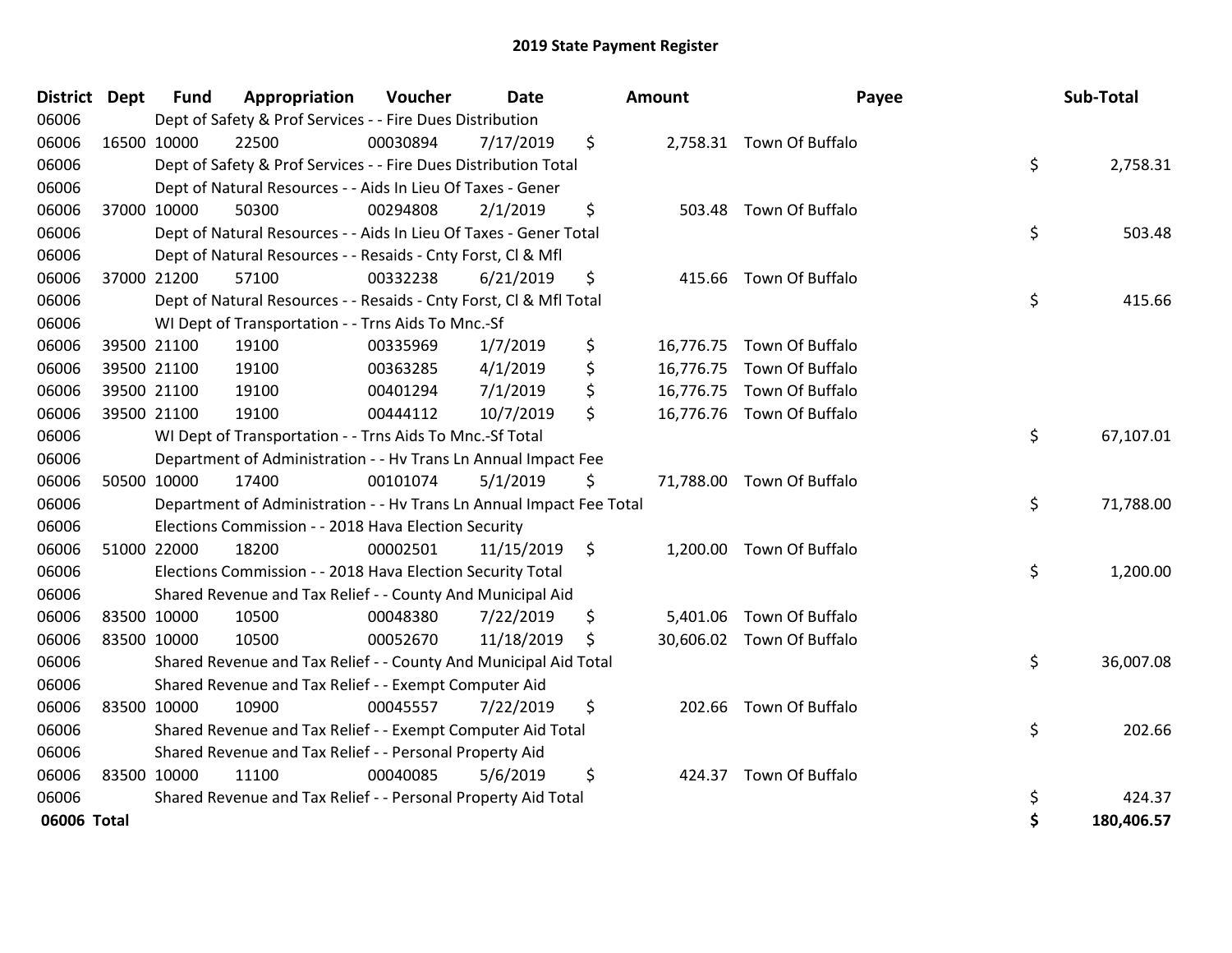| District Dept | <b>Fund</b> | Appropriation                                                      | Voucher  | <b>Date</b> | Amount          | Payee                    | Sub-Total       |
|---------------|-------------|--------------------------------------------------------------------|----------|-------------|-----------------|--------------------------|-----------------|
| 06008         |             | Dept of Safety & Prof Services - - Fire Dues Distribution          |          |             |                 |                          |                 |
| 06008         | 16500 10000 | 22500                                                              | 00031428 | 7/18/2019   | \$              | 1,052.33 Town Of Canton  |                 |
| 06008         |             | Dept of Safety & Prof Services - - Fire Dues Distribution Total    |          |             |                 |                          | \$<br>1,052.33  |
| 06008         |             | Dept of Natural Resources - - Aids In Lieu Of Taxes - Gener        |          |             |                 |                          |                 |
| 06008         | 37000 10000 | 50300                                                              | 00294826 | 2/1/2019    | \$<br>1,519.40  | Town Of Canton           |                 |
| 06008         | 37000 10000 | 50300                                                              | 00313673 | 4/19/2019   | \$              | 114.06 Town Of Canton    |                 |
| 06008         |             | Dept of Natural Resources - - Aids In Lieu Of Taxes - Gener Total  |          |             |                 |                          | \$<br>1,633.46  |
| 06008         |             | Dept of Natural Resources - - Resaids - Cnty Forst, Cl & Mfl       |          |             |                 |                          |                 |
| 06008         | 37000 21200 | 57100                                                              | 00332239 | 6/21/2019   | \$<br>931.79    | Town Of Canton           |                 |
| 06008         |             | Dept of Natural Resources - - Resaids - Cnty Forst, Cl & Mfl Total |          |             |                 |                          | \$<br>931.79    |
| 06008         |             | Dept of Natural Resources - - Aids In Lieu Of Taxes - Sum S        |          |             |                 |                          |                 |
| 06008         | 37000 21200 | 57900                                                              | 00313672 | 4/19/2019   | \$              | 469.22 Town Of Canton    |                 |
| 06008         |             | Dept of Natural Resources - - Aids In Lieu Of Taxes - Sum S Total  |          |             |                 |                          | \$<br>469.22    |
| 06008         |             | WI Dept of Transportation - - Trns Aids To Mnc.-Sf                 |          |             |                 |                          |                 |
| 06008         | 39500 21100 | 19100                                                              | 00335970 | 1/7/2019    | \$<br>17,577.06 | Town Of Canton           |                 |
| 06008         | 39500 21100 | 19100                                                              | 00363286 | 4/1/2019    | \$              | 17,577.06 Town Of Canton |                 |
| 06008         | 39500 21100 | 19100                                                              | 00401295 | 7/1/2019    | \$<br>17,577.06 | Town Of Canton           |                 |
| 06008         | 39500 21100 | 19100                                                              | 00444113 | 10/7/2019   | \$              | 17,577.09 Town Of Canton |                 |
| 06008         |             | WI Dept of Transportation - - Trns Aids To Mnc.-Sf Total           |          |             |                 |                          | \$<br>70,308.27 |
| 06008         |             | Shared Revenue and Tax Relief - - County And Municipal Aid         |          |             |                 |                          |                 |
| 06008         | 83500 10000 | 10500                                                              | 00048381 | 7/22/2019   | \$<br>3,123.23  | Town Of Canton           |                 |
| 06008         | 83500 10000 | 10500                                                              | 00052671 | 11/18/2019  | \$              | 17,698.27 Town Of Canton |                 |
| 06008         |             | Shared Revenue and Tax Relief - - County And Municipal Aid Total   |          |             |                 |                          | \$<br>20,821.50 |
| 06008         |             | Shared Revenue and Tax Relief - - Exempt Computer Aid              |          |             |                 |                          |                 |
| 06008         | 83500 10000 | 10900                                                              | 00045558 | 7/22/2019   | \$<br>1.03      | Town Of Canton           |                 |
| 06008         |             | Shared Revenue and Tax Relief - - Exempt Computer Aid Total        |          |             |                 |                          | \$<br>1.03      |
| 06008         |             | Shared Revenue and Tax Relief - - Utility Aid                      |          |             |                 |                          |                 |
| 06008         | 83500 10000 | 11000                                                              | 00048381 | 7/22/2019   | \$<br>138.77    | Town Of Canton           |                 |
| 06008         | 83500 10000 | 11000                                                              | 00052671 | 11/18/2019  | \$<br>832.76    | Town Of Canton           |                 |
| 06008         |             | Shared Revenue and Tax Relief - - Utility Aid Total                |          |             |                 |                          | \$<br>971.53    |
| 06008 Total   |             |                                                                    |          |             |                 |                          | \$<br>96,189.13 |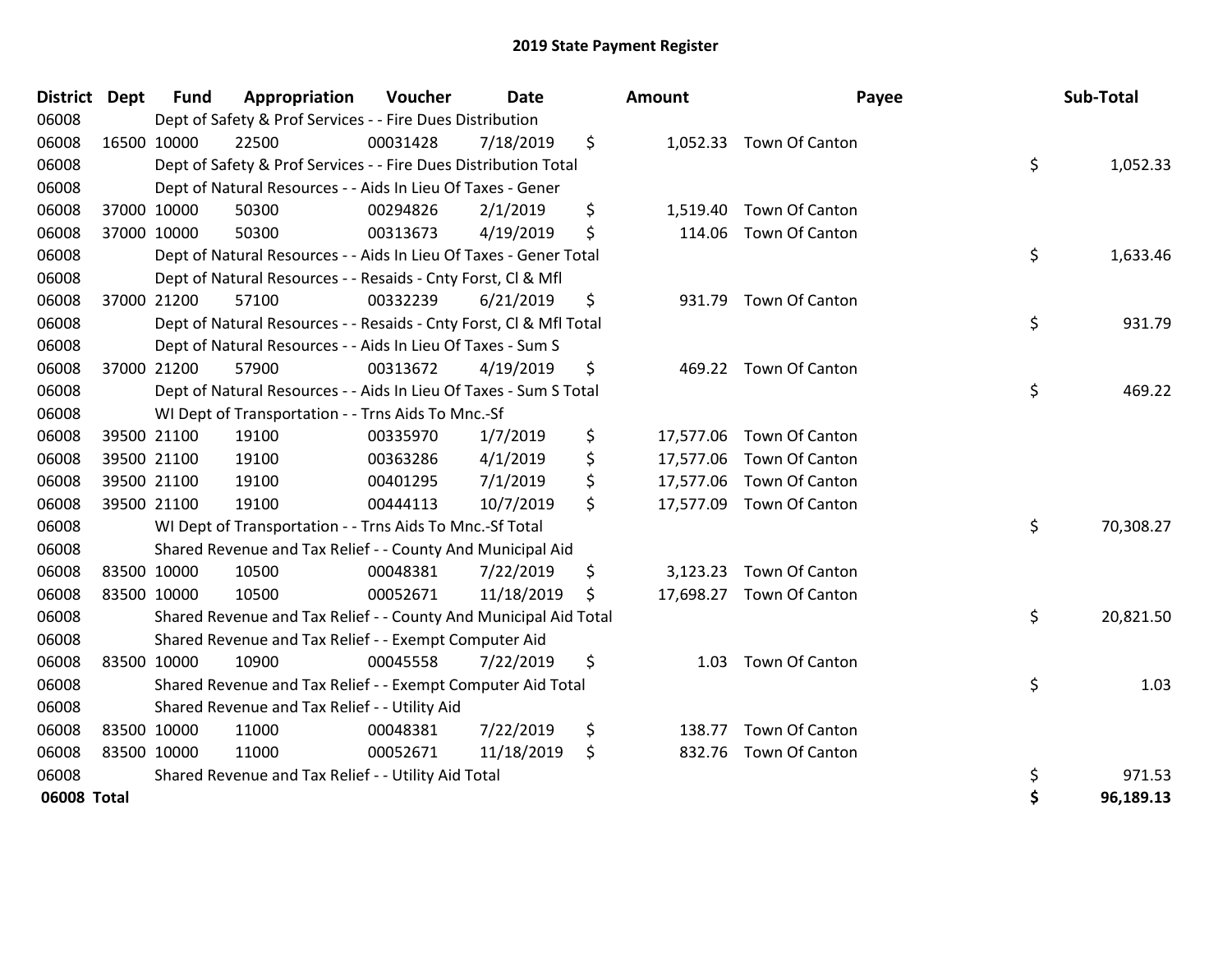| District Dept |             | <b>Fund</b> | Appropriation                                                         | Voucher  | <b>Date</b> | Amount         |                         | Payee | Sub-Total |
|---------------|-------------|-------------|-----------------------------------------------------------------------|----------|-------------|----------------|-------------------------|-------|-----------|
| 06010         |             |             | Dept of Safety & Prof Services - - Fire Dues Distribution             |          |             |                |                         |       |           |
| 06010         | 16500 10000 |             | 22500                                                                 | 00031318 | 7/18/2019   | \$             | 1,389.30 Town Of Cross  |       |           |
| 06010         |             |             | Dept of Safety & Prof Services - - Fire Dues Distribution Total       |          |             |                |                         | \$    | 1,389.30  |
| 06010         |             |             | Dept of Natural Resources - - Aids In Lieu Of Taxes - Gener           |          |             |                |                         |       |           |
| 06010         |             | 37000 10000 | 50300                                                                 | 00294805 | 2/1/2019    | \$<br>9,162.94 | Town Of Cross           |       |           |
| 06010         |             |             | Dept of Natural Resources - - Aids In Lieu Of Taxes - Gener Total     |          |             |                |                         | \$    | 9,162.94  |
| 06010         |             |             | Dept of Natural Resources - - Resaids - Cnty Forst, Cl & Mfl          |          |             |                |                         |       |           |
| 06010         |             | 37000 21200 | 57100                                                                 | 00332240 | 6/21/2019   | \$             | 1,265.29 Town Of Cross  |       |           |
| 06010         |             |             | Dept of Natural Resources - - Resaids - Cnty Forst, Cl & Mfl Total    |          |             |                |                         | \$    | 1,265.29  |
| 06010         |             |             | WI Dept of Transportation - - Trns Aids To Mnc.-Sf                    |          |             |                |                         |       |           |
| 06010         |             | 39500 21100 | 19100                                                                 | 00335971 | 1/7/2019    | \$             | 20,814.16 Town Of Cross |       |           |
| 06010         | 39500 21100 |             | 19100                                                                 | 00363287 | 4/1/2019    | \$             | 20,814.16 Town Of Cross |       |           |
| 06010         |             | 39500 21100 | 19100                                                                 | 00401296 | 7/1/2019    | \$             | 20,814.16 Town Of Cross |       |           |
| 06010         |             | 39500 21100 | 19100                                                                 | 00444114 | 10/7/2019   | \$             | 20,814.17 Town Of Cross |       |           |
| 06010         |             |             | WI Dept of Transportation - - Trns Aids To Mnc.-Sf Total              |          |             |                |                         | \$    | 83,256.65 |
| 06010         |             |             | Department of Administration - - Hv Trans Ln Annual Impact Fee        |          |             |                |                         |       |           |
| 06010         |             | 50500 10000 | 17400                                                                 | 00101071 | 5/1/2019    | \$             | 33,666.00 Town Of Cross |       |           |
| 06010         |             |             | Department of Administration - - Hv Trans Ln Annual Impact Fee Total  |          |             |                |                         | \$    | 33,666.00 |
| 06010         |             |             | Elections Commission - - 2018 Hava Election Security                  |          |             |                |                         |       |           |
| 06010         |             | 51000 22000 | 18200                                                                 | 00002839 | 11/21/2019  | \$             | 1,200.00 Town Of Cross  |       |           |
| 06010         |             |             | Elections Commission - - 2018 Hava Election Security Total            |          |             |                |                         | \$    | 1,200.00  |
| 06010         |             |             | Shared Revenue and Tax Relief - - Expenditure Restraint Program       |          |             |                |                         |       |           |
| 06010         | 83500 10000 |             | 10100                                                                 | 00048382 | 7/22/2019   | \$             | 1,379.07 Town Of Cross  |       |           |
| 06010         |             |             | Shared Revenue and Tax Relief - - Expenditure Restraint Program Total |          |             |                |                         | \$    | 1,379.07  |
| 06010         |             |             | Shared Revenue and Tax Relief - - County And Municipal Aid            |          |             |                |                         |       |           |
| 06010         | 83500 10000 |             | 10500                                                                 | 00048382 | 7/22/2019   | \$             | 2,617.02 Town Of Cross  |       |           |
| 06010         | 83500 10000 |             | 10500                                                                 | 00052672 | 11/18/2019  | \$             | 14,829.78 Town Of Cross |       |           |
| 06010         |             |             | Shared Revenue and Tax Relief - - County And Municipal Aid Total      |          |             |                |                         | \$    | 17,446.80 |
| 06010         |             |             | Shared Revenue and Tax Relief - - Exempt Computer Aid                 |          |             |                |                         |       |           |
| 06010         | 83500 10000 |             | 10900                                                                 | 00045559 | 7/22/2019   | \$<br>7.27     | Town Of Cross           |       |           |
| 06010         |             |             | Shared Revenue and Tax Relief - - Exempt Computer Aid Total           |          |             |                |                         | \$    | 7.27      |
| 06010         |             |             | Shared Revenue and Tax Relief - - Personal Property Aid               |          |             |                |                         |       |           |
| 06010         |             | 83500 10000 | 11100                                                                 | 00040086 | 5/6/2019    | \$<br>16.93    | <b>Town Of Cross</b>    |       |           |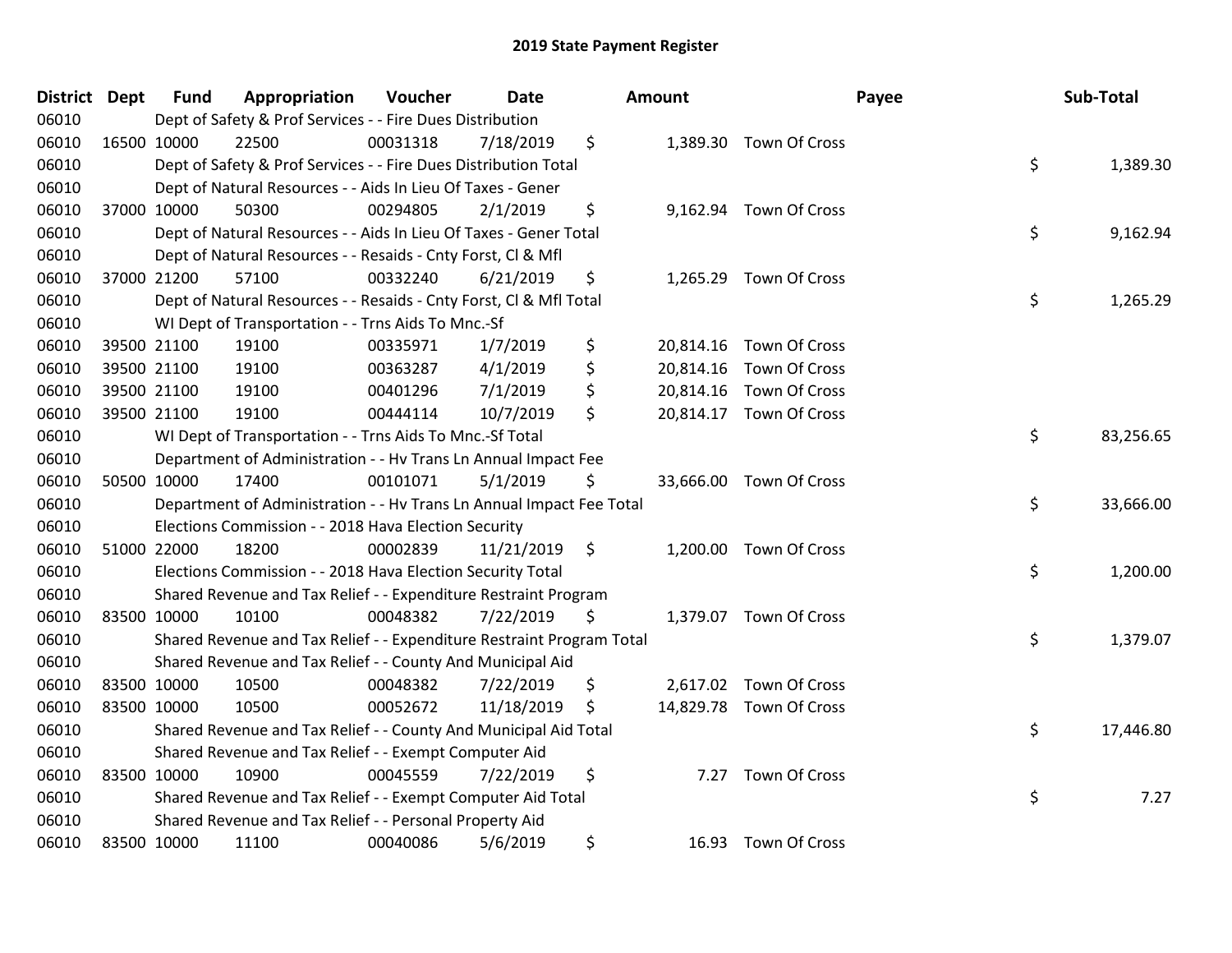| District Dept | Fund | <b>Appropriation</b>                                          | Voucher | Date | Amount | Payee | Sub-Total  |
|---------------|------|---------------------------------------------------------------|---------|------|--------|-------|------------|
| 06010         |      | Shared Revenue and Tax Relief - - Personal Property Aid Total |         |      |        |       | 16.93      |
| 06010 Total   |      |                                                               |         |      |        |       | 148,790.25 |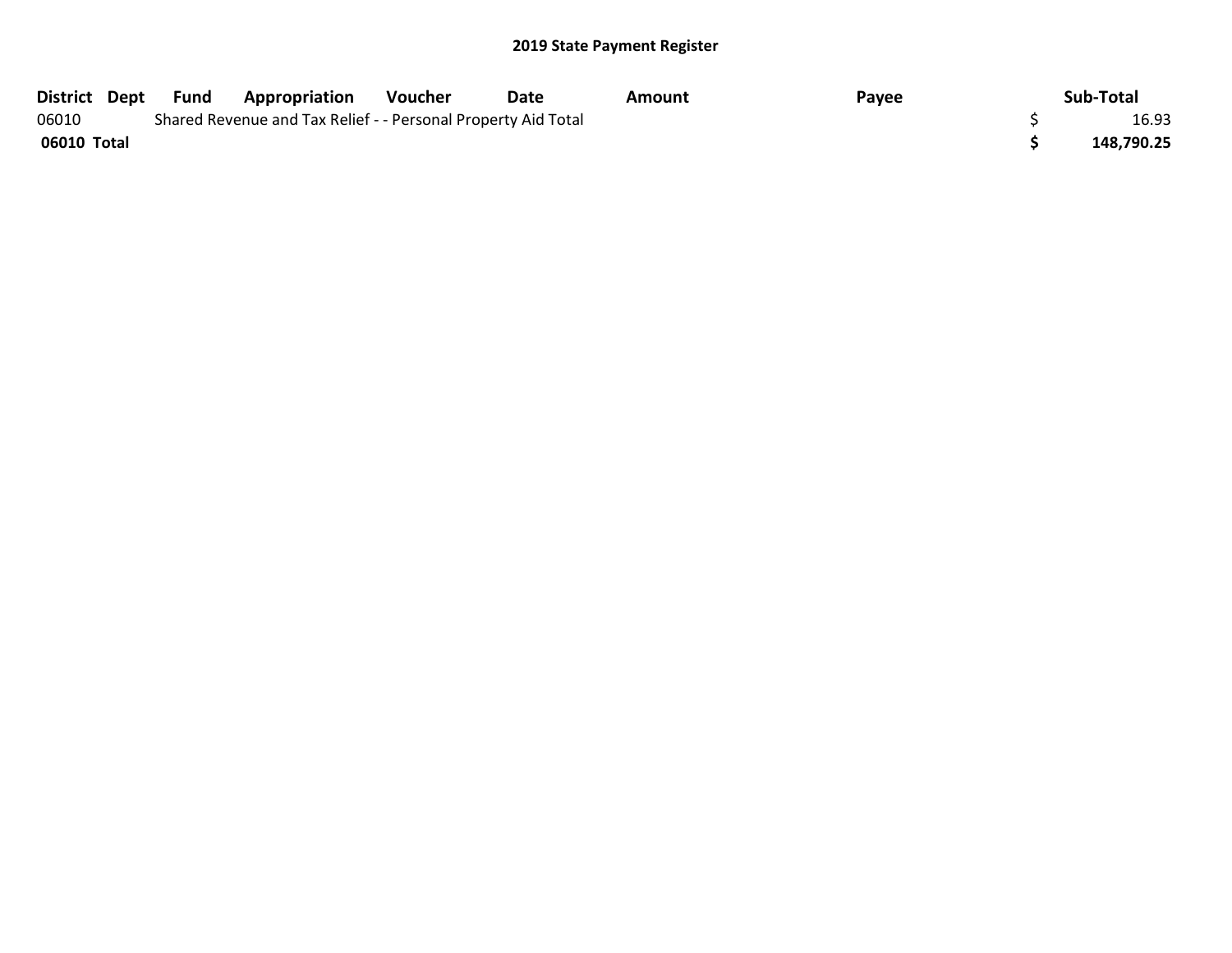| <b>District Dept</b> |             | <b>Fund</b> | Appropriation                                                      | Voucher  | <b>Date</b> |     | <b>Amount</b> |                         | Payee | Sub-Total  |
|----------------------|-------------|-------------|--------------------------------------------------------------------|----------|-------------|-----|---------------|-------------------------|-------|------------|
| 06012                |             |             | Dept of Safety & Prof Services - - Fire Dues Distribution          |          |             |     |               |                         |       |            |
| 06012                |             | 16500 10000 | 22500                                                              | 00031367 | 7/18/2019   | \$  |               | 1,234.48 Town Of Dover  |       |            |
| 06012                |             |             | Dept of Safety & Prof Services - - Fire Dues Distribution Total    |          |             |     |               |                         | \$    | 1,234.48   |
| 06012                |             |             | Dept of Natural Resources - - Resaids - Cnty Forst, CI & Mfl       |          |             |     |               |                         |       |            |
| 06012                |             | 37000 21200 | 57100                                                              | 00332241 | 6/21/2019   | \$  |               | 666.76 Town Of Dover    |       |            |
| 06012                |             |             | Dept of Natural Resources - - Resaids - Cnty Forst, Cl & Mfl Total |          |             |     |               |                         | \$    | 666.76     |
| 06012                |             |             | WI Dept of Transportation - - Disastr Damag Aid Sf                 |          |             |     |               |                         |       |            |
| 06012                |             | 39500 21100 | 17400                                                              | 00356649 | 2/28/2019   | \$  |               | 7,181.75 Town Of Dover  |       |            |
| 06012                |             |             | WI Dept of Transportation - - Disastr Damag Aid Sf Total           |          |             |     |               |                         | \$    | 7,181.75   |
| 06012                |             |             | WI Dept of Transportation - - Trns Aids To Mnc.-Sf                 |          |             |     |               |                         |       |            |
| 06012                |             | 39500 21100 | 19100                                                              | 00335972 | 1/7/2019    | \$  | 23,125.52     | Town Of Dover           |       |            |
| 06012                |             | 39500 21100 | 19100                                                              | 00363288 | 4/1/2019    | \$  |               | 23,125.52 Town Of Dover |       |            |
| 06012                |             | 39500 21100 | 19100                                                              | 00401297 | 7/1/2019    | \$  | 23,125.52     | Town Of Dover           |       |            |
| 06012                | 39500 21100 |             | 19100                                                              | 00444115 | 10/7/2019   | \$  |               | 23,125.52 Town Of Dover |       |            |
| 06012                |             |             | WI Dept of Transportation - - Trns Aids To Mnc.-Sf Total           |          |             |     |               |                         | \$    | 92,502.08  |
| 06012                |             |             | Shared Revenue and Tax Relief - - County And Municipal Aid         |          |             |     |               |                         |       |            |
| 06012                |             | 83500 10000 | 10500                                                              | 00048383 | 7/22/2019   | \$  | 5,421.60      | Town Of Dover           |       |            |
| 06012                |             | 83500 10000 | 10500                                                              | 00052673 | 11/18/2019  | \$. |               | 30,722.42 Town Of Dover |       |            |
| 06012                |             |             | Shared Revenue and Tax Relief - - County And Municipal Aid Total   |          |             |     |               |                         | \$    | 36,144.02  |
| 06012                |             |             | Shared Revenue and Tax Relief - - Exempt Computer Aid              |          |             |     |               |                         |       |            |
| 06012                |             | 83500 10000 | 10900                                                              | 00045560 | 7/22/2019   | \$  | 5.19          | Town Of Dover           |       |            |
| 06012                |             |             | Shared Revenue and Tax Relief - - Exempt Computer Aid Total        |          |             |     |               |                         | \$    | 5.19       |
| 06012                |             |             | Shared Revenue and Tax Relief - - Utility Aid                      |          |             |     |               |                         |       |            |
| 06012                |             | 83500 10000 | 11000                                                              | 00048383 | 7/22/2019   | \$  | 346.16        | Town Of Dover           |       |            |
| 06012                |             | 83500 10000 | 11000                                                              | 00052673 | 11/18/2019  | \$  | 1,986.96      | Town Of Dover           |       |            |
| 06012                |             |             | Shared Revenue and Tax Relief - - Utility Aid Total                |          |             |     |               |                         | \$    | 2,333.12   |
| 06012 Total          |             |             |                                                                    |          |             |     |               |                         | \$    | 140,067.40 |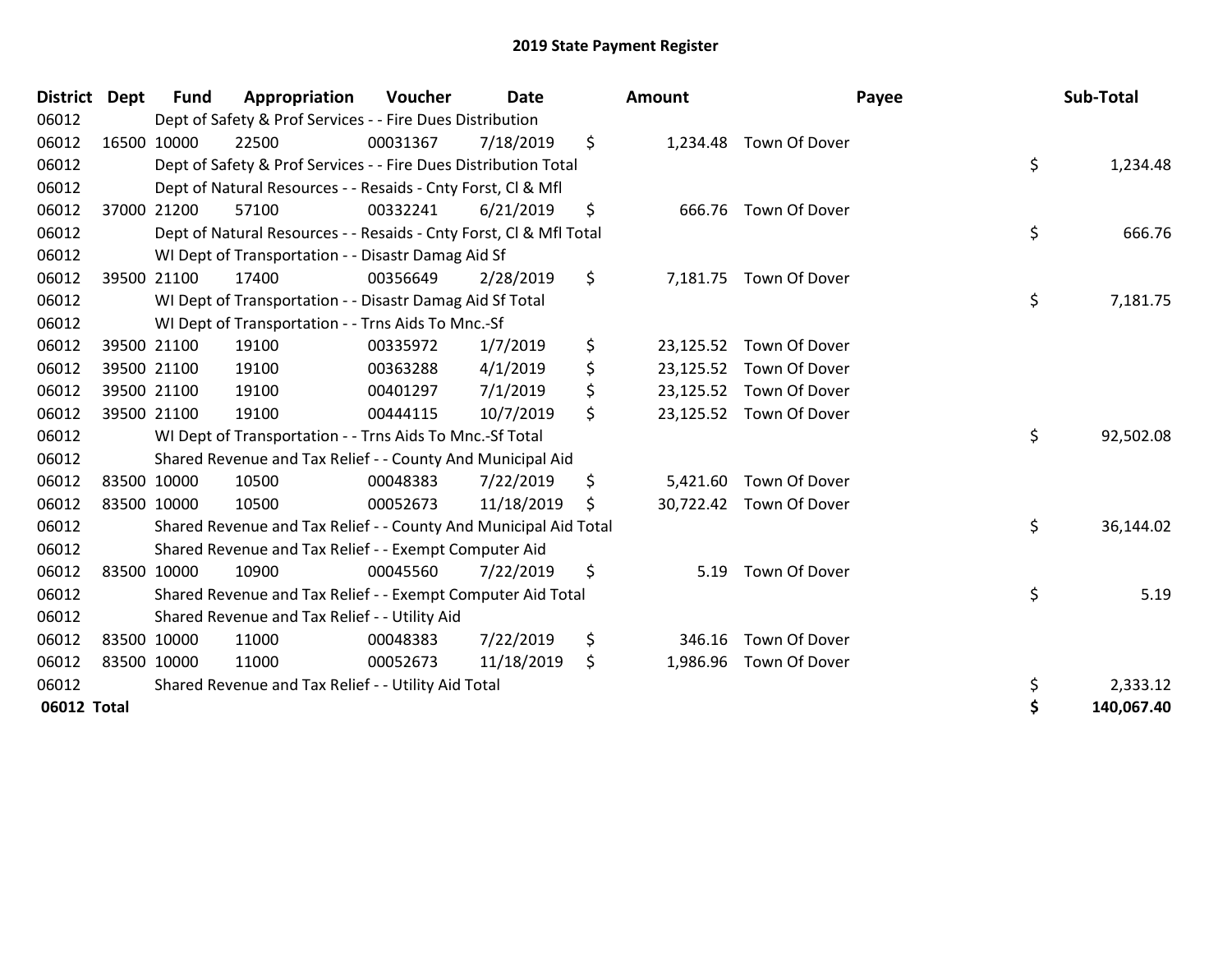| <b>District</b> | <b>Dept</b> | <b>Fund</b> | Appropriation                                                      | Voucher  | <b>Date</b> |    | <b>Amount</b> | Payee                       | Sub-Total       |
|-----------------|-------------|-------------|--------------------------------------------------------------------|----------|-------------|----|---------------|-----------------------------|-----------------|
| 06014           |             |             | Dept of Safety & Prof Services - - Fire Dues Distribution          |          |             |    |               |                             |                 |
| 06014           |             | 16500 10000 | 22500                                                              | 00031336 | 7/18/2019   | \$ | 1,310.97      | <b>Town Of Gilmanton</b>    |                 |
| 06014           |             |             | Dept of Safety & Prof Services - - Fire Dues Distribution Total    |          |             |    |               |                             | \$<br>1,310.97  |
| 06014           |             |             | Dept of Natural Resources - - Resaids - Cnty Forst, CI & Mfl       |          |             |    |               |                             |                 |
| 06014           |             | 37000 21200 | 57100                                                              | 00332242 | 6/21/2019   | \$ | 628.45        | <b>Town Of Gilmanton</b>    |                 |
| 06014           |             |             | Dept of Natural Resources - - Resaids - Cnty Forst, CI & Mfl Total |          |             |    |               |                             | \$<br>628.45    |
| 06014           |             |             | WI Dept of Transportation - - Trns Aids To Mnc.-Sf                 |          |             |    |               |                             |                 |
| 06014           |             | 39500 21100 | 19100                                                              | 00335973 | 1/7/2019    | \$ | 13,539.65     | <b>Town Of Gilmanton</b>    |                 |
| 06014           |             | 39500 21100 | 19100                                                              | 00363289 | 4/1/2019    | \$ | 13,539.65     | Town Of Gilmanton           |                 |
| 06014           |             | 39500 21100 | 19100                                                              | 00401298 | 7/1/2019    | \$ | 13,539.65     | <b>Town Of Gilmanton</b>    |                 |
| 06014           |             | 39500 21100 | 19100                                                              | 00444116 | 10/7/2019   | \$ |               | 13,539.68 Town Of Gilmanton |                 |
| 06014           |             |             | WI Dept of Transportation - - Trns Aids To Mnc.-Sf Total           |          |             |    |               |                             | \$<br>54,158.63 |
| 06014           |             |             | Shared Revenue and Tax Relief - - County And Municipal Aid         |          |             |    |               |                             |                 |
| 06014           |             | 83500 10000 | 10500                                                              | 00048384 | 7/22/2019   | \$ | 5,332.31      | Town Of Gilmanton           |                 |
| 06014           |             | 83500 10000 | 10500                                                              | 00052674 | 11/18/2019  | Ś  | 30,216.39     | <b>Town Of Gilmanton</b>    |                 |
| 06014           |             |             | Shared Revenue and Tax Relief - - County And Municipal Aid Total   |          |             |    |               |                             | \$<br>35,548.70 |
| 06014           |             |             | Shared Revenue and Tax Relief - - Exempt Computer Aid              |          |             |    |               |                             |                 |
| 06014           |             | 83500 10000 | 10900                                                              | 00045561 | 7/22/2019   | \$ | 2.08          | <b>Town Of Gilmanton</b>    |                 |
| 06014           |             |             | Shared Revenue and Tax Relief - - Exempt Computer Aid Total        |          |             |    |               |                             | \$<br>2.08      |
| 06014           |             |             | Shared Revenue and Tax Relief - - Utility Aid                      |          |             |    |               |                             |                 |
| 06014           |             | 83500 10000 | 11000                                                              | 00048384 | 7/22/2019   | \$ | 55.13         | <b>Town Of Gilmanton</b>    |                 |
| 06014           |             | 83500 10000 | 11000                                                              | 00052674 | 11/18/2019  | \$ | 322.71        | <b>Town Of Gilmanton</b>    |                 |
| 06014           |             |             | Shared Revenue and Tax Relief - - Utility Aid Total                |          |             |    |               |                             | \$<br>377.84    |
| 06014           |             |             | Shared Revenue and Tax Relief - - Personal Property Aid            |          |             |    |               |                             |                 |
| 06014           |             | 83500 10000 | 11100                                                              | 00040087 | 5/6/2019    | \$ | 134.39        | Town Of Gilmanton           |                 |
| 06014           |             |             | Shared Revenue and Tax Relief - - Personal Property Aid Total      |          |             |    |               |                             | \$<br>134.39    |
| 06014 Total     |             |             |                                                                    |          |             |    |               |                             | \$<br>92,161.06 |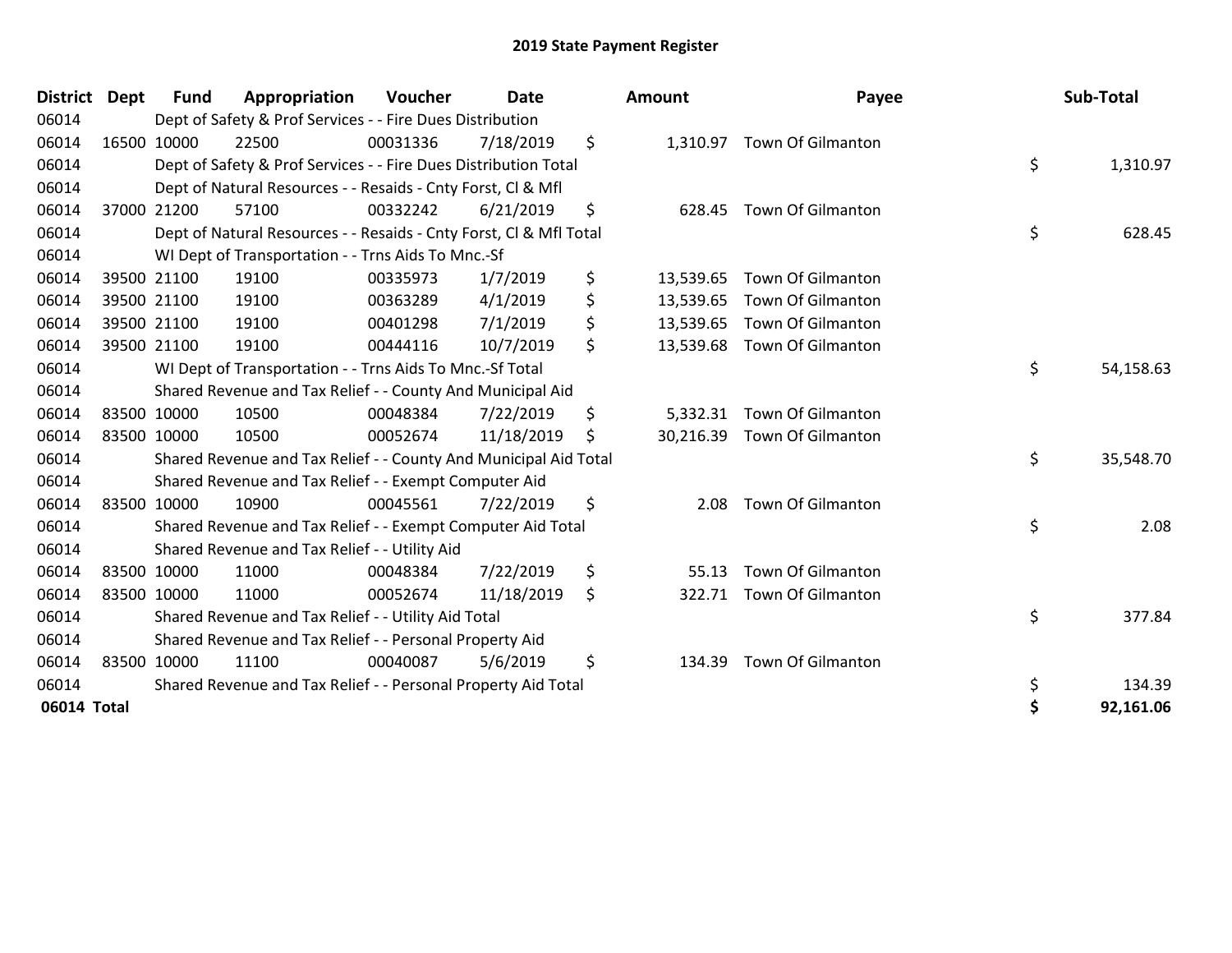| District Dept |             | <b>Fund</b> | Appropriation                                                      | Voucher  | <b>Date</b> |    | Amount | Payee                     | Sub-Total        |
|---------------|-------------|-------------|--------------------------------------------------------------------|----------|-------------|----|--------|---------------------------|------------------|
| 06016         |             |             | Dept of Safety & Prof Services - - Fire Dues Distribution          |          |             |    |        |                           |                  |
| 06016         |             | 16500 10000 | 22500                                                              | 00031322 | 7/18/2019   | \$ |        | 1,366.87 Town Of Glencoe  |                  |
| 06016         |             |             | Dept of Safety & Prof Services - - Fire Dues Distribution Total    |          |             |    |        |                           | \$<br>1,366.87   |
| 06016         |             |             | Dept of Natural Resources - - Resaids - Cnty Forst, Cl & Mfl       |          |             |    |        |                           |                  |
| 06016         |             | 37000 21200 | 57100                                                              | 00332243 | 6/21/2019   | \$ |        | 906.95 Town Of Glencoe    |                  |
| 06016         |             |             | Dept of Natural Resources - - Resaids - Cnty Forst, CI & Mfl Total |          |             |    |        |                           | \$<br>906.95     |
| 06016         |             |             | WI Dept of Transportation - - Trns Aids To Mnc.-Sf                 |          |             |    |        |                           |                  |
| 06016         |             | 39500 21100 | 19100                                                              | 00335974 | 1/7/2019    | \$ |        | 29,133.85 Town Of Glencoe |                  |
| 06016         |             | 39500 21100 | 19100                                                              | 00363290 | 4/1/2019    | \$ |        | 29,133.85 Town Of Glencoe |                  |
| 06016         |             | 39500 21100 | 19100                                                              | 00401299 | 7/1/2019    | \$ |        | 29,133.85 Town Of Glencoe |                  |
| 06016         |             | 39500 21100 | 19100                                                              | 00444117 | 10/7/2019   | \$ |        | 29,133.87 Town Of Glencoe |                  |
| 06016         |             |             | WI Dept of Transportation - - Trns Aids To Mnc.-Sf Total           |          |             |    |        |                           | \$<br>116,535.42 |
| 06016         |             |             | WI Dept of Transportation - - Loc Rd Imp Prg St Fd                 |          |             |    |        |                           |                  |
| 06016         |             | 39500 21100 | 27800                                                              | 00390596 | 6/7/2019    | \$ |        | 28,083.60 Town Of Glencoe |                  |
| 06016         |             |             | WI Dept of Transportation - - Loc Rd Imp Prg St Fd Total           |          |             |    |        |                           | \$<br>28,083.60  |
| 06016         |             |             | Elections Commission - - 2018 Hava Election Security               |          |             |    |        |                           |                  |
| 06016         |             | 51000 22000 | 18200                                                              | 00002393 | 11/13/2019  | \$ |        | 1,200.00 Town Of Glencoe  |                  |
| 06016         |             |             | Elections Commission - - 2018 Hava Election Security Total         |          |             |    |        |                           | \$<br>1,200.00   |
| 06016         |             |             | Shared Revenue and Tax Relief - - County And Municipal Aid         |          |             |    |        |                           |                  |
| 06016         |             | 83500 10000 | 10500                                                              | 00048385 | 7/22/2019   | \$ |        | 4,160.34 Town Of Glencoe  |                  |
| 06016         |             | 83500 10000 | 10500                                                              | 00052675 | 11/18/2019  | S  |        | 23,575.27 Town Of Glencoe |                  |
| 06016         |             |             | Shared Revenue and Tax Relief - - County And Municipal Aid Total   |          |             |    |        |                           | \$<br>27,735.61  |
| 06016         |             |             | Shared Revenue and Tax Relief - - Exempt Computer Aid              |          |             |    |        |                           |                  |
| 06016         |             | 83500 10000 | 10900                                                              | 00045562 | 7/22/2019   | \$ | 36.37  | Town Of Glencoe           |                  |
| 06016         |             |             | Shared Revenue and Tax Relief - - Exempt Computer Aid Total        |          |             |    |        |                           | \$<br>36.37      |
| 06016         |             |             | Shared Revenue and Tax Relief - - Utility Aid                      |          |             |    |        |                           |                  |
| 06016         | 83500 10000 |             | 11000                                                              | 00048385 | 7/22/2019   | \$ | 39.82  | Town Of Glencoe           |                  |
| 06016         | 83500 10000 |             | 11000                                                              | 00052675 | 11/18/2019  | \$ |        | 233.06 Town Of Glencoe    |                  |
| 06016         |             |             | Shared Revenue and Tax Relief - - Utility Aid Total                |          |             |    |        |                           | \$<br>272.88     |
| 06016         |             |             | Shared Revenue and Tax Relief - - Lottery & Gaming Credit          |          |             |    |        |                           |                  |
| 06016         |             | 83500 52100 | 36300                                                              | 00038149 | 3/25/2019   | \$ |        | 1,443.25 Town Of Glencoe  |                  |
| 06016         |             |             | Shared Revenue and Tax Relief - - Lottery & Gaming Credit Total    |          |             |    |        |                           | \$<br>1,443.25   |
| 06016 Total   |             |             |                                                                    |          |             |    |        |                           | \$<br>177,580.95 |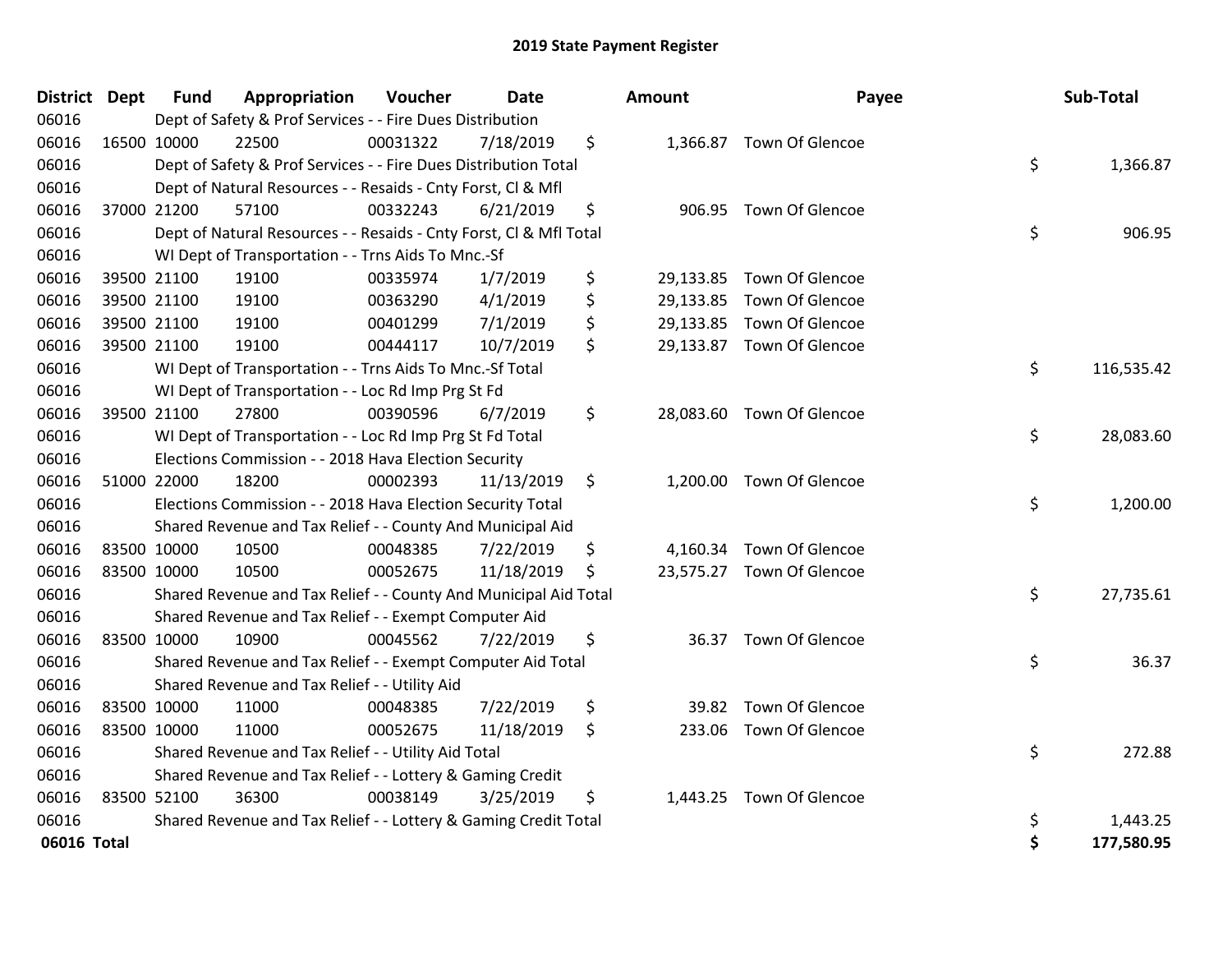| <b>District Dept</b> |             | <b>Fund</b> | Appropriation                                                      | Voucher  | <b>Date</b> | Amount         | Payee                    | Sub-Total       |
|----------------------|-------------|-------------|--------------------------------------------------------------------|----------|-------------|----------------|--------------------------|-----------------|
| 06018                |             |             | Dept of Safety & Prof Services - - Fire Dues Distribution          |          |             |                |                          |                 |
| 06018                |             | 16500 10000 | 22500                                                              | 00031522 | 7/18/2019   | \$<br>716.44   | Town Of Lincoln          |                 |
| 06018                |             |             | Dept of Safety & Prof Services - - Fire Dues Distribution Total    |          |             |                |                          | \$<br>716.44    |
| 06018                |             |             | Dept of Natural Resources - - Resaids - Cnty Forst, CI & Mfl       |          |             |                |                          |                 |
| 06018                |             | 37000 21200 | 57100                                                              | 00332244 | 6/21/2019   | \$<br>1,379.60 | Town Of Lincoln          |                 |
| 06018                |             |             | Dept of Natural Resources - - Resaids - Cnty Forst, Cl & Mfl Total |          |             |                |                          | \$<br>1,379.60  |
| 06018                |             |             | WI Dept of Transportation - - Trns Aids To Mnc.-Sf                 |          |             |                |                          |                 |
| 06018                |             | 39500 21100 | 19100                                                              | 00335975 | 1/7/2019    | \$<br>7,196.86 | Town Of Lincoln          |                 |
| 06018                |             | 39500 21100 | 19100                                                              | 00363291 | 4/1/2019    | \$<br>7,196.86 | Town Of Lincoln          |                 |
| 06018                |             | 39500 21100 | 19100                                                              | 00401300 | 7/1/2019    | \$<br>7,196.86 | Town Of Lincoln          |                 |
| 06018                |             | 39500 21100 | 19100                                                              | 00444118 | 10/7/2019   | \$<br>7,196.87 | Town Of Lincoln          |                 |
| 06018                |             |             | WI Dept of Transportation - - Trns Aids To Mnc.-Sf Total           |          |             |                |                          | \$<br>28,787.45 |
| 06018                |             |             | Elections Commission - - 2018 Hava Election Security               |          |             |                |                          |                 |
| 06018                |             | 51000 22000 | 18200                                                              | 00002651 | 11/19/2019  | \$<br>600.00   | Town Of Lincoln          |                 |
| 06018                |             |             | Elections Commission - - 2018 Hava Election Security Total         |          |             |                |                          | \$<br>600.00    |
| 06018                |             |             | Shared Revenue and Tax Relief - - County And Municipal Aid         |          |             |                |                          |                 |
| 06018                |             | 83500 10000 | 10500                                                              | 00048386 | 7/22/2019   | \$<br>1,434.90 | Town Of Lincoln          |                 |
| 06018                | 83500 10000 |             | 10500                                                              | 00052676 | 11/18/2019  | \$             | 8,131.08 Town Of Lincoln |                 |
| 06018                |             |             | Shared Revenue and Tax Relief - - County And Municipal Aid Total   |          |             |                |                          | \$<br>9,565.98  |
| 06018                |             |             | Shared Revenue and Tax Relief - - Exempt Computer Aid              |          |             |                |                          |                 |
| 06018                |             | 83500 10000 | 10900                                                              | 00045563 | 7/22/2019   | \$<br>1.03     | Town Of Lincoln          |                 |
| 06018                |             |             | Shared Revenue and Tax Relief - - Exempt Computer Aid Total        |          |             |                |                          | \$<br>1.03      |
| 06018                |             |             | Shared Revenue and Tax Relief - - Utility Aid                      |          |             |                |                          |                 |
| 06018                |             | 83500 10000 | 11000                                                              | 00048386 | 7/22/2019   | \$<br>57.44    | Town Of Lincoln          |                 |
| 06018                |             | 83500 10000 | 11000                                                              | 00052676 | 11/18/2019  | \$<br>336.20   | Town Of Lincoln          |                 |
| 06018                |             |             | Shared Revenue and Tax Relief - - Utility Aid Total                |          |             |                |                          | \$<br>393.64    |
| 06018 Total          |             |             |                                                                    |          |             |                |                          | \$<br>41,444.14 |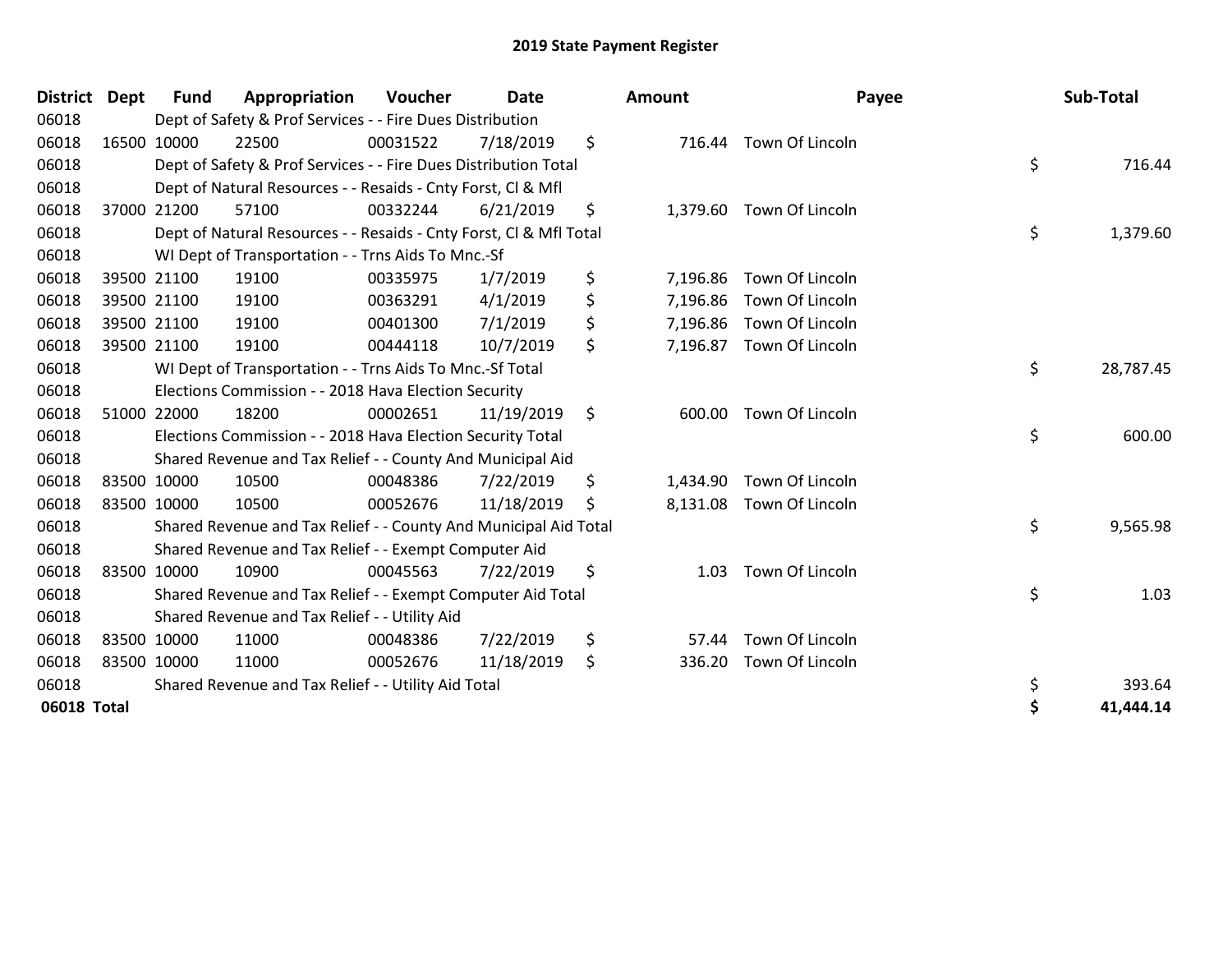| <b>District Dept</b> | <b>Fund</b> | Appropriation                                                      | Voucher  | <b>Date</b> | Amount          | Payee                     | Sub-Total       |
|----------------------|-------------|--------------------------------------------------------------------|----------|-------------|-----------------|---------------------------|-----------------|
| 06020                |             | Dept of Safety & Prof Services - - Fire Dues Distribution          |          |             |                 |                           |                 |
| 06020                | 16500 10000 | 22500                                                              | 00031390 | 7/18/2019   | \$              | 1,152.98 Town Of Maxville |                 |
| 06020                |             | Dept of Safety & Prof Services - - Fire Dues Distribution Total    |          |             |                 |                           | \$<br>1,152.98  |
| 06020                |             | Dept of Natural Resources - - Aids In Lieu Of Taxes - Gener        |          |             |                 |                           |                 |
| 06020                | 37000 10000 | 50300                                                              | 00313631 | 5/22/2019   | \$<br>283.89    | <b>Town Of Maxville</b>   |                 |
| 06020                |             | Dept of Natural Resources - - Aids In Lieu Of Taxes - Gener Total  |          |             |                 |                           | \$<br>283.89    |
| 06020                |             | Dept of Natural Resources - - Resaids - Cnty Forst, Cl & Mfl       |          |             |                 |                           |                 |
| 06020                | 37000 21200 | 57100                                                              | 00332245 | 8/15/2019   | \$              | 847.10 Town Of Maxville   |                 |
| 06020                |             | Dept of Natural Resources - - Resaids - Cnty Forst, Cl & Mfl Total |          |             |                 |                           | \$<br>847.10    |
| 06020                |             | Dept of Natural Resources - - Aids In Lieu Of Taxes - Sum S        |          |             |                 |                           |                 |
| 06020                | 37000 21200 | 57900                                                              | 00313632 | 5/22/2019   | \$<br>2,233.67  | Town Of Maxville          |                 |
| 06020                |             | Dept of Natural Resources - - Aids In Lieu Of Taxes - Sum S Total  |          |             |                 |                           | \$<br>2,233.67  |
| 06020                |             | WI Dept of Transportation - - Trns Aids To Mnc.-Sf                 |          |             |                 |                           |                 |
| 06020                | 39500 21100 | 19100                                                              | 00335976 | 1/7/2019    | \$<br>12,930.46 | <b>Town Of Maxville</b>   |                 |
| 06020                | 39500 21100 | 19100                                                              | 00363292 | 4/1/2019    | \$<br>12,930.46 | Town Of Maxville          |                 |
| 06020                | 39500 21100 | 19100                                                              | 00401301 | 7/1/2019    | \$<br>12,930.46 | <b>Town Of Maxville</b>   |                 |
| 06020                | 39500 21100 | 19100                                                              | 00444119 | 10/7/2019   | \$<br>12,930.47 | <b>Town Of Maxville</b>   |                 |
| 06020                |             | WI Dept of Transportation - - Trns Aids To Mnc.-Sf Total           |          |             |                 |                           | \$<br>51,721.85 |
| 06020                |             | Elections Commission - - 2018 Hava Election Security               |          |             |                 |                           |                 |
| 06020                | 51000 22000 | 18200                                                              | 00002266 | 11/6/2019   | \$              | 1,200.00 Town Of Maxville |                 |
| 06020                |             | Elections Commission - - 2018 Hava Election Security Total         |          |             |                 |                           | \$<br>1,200.00  |
| 06020                |             | Shared Revenue and Tax Relief - - County And Municipal Aid         |          |             |                 |                           |                 |
| 06020                | 83500 10000 | 10500                                                              | 00048387 | 7/22/2019   | \$<br>1,662.48  | <b>Town Of Maxville</b>   |                 |
| 06020                | 83500 10000 | 10500                                                              | 00052677 | 11/18/2019  | \$              | 9,420.75 Town Of Maxville |                 |
| 06020                |             | Shared Revenue and Tax Relief - - County And Municipal Aid Total   |          |             |                 |                           | \$<br>11,083.23 |
| 06020                |             | Shared Revenue and Tax Relief - - Exempt Computer Aid              |          |             |                 |                           |                 |
| 06020                | 83500 10000 | 10900                                                              | 00045564 | 7/22/2019   | \$<br>1.03      | <b>Town Of Maxville</b>   |                 |
| 06020                |             | Shared Revenue and Tax Relief - - Exempt Computer Aid Total        |          |             |                 |                           | \$<br>1.03      |
| 06020                |             | Shared Revenue and Tax Relief - - Personal Property Aid            |          |             |                 |                           |                 |
| 06020                | 83500 10000 | 11100                                                              | 00040088 | 5/6/2019    | \$<br>48.61     | <b>Town Of Maxville</b>   |                 |
| 06020                |             | Shared Revenue and Tax Relief - - Personal Property Aid Total      |          |             |                 |                           | \$<br>48.61     |
| 06020 Total          |             |                                                                    |          |             |                 |                           | \$<br>68,572.36 |

| District Dept |             | <b>Fund</b> | Appropriation                                                      | Voucher  | Date       |    | Amount | Payee                      | Sub-Total       |
|---------------|-------------|-------------|--------------------------------------------------------------------|----------|------------|----|--------|----------------------------|-----------------|
| 06020         |             |             | Dept of Safety & Prof Services - - Fire Dues Distribution          |          |            |    |        |                            |                 |
| 06020         |             | 16500 10000 | 22500                                                              | 00031390 | 7/18/2019  | \$ |        | 1,152.98 Town Of Maxville  |                 |
| 06020         |             |             | Dept of Safety & Prof Services - - Fire Dues Distribution Total    |          |            |    |        |                            | \$<br>1,152.98  |
| 06020         |             |             | Dept of Natural Resources - - Aids In Lieu Of Taxes - Gener        |          |            |    |        |                            |                 |
| 06020         | 37000 10000 |             | 50300                                                              | 00313631 | 5/22/2019  | \$ | 283.89 | <b>Town Of Maxville</b>    |                 |
| 06020         |             |             | Dept of Natural Resources - - Aids In Lieu Of Taxes - Gener Total  |          |            |    |        |                            | \$<br>283.89    |
| 06020         |             |             | Dept of Natural Resources - - Resaids - Cnty Forst, Cl & Mfl       |          |            |    |        |                            |                 |
| 06020         |             | 37000 21200 | 57100                                                              | 00332245 | 8/15/2019  | \$ |        | 847.10 Town Of Maxville    |                 |
| 06020         |             |             | Dept of Natural Resources - - Resaids - Cnty Forst, CI & Mfl Total |          |            |    |        |                            | \$<br>847.10    |
| 06020         |             |             | Dept of Natural Resources - - Aids In Lieu Of Taxes - Sum S        |          |            |    |        |                            |                 |
| 06020         | 37000 21200 |             | 57900                                                              | 00313632 | 5/22/2019  | \$ |        | 2,233.67 Town Of Maxville  |                 |
| 06020         |             |             | Dept of Natural Resources - - Aids In Lieu Of Taxes - Sum S Total  |          |            |    |        |                            | \$<br>2,233.67  |
| 06020         |             |             | WI Dept of Transportation - - Trns Aids To Mnc.-Sf                 |          |            |    |        |                            |                 |
| 06020         |             | 39500 21100 | 19100                                                              | 00335976 | 1/7/2019   | \$ |        | 12,930.46 Town Of Maxville |                 |
| 06020         |             | 39500 21100 | 19100                                                              | 00363292 | 4/1/2019   | \$ |        | 12,930.46 Town Of Maxville |                 |
| 06020         |             | 39500 21100 | 19100                                                              | 00401301 | 7/1/2019   | \$ |        | 12,930.46 Town Of Maxville |                 |
| 06020         | 39500 21100 |             | 19100                                                              | 00444119 | 10/7/2019  | \$ |        | 12,930.47 Town Of Maxville |                 |
| 06020         |             |             | WI Dept of Transportation - - Trns Aids To Mnc.-Sf Total           |          |            |    |        |                            | \$<br>51,721.85 |
| 06020         |             |             | Elections Commission - - 2018 Hava Election Security               |          |            |    |        |                            |                 |
| 06020         | 51000 22000 |             | 18200                                                              | 00002266 | 11/6/2019  | \$ |        | 1,200.00 Town Of Maxville  |                 |
| 06020         |             |             | Elections Commission - - 2018 Hava Election Security Total         |          |            |    |        |                            | \$<br>1,200.00  |
| 06020         |             |             | Shared Revenue and Tax Relief - - County And Municipal Aid         |          |            |    |        |                            |                 |
| 06020         |             | 83500 10000 | 10500                                                              | 00048387 | 7/22/2019  | \$ |        | 1,662.48 Town Of Maxville  |                 |
| 06020         |             | 83500 10000 | 10500                                                              | 00052677 | 11/18/2019 | S. |        | 9,420.75 Town Of Maxville  |                 |
| 06020         |             |             | Shared Revenue and Tax Relief - - County And Municipal Aid Total   |          |            |    |        |                            | \$<br>11,083.23 |
| 06020         |             |             | Shared Revenue and Tax Relief - - Exempt Computer Aid              |          |            |    |        |                            |                 |
| 06020         | 83500 10000 |             | 10900                                                              | 00045564 | 7/22/2019  | \$ | 1.03   | <b>Town Of Maxville</b>    |                 |
| 06020         |             |             | Shared Revenue and Tax Relief - - Exempt Computer Aid Total        |          |            |    |        |                            | \$<br>1.03      |
| 06020         |             |             | Shared Revenue and Tax Relief - - Personal Property Aid            |          |            |    |        |                            |                 |
| 06020         | 83500 10000 |             | 11100                                                              | 00040088 | 5/6/2019   | \$ |        | 48.61 Town Of Maxville     |                 |
| 06020         |             |             | Shared Revenue and Tax Relief - - Personal Property Aid Total      |          |            |    |        |                            | \$<br>48.61     |
| 06020 Total   |             |             |                                                                    |          |            |    |        |                            | \$<br>68,572.36 |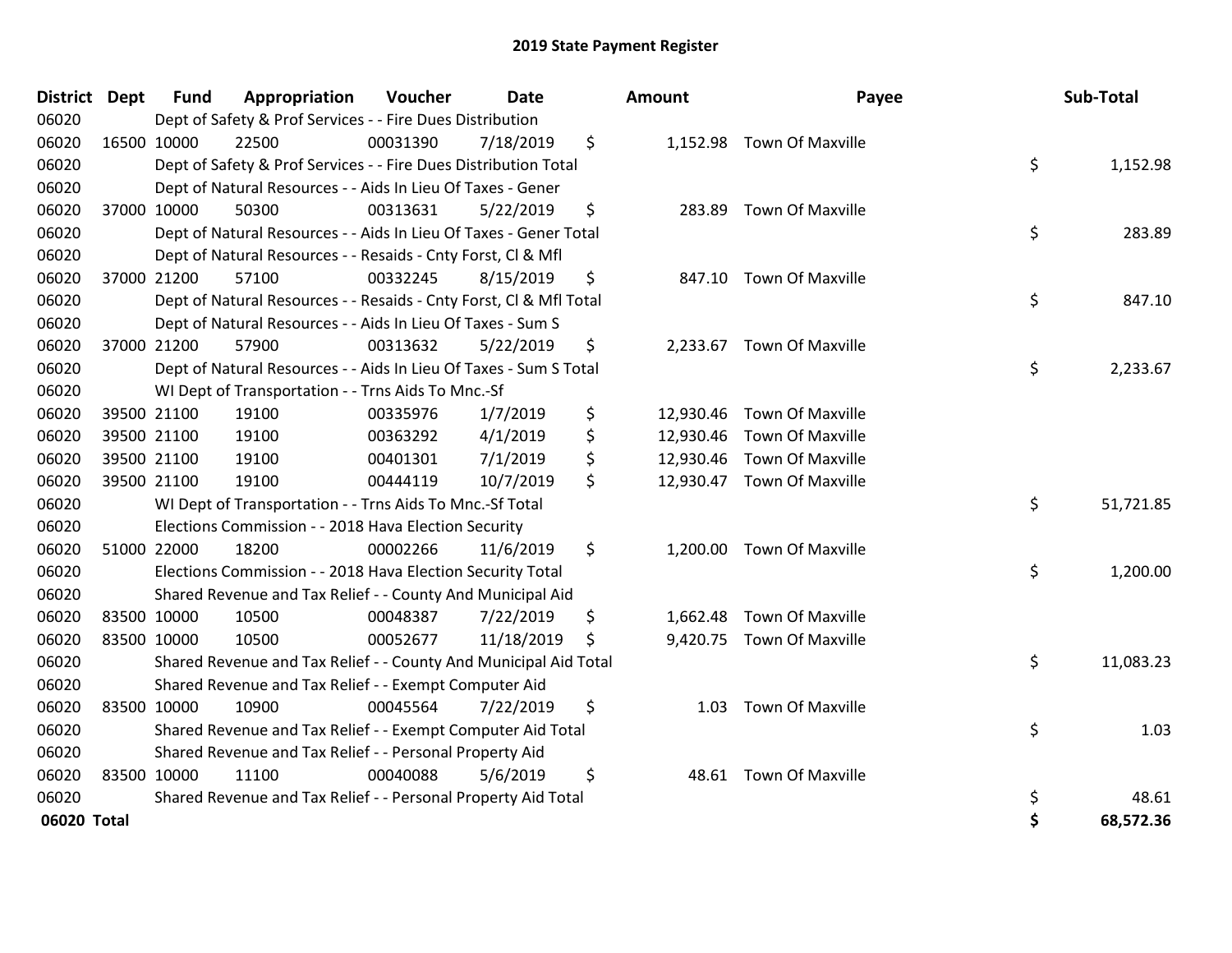| <b>District Dept</b> | <b>Fund</b> | Appropriation                                                        | Voucher  | <b>Date</b> | <b>Amount</b>   | Payee                    | Sub-Total       |
|----------------------|-------------|----------------------------------------------------------------------|----------|-------------|-----------------|--------------------------|-----------------|
| 06022                |             | Dept of Safety & Prof Services - - Fire Dues Distribution            |          |             |                 |                          |                 |
| 06022                | 16500 10000 | 22500                                                                | 00031067 | 7/17/2019   | \$              | 2,160.43 Milton, Town of |                 |
| 06022                |             | Dept of Safety & Prof Services - - Fire Dues Distribution Total      |          |             |                 |                          | \$<br>2,160.43  |
| 06022                |             | Dept of Natural Resources - - Aids In Lieu Of Taxes - Gener          |          |             |                 |                          |                 |
| 06022                | 37000 10000 | 50300                                                                | 00294932 | 2/1/2019    | \$<br>1,444.77  | Milton, Town of          |                 |
| 06022                | 37000 10000 | 50300                                                                | 00294933 | 2/1/2019    | \$<br>8,297.95  | Milton, Town of          |                 |
| 06022                | 37000 10000 | 50300                                                                | 00315001 | 4/19/2019   | \$<br>1.77      | Milton, Town of          |                 |
| 06022                | 37000 10000 | 50300                                                                | 00315002 | 4/19/2019   | \$<br>458.04    | Milton, Town of          |                 |
| 06022                |             | Dept of Natural Resources - - Aids In Lieu Of Taxes - Gener Total    |          |             |                 |                          | \$<br>10,202.53 |
| 06022                |             | Dept of Natural Resources - - Resaids - Cnty Forst, CI & Mfl         |          |             |                 |                          |                 |
| 06022                | 37000 21200 | 57100                                                                | 00332246 | 6/21/2019   | \$<br>624.07    | Milton, Town of          |                 |
| 06022                |             | Dept of Natural Resources - - Resaids - Cnty Forst, CI & Mfl Total   |          |             |                 |                          | \$<br>624.07    |
| 06022                |             | Dept of Natural Resources - - Aids In Lieu Of Taxes - Sum S          |          |             |                 |                          |                 |
| 06022                | 37000 21200 | 57900                                                                | 00314999 | 4/19/2019   | \$<br>1,199.59  | Milton, Town of          |                 |
| 06022                | 37000 21200 | 57900                                                                | 00315000 | 4/19/2019   | \$<br>124.44    | Milton, Town of          |                 |
| 06022                |             | Dept of Natural Resources - - Aids In Lieu Of Taxes - Sum S Total    |          |             |                 |                          | \$<br>1,324.03  |
| 06022                |             | WI Dept of Transportation - - Trns Aids To Mnc.-Sf                   |          |             |                 |                          |                 |
| 06022                | 39500 21100 | 19100                                                                | 00335977 | 1/7/2019    | \$<br>15,636.00 | Milton, Town of          |                 |
| 06022                | 39500 21100 | 19100                                                                | 00363293 | 4/1/2019    | \$<br>15,636.00 | Milton, Town of          |                 |
| 06022                | 39500 21100 | 19100                                                                | 00401302 | 7/1/2019    | \$<br>15,636.00 | Milton, Town of          |                 |
| 06022                | 39500 21100 | 19100                                                                | 00444120 | 10/7/2019   | \$<br>15,636.02 | Milton, Town of          |                 |
| 06022                |             | WI Dept of Transportation - - Trns Aids To Mnc.-Sf Total             |          |             |                 |                          | \$<br>62,544.02 |
| 06022                |             | Department of Military Affairs - - Disaster Recovery Aid             |          |             |                 |                          |                 |
| 06022                | 46500 10000 | 30500                                                                | 00060614 | 5/15/2019   | \$<br>1,620.64  | Milton, Town of          |                 |
| 06022                |             | Department of Military Affairs - - Disaster Recovery Aid Total       |          |             |                 |                          | \$<br>1,620.64  |
| 06022                |             | Department of Administration - - Hv Trans Ln Annual Impact Fee       |          |             |                 |                          |                 |
| 06022                | 50500 10000 | 17400                                                                | 00101233 | 5/1/2019    | \$<br>73,694.00 | Milton, Town of          |                 |
| 06022                |             | Department of Administration - - Hv Trans Ln Annual Impact Fee Total |          |             |                 |                          | \$<br>73,694.00 |
| 06022                |             | Elections Commission - - 2018 Hava Election Security                 |          |             |                 |                          |                 |
| 06022                | 51000 22000 | 18200                                                                | 00002138 | 10/22/2019  | \$<br>700.00    | Milton, Town of          |                 |
| 06022                |             | Elections Commission - - 2018 Hava Election Security Total           |          |             |                 |                          | \$<br>700.00    |
| 06022                |             | Shared Revenue and Tax Relief - - County And Municipal Aid           |          |             |                 |                          |                 |
| 06022                | 83500 10000 | 10500                                                                | 00048388 | 7/22/2019   | \$<br>5,117.28  | Milton, Town of          |                 |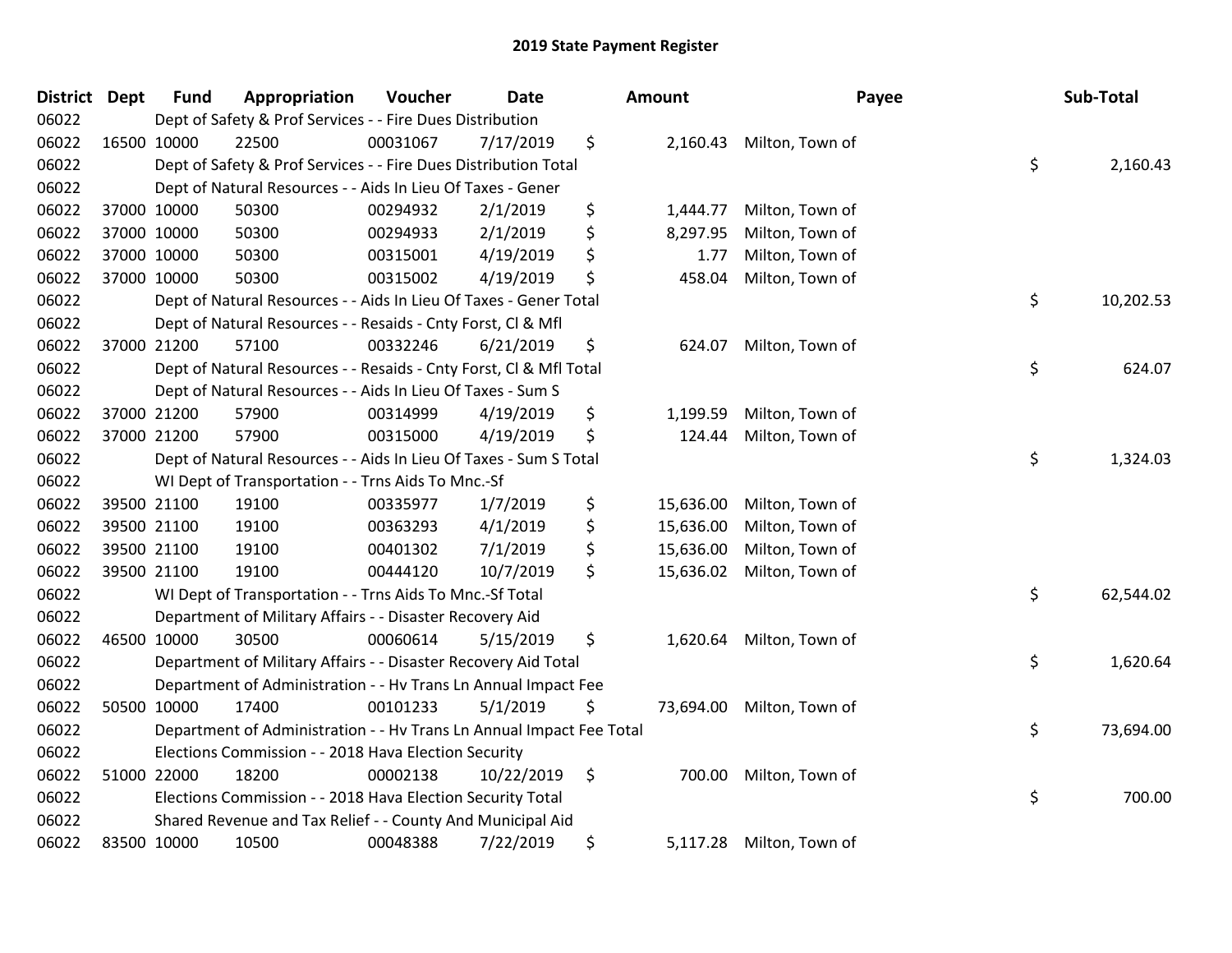| District    | Dept | Fund        | Appropriation                                                       | <b>Voucher</b> | Date       |     | Amount    | Payee           |     | Sub-Total  |
|-------------|------|-------------|---------------------------------------------------------------------|----------------|------------|-----|-----------|-----------------|-----|------------|
| 06022       |      | 83500 10000 | 10500                                                               | 00052678       | 11/18/2019 | \$  | 28,997.93 | Milton, Town of |     |            |
| 06022       |      |             | Shared Revenue and Tax Relief - - County And Municipal Aid Total    |                |            |     |           |                 | \$. | 34,115.21  |
| 06022       |      |             | Shared Revenue and Tax Relief - - Exempt Computer Aid               |                |            |     |           |                 |     |            |
| 06022       |      | 83500 10000 | 10900                                                               | 00045565       | 7/22/2019  | \$  | 12.47     | Milton, Town of |     |            |
| 06022       |      |             | Shared Revenue and Tax Relief - - Exempt Computer Aid Total         |                |            |     |           |                 | \$  | 12.47      |
| 06022       |      |             | Shared Revenue and Tax Relief - - Utility Aid                       |                |            |     |           |                 |     |            |
| 06022       |      | 83500 10000 | 11000                                                               | 00048388       | 7/22/2019  | \$  | 60.21     | Milton, Town of |     |            |
| 06022       |      | 83500 10000 | 11000                                                               | 00052678       | 11/18/2019 | \$. | 352.43    | Milton, Town of |     |            |
| 06022       |      |             | Shared Revenue and Tax Relief - - Utility Aid Total                 |                |            |     |           |                 | \$  | 412.64     |
| 06022       |      |             | Shared Revenue and Tax Relief - - Personal Property Aid             |                |            |     |           |                 |     |            |
| 06022       |      | 83500 10000 | 11100                                                               | 00040089       | 5/6/2019   | \$  | 323.18    | Milton, Town of |     |            |
| 06022       |      |             | Shared Revenue and Tax Relief - - Personal Property Aid Total       |                |            |     |           |                 | \$  | 323.18     |
| 06022       |      |             | Shared Revenue and Tax Relief - - Payments For Municipal Svcs       |                |            |     |           |                 |     |            |
| 06022       |      | 83500 10000 | 50100                                                               | 00038024       | 1/31/2019  | \$  | 56.70     | Milton, Town of |     |            |
| 06022       |      |             | Shared Revenue and Tax Relief - - Payments For Municipal Svcs Total |                |            |     |           |                 | \$  | 56.70      |
| 06022 Total |      |             |                                                                     |                |            |     |           |                 |     | 187,789.92 |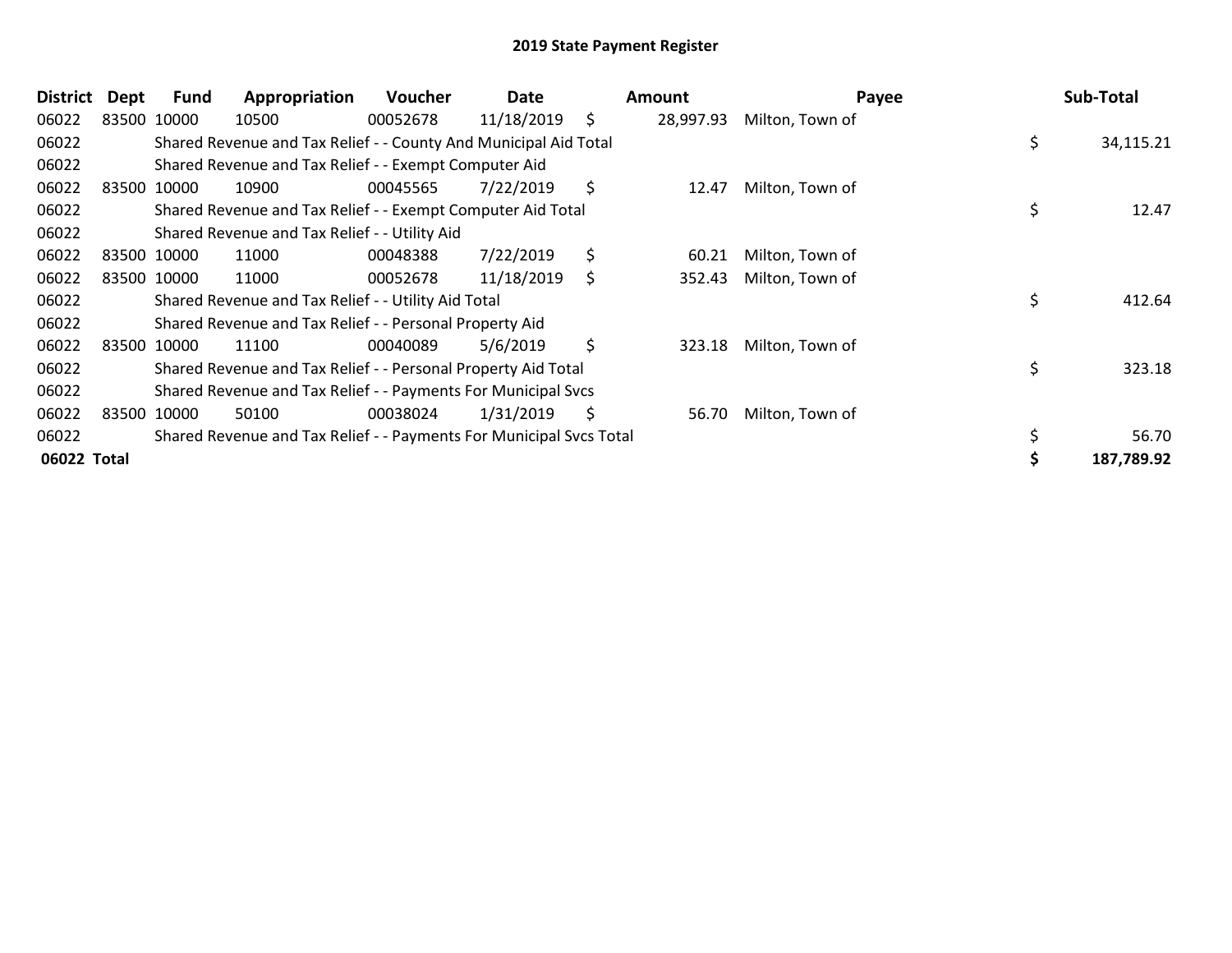|             | District Dept | Fund        | Appropriation                                                      | <b>Voucher</b> | Date       | <b>Amount</b>   | Payee          | Sub-Total       |
|-------------|---------------|-------------|--------------------------------------------------------------------|----------------|------------|-----------------|----------------|-----------------|
| 06024       |               |             | Dept of Safety & Prof Services - - Fire Dues Distribution          |                |            |                 |                |                 |
| 06024       |               | 16500 10000 | 22500                                                              | 00031418       | 7/18/2019  | \$<br>1,061.78  | Town Of Modena |                 |
| 06024       |               |             | Dept of Safety & Prof Services - - Fire Dues Distribution Total    |                |            |                 |                | \$<br>1,061.78  |
| 06024       |               |             | Dept of Natural Resources - - Resaids - Cnty Forst, Cl & Mfl       |                |            |                 |                |                 |
| 06024       |               | 37000 21200 | 57100                                                              | 00332247       | 6/21/2019  | \$<br>1,288.26  | Town Of Modena |                 |
| 06024       |               |             | Dept of Natural Resources - - Resaids - Cnty Forst, Cl & Mfl Total |                |            |                 |                | \$<br>1,288.26  |
| 06024       |               |             | WI Dept of Transportation - - Trns Aids To Mnc.-Sf                 |                |            |                 |                |                 |
| 06024       |               | 39500 21100 | 19100                                                              | 00335978       | 1/7/2019   | \$<br>13,736.75 | Town Of Modena |                 |
| 06024       |               | 39500 21100 | 19100                                                              | 00363294       | 4/1/2019   | \$<br>13,736.75 | Town Of Modena |                 |
| 06024       |               | 39500 21100 | 19100                                                              | 00401303       | 7/1/2019   | \$<br>13,736.75 | Town Of Modena |                 |
| 06024       |               | 39500 21100 | 19100                                                              | 00444121       | 10/7/2019  | \$<br>13,736.75 | Town Of Modena |                 |
| 06024       |               |             | WI Dept of Transportation - - Trns Aids To Mnc.-Sf Total           |                |            |                 |                | \$<br>54,947.00 |
| 06024       |               |             | Shared Revenue and Tax Relief - - County And Municipal Aid         |                |            |                 |                |                 |
| 06024       |               | 83500 10000 | 10500                                                              | 00048389       | 7/22/2019  | \$<br>3,724.98  | Town Of Modena |                 |
| 06024       |               | 83500 10000 | 10500                                                              | 00052679       | 11/18/2019 | \$<br>21,108.25 | Town Of Modena |                 |
| 06024       |               |             | Shared Revenue and Tax Relief - - County And Municipal Aid Total   |                |            |                 |                | \$<br>24,833.23 |
| 06024       |               |             | Shared Revenue and Tax Relief - - Exempt Computer Aid              |                |            |                 |                |                 |
| 06024       |               | 83500 10000 | 10900                                                              | 00045566       | 7/22/2019  | \$<br>2.08      | Town Of Modena |                 |
| 06024       |               |             | Shared Revenue and Tax Relief - - Exempt Computer Aid Total        |                |            |                 |                | \$<br>2.08      |
| 06024       |               |             | Shared Revenue and Tax Relief - - Personal Property Aid            |                |            |                 |                |                 |
| 06024       |               | 83500 10000 | 11100                                                              | 00040090       | 5/6/2019   | \$<br>134.38    | Town Of Modena |                 |
| 06024       |               |             | Shared Revenue and Tax Relief - - Personal Property Aid Total      |                |            |                 |                | \$<br>134.38    |
| 06024 Total |               |             |                                                                    |                |            |                 |                | \$<br>82,266.73 |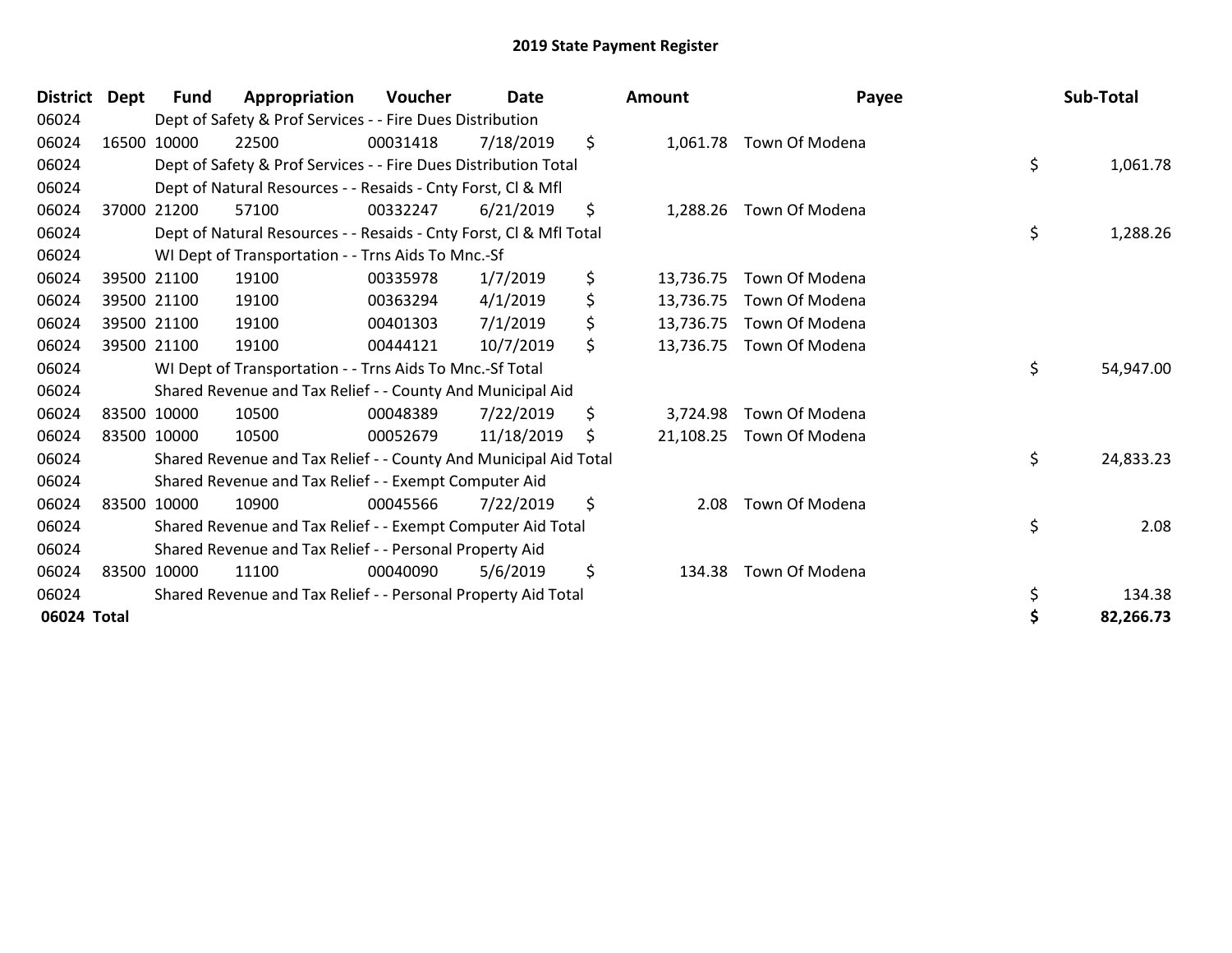| <b>District Dept</b> | <b>Fund</b> | Appropriation                                                      | Voucher  | <b>Date</b> |     | Amount    | Payee                     | Sub-Total        |
|----------------------|-------------|--------------------------------------------------------------------|----------|-------------|-----|-----------|---------------------------|------------------|
| 06026                |             | Dept of Safety & Prof Services - - Fire Dues Distribution          |          |             |     |           |                           |                  |
| 06026                | 16500 10000 | 22500                                                              | 00031279 | 7/18/2019   | \$  |           | 1,505.90 Town Of Mondovi  |                  |
| 06026                |             | Dept of Safety & Prof Services - - Fire Dues Distribution Total    |          |             |     |           |                           | \$<br>1,505.90   |
| 06026                |             | Dept of Natural Resources - - Resaids - Cnty Forst, CI & Mfl       |          |             |     |           |                           |                  |
| 06026                | 37000 21200 | 57100                                                              | 00332248 | 6/21/2019   | \$  | 449.04    | <b>Town Of Mondovi</b>    |                  |
| 06026                |             | Dept of Natural Resources - - Resaids - Cnty Forst, Cl & Mfl Total |          |             |     |           |                           | \$<br>449.04     |
| 06026                |             | WI Dept of Transportation - - Trns Aids To Mnc.-Sf                 |          |             |     |           |                           |                  |
| 06026                | 39500 21100 | 19100                                                              | 00335979 | 1/7/2019    | \$  | 15,516.55 | <b>Town Of Mondovi</b>    |                  |
| 06026                | 39500 21100 | 19100                                                              | 00363295 | 4/1/2019    | \$  |           | 15,516.55 Town Of Mondovi |                  |
| 06026                | 39500 21100 | 19100                                                              | 00401304 | 7/1/2019    | \$  |           | 15,516.55 Town Of Mondovi |                  |
| 06026                | 39500 21100 | 19100                                                              | 00444122 | 10/7/2019   | \$  |           | 15,516.57 Town Of Mondovi |                  |
| 06026                |             | WI Dept of Transportation - - Trns Aids To Mnc.-Sf Total           |          |             |     |           |                           | \$<br>62,066.22  |
| 06026                |             | Elections Commission - - 2018 Hava Election Security               |          |             |     |           |                           |                  |
| 06026                | 51000 22000 | 18200                                                              | 00002624 | 11/18/2019  | -\$ | 1,200.00  | Town Of Mondovi           |                  |
| 06026                |             | Elections Commission - - 2018 Hava Election Security Total         |          |             |     |           |                           | \$<br>1,200.00   |
| 06026                |             | Shared Revenue and Tax Relief - - County And Municipal Aid         |          |             |     |           |                           |                  |
| 06026                | 83500 10000 | 10500                                                              | 00048390 | 7/22/2019   | \$  | 5,805.31  | <b>Town Of Mondovi</b>    |                  |
| 06026                | 83500 10000 | 10500                                                              | 00052680 | 11/18/2019  | Ŝ.  |           | 32,896.76 Town Of Mondovi |                  |
| 06026                |             | Shared Revenue and Tax Relief - - County And Municipal Aid Total   |          |             |     |           |                           | \$<br>38,702.07  |
| 06026                |             | Shared Revenue and Tax Relief - - Exempt Computer Aid              |          |             |     |           |                           |                  |
| 06026                | 83500 10000 | 10900                                                              | 00045567 | 7/22/2019   | \$  | 4.16      | <b>Town Of Mondovi</b>    |                  |
| 06026                |             | Shared Revenue and Tax Relief - - Exempt Computer Aid Total        |          |             |     |           |                           | \$<br>4.16       |
| 06026                |             | Shared Revenue and Tax Relief - - Utility Aid                      |          |             |     |           |                           |                  |
| 06026                | 83500 10000 | 11000                                                              | 00048390 | 7/22/2019   | \$  | 6.67      | <b>Town Of Mondovi</b>    |                  |
| 06026                | 83500 10000 | 11000                                                              | 00052680 | 11/18/2019  | \$  | 36.00     | Town Of Mondovi           |                  |
| 06026                |             | Shared Revenue and Tax Relief - - Utility Aid Total                |          |             |     |           |                           | \$<br>42.67      |
| 06026                |             | Shared Revenue and Tax Relief - - Personal Property Aid            |          |             |     |           |                           |                  |
| 06026                | 83500 10000 | 11100                                                              | 00040091 | 5/6/2019    | \$  | 204.56    | <b>Town Of Mondovi</b>    |                  |
| 06026                |             | Shared Revenue and Tax Relief - - Personal Property Aid Total      |          |             |     |           |                           | \$<br>204.56     |
| 06026 Total          |             |                                                                    |          |             |     |           |                           | \$<br>104,174.62 |

| nount     | Payee                     | Sub-Total        |
|-----------|---------------------------|------------------|
|           | 1,505.90 Town Of Mondovi  |                  |
|           |                           | \$<br>1,505.90   |
| 449.04    | <b>Town Of Mondovi</b>    | \$<br>449.04     |
|           |                           |                  |
| 15,516.55 | Town Of Mondovi           |                  |
| 15,516.55 | Town Of Mondovi           |                  |
|           | 15,516.55 Town Of Mondovi |                  |
| 15,516.57 | Town Of Mondovi           |                  |
|           |                           | \$<br>62,066.22  |
| 1,200.00  | Town Of Mondovi           |                  |
|           |                           | \$<br>1,200.00   |
|           | 5,805.31 Town Of Mondovi  |                  |
|           | 32,896.76 Town Of Mondovi |                  |
|           |                           | \$<br>38,702.07  |
| 4.16      | Town Of Mondovi           |                  |
|           |                           | \$<br>4.16       |
| 6.67      | Town Of Mondovi           |                  |
| 36.00     | Town Of Mondovi           |                  |
|           |                           | \$<br>42.67      |
| 204.56    | Town Of Mondovi           |                  |
|           |                           | \$<br>204.56     |
|           |                           | \$<br>104,174.62 |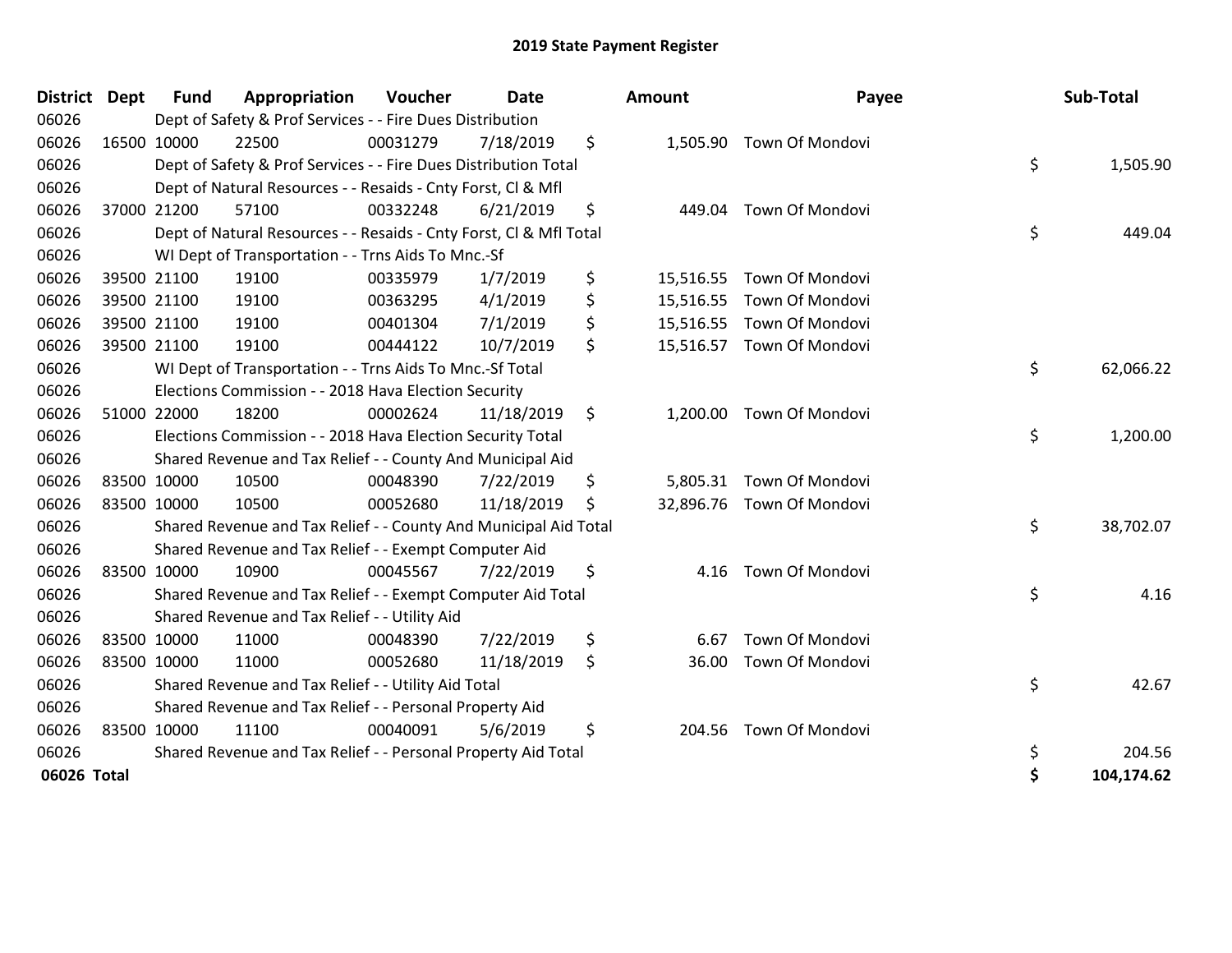| District Dept | <b>Fund</b> | Appropriation                                                      | Voucher  | Date       | <b>Amount</b>   | Payee           | Sub-Total       |
|---------------|-------------|--------------------------------------------------------------------|----------|------------|-----------------|-----------------|-----------------|
| 06028         |             | Dept of Safety & Prof Services - - Fire Dues Distribution          |          |            |                 |                 |                 |
| 06028         | 16500 10000 | 22500                                                              | 00031372 | 7/18/2019  | \$<br>1,214.47  | Town Of Montana |                 |
| 06028         |             | Dept of Safety & Prof Services - - Fire Dues Distribution Total    |          |            |                 |                 | \$<br>1,214.47  |
| 06028         |             | Dept of Natural Resources - - Resaids - Cnty Forst, CI & Mfl       |          |            |                 |                 |                 |
| 06028         | 37000 21200 | 57100                                                              | 00332249 | 6/21/2019  | \$<br>1,314.12  | Town Of Montana |                 |
| 06028         |             | Dept of Natural Resources - - Resaids - Cnty Forst, Cl & Mfl Total |          |            |                 |                 | \$<br>1,314.12  |
| 06028         |             | WI Dept of Transportation - - Trns Aids To Mnc.-Sf                 |          |            |                 |                 |                 |
| 06028         | 39500 21100 | 19100                                                              | 00335980 | 1/7/2019   | \$<br>21,680.17 | Town Of Montana |                 |
| 06028         | 39500 21100 | 19100                                                              | 00363296 | 4/1/2019   | \$<br>21,680.17 | Town Of Montana |                 |
| 06028         | 39500 21100 | 19100                                                              | 00401305 | 7/1/2019   | \$<br>21,680.17 | Town Of Montana |                 |
| 06028         | 39500 21100 | 19100                                                              | 00444123 | 10/7/2019  | \$<br>21,680.19 | Town Of Montana |                 |
| 06028         |             | WI Dept of Transportation - - Trns Aids To Mnc.-Sf Total           |          |            |                 |                 | \$<br>86,720.70 |
| 06028         |             | Elections Commission - - 2018 Hava Election Security               |          |            |                 |                 |                 |
| 06028         | 51000 22000 | 18200                                                              | 00002184 | 10/30/2019 | \$<br>1,200.00  | Town Of Montana |                 |
| 06028         |             | Elections Commission - - 2018 Hava Election Security Total         |          |            |                 |                 | \$<br>1,200.00  |
| 06028         |             | Shared Revenue and Tax Relief - - County And Municipal Aid         |          |            |                 |                 |                 |
| 06028         | 83500 10000 | 10500                                                              | 00048391 | 7/22/2019  | \$<br>1,982.11  | Town Of Montana |                 |
| 06028         | 83500 10000 | 10500                                                              | 00052681 | 11/18/2019 | \$<br>11,231.98 | Town Of Montana |                 |
| 06028         |             | Shared Revenue and Tax Relief - - County And Municipal Aid Total   |          |            |                 |                 | \$<br>13,214.09 |
| 06028         |             | Shared Revenue and Tax Relief - - Exempt Computer Aid              |          |            |                 |                 |                 |
| 06028         | 83500 10000 | 10900                                                              | 00045568 | 7/22/2019  | \$<br>1.03      | Town Of Montana |                 |
| 06028         |             | Shared Revenue and Tax Relief - - Exempt Computer Aid Total        |          |            |                 |                 | \$<br>1.03      |
| 06028 Total   |             |                                                                    |          |            |                 |                 | 103,664.41      |

| nount     | Payee                     | Sub-Total        |
|-----------|---------------------------|------------------|
|           | 1,214.47 Town Of Montana  | \$<br>1,214.47   |
|           |                           |                  |
| 1,314.12  | Town Of Montana           |                  |
|           |                           | \$<br>1,314.12   |
| 21,680.17 | Town Of Montana           |                  |
| 21,680.17 | Town Of Montana           |                  |
|           | 21,680.17 Town Of Montana |                  |
| 21,680.19 | Town Of Montana           |                  |
|           |                           | \$<br>86,720.70  |
| 1,200.00  | Town Of Montana           |                  |
|           |                           | \$<br>1,200.00   |
|           | 1,982.11 Town Of Montana  |                  |
| 11,231.98 | Town Of Montana           |                  |
|           |                           | \$<br>13,214.09  |
| 1.03      | Town Of Montana           |                  |
|           |                           | \$<br>1.03       |
|           |                           | \$<br>103,664.41 |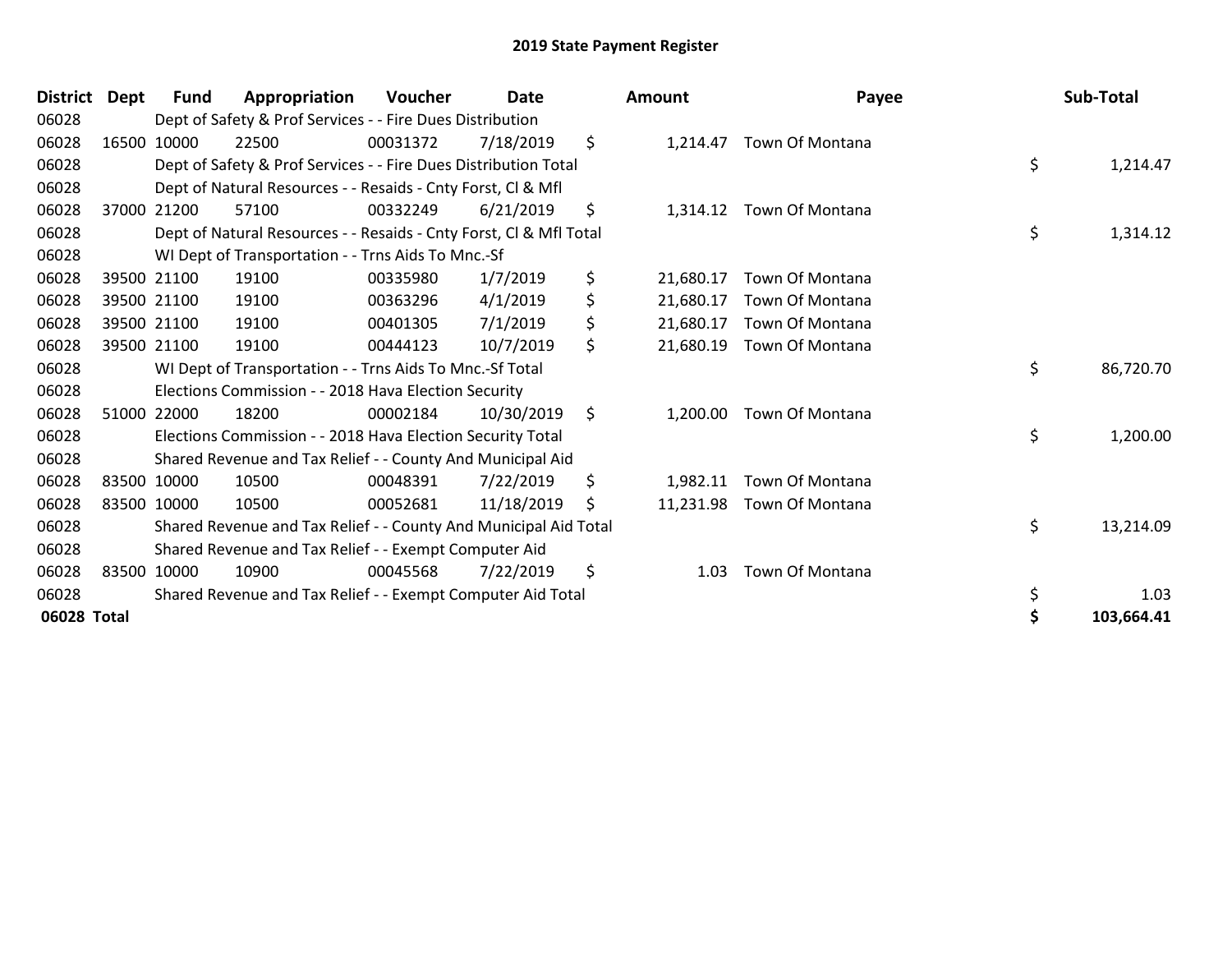| District Dept |             | <b>Fund</b> | Appropriation                                                      | Voucher  | <b>Date</b> | Amount          | Payee                    | Sub-Total        |
|---------------|-------------|-------------|--------------------------------------------------------------------|----------|-------------|-----------------|--------------------------|------------------|
| 06030         |             |             | Dept of Safety & Prof Services - - Fire Dues Distribution          |          |             |                 |                          |                  |
| 06030         |             | 16500 10000 | 22500                                                              | 00031005 | 7/17/2019   | \$              | 2,363.77 Town Of Naples  |                  |
| 06030         |             |             | Dept of Safety & Prof Services - - Fire Dues Distribution Total    |          |             |                 |                          | \$<br>2,363.77   |
| 06030         |             |             | Dept of Natural Resources - - Aids In Lieu Of Taxes - Gener        |          |             |                 |                          |                  |
| 06030         |             | 37000 10000 | 50300                                                              | 00294886 | 2/1/2019    | \$<br>1,042.62  | Town Of Naples           |                  |
| 06030         | 37000 10000 |             | 50300                                                              | 00314447 | 4/19/2019   | \$<br>23.09     | <b>Town Of Naples</b>    |                  |
| 06030         |             |             | Dept of Natural Resources - - Aids In Lieu Of Taxes - Gener Total  |          |             |                 |                          | \$<br>1,065.71   |
| 06030         |             |             | Dept of Natural Resources - - Resaids - Cnty Forst, Cl & Mfl       |          |             |                 |                          |                  |
| 06030         |             | 37000 21200 | 57100                                                              | 00332250 | 6/21/2019   | \$<br>400.43    | <b>Town Of Naples</b>    |                  |
| 06030         |             |             | Dept of Natural Resources - - Resaids - Cnty Forst, CI & Mfl Total |          |             |                 |                          | \$<br>400.43     |
| 06030         |             |             | WI Dept of Transportation - - Trns Aids To Mnc.-Sf                 |          |             |                 |                          |                  |
| 06030         |             | 39500 21100 | 19100                                                              | 00335981 | 1/7/2019    | \$              | 21,202.37 Town Of Naples |                  |
| 06030         |             | 39500 21100 | 19100                                                              | 00363297 | 4/1/2019    | \$<br>21,202.37 | <b>Town Of Naples</b>    |                  |
| 06030         |             | 39500 21100 | 19100                                                              | 00401306 | 7/1/2019    | \$<br>21,202.37 | <b>Town Of Naples</b>    |                  |
| 06030         |             | 39500 21100 | 19100                                                              | 00444124 | 10/7/2019   | \$<br>21,202.39 | <b>Town Of Naples</b>    |                  |
| 06030         |             |             | WI Dept of Transportation - - Trns Aids To Mnc.-Sf Total           |          |             |                 |                          | \$<br>84,809.50  |
| 06030         |             |             | Shared Revenue and Tax Relief - - County And Municipal Aid         |          |             |                 |                          |                  |
| 06030         |             | 83500 10000 | 10500                                                              | 00048392 | 7/22/2019   | \$<br>4,638.18  | Town Of Naples           |                  |
| 06030         |             | 83500 10000 | 10500                                                              | 00052682 | 11/18/2019  | \$              | 26,283.02 Town Of Naples |                  |
| 06030         |             |             | Shared Revenue and Tax Relief - - County And Municipal Aid Total   |          |             |                 |                          | \$<br>30,921.20  |
| 06030         |             |             | Shared Revenue and Tax Relief - - Exempt Computer Aid              |          |             |                 |                          |                  |
| 06030         |             | 83500 10000 | 10900                                                              | 00045569 | 7/22/2019   | \$<br>3.11      | <b>Town Of Naples</b>    |                  |
| 06030         |             |             | Shared Revenue and Tax Relief - - Exempt Computer Aid Total        |          |             |                 |                          | \$<br>3.11       |
| 06030         |             |             | Shared Revenue and Tax Relief - - Utility Aid                      |          |             |                 |                          |                  |
| 06030         |             | 83500 10000 | 11000                                                              | 00048392 | 7/22/2019   | \$<br>76.70     | <b>Town Of Naples</b>    |                  |
| 06030         |             | 83500 10000 | 11000                                                              | 00052682 | 11/18/2019  | \$<br>1,082.14  | <b>Town Of Naples</b>    |                  |
| 06030         |             |             | Shared Revenue and Tax Relief - - Utility Aid Total                |          |             |                 |                          | \$<br>1,158.84   |
| 06030         |             |             | Shared Revenue and Tax Relief - - Personal Property Aid            |          |             |                 |                          |                  |
| 06030         |             | 83500 10000 | 11100                                                              | 00040092 | 5/6/2019    | \$<br>29.67     | <b>Town Of Naples</b>    |                  |
| 06030         |             |             | Shared Revenue and Tax Relief - - Personal Property Aid Total      |          |             |                 |                          | \$<br>29.67      |
| 06030 Total   |             |             |                                                                    |          |             |                 |                          | \$<br>120,752.23 |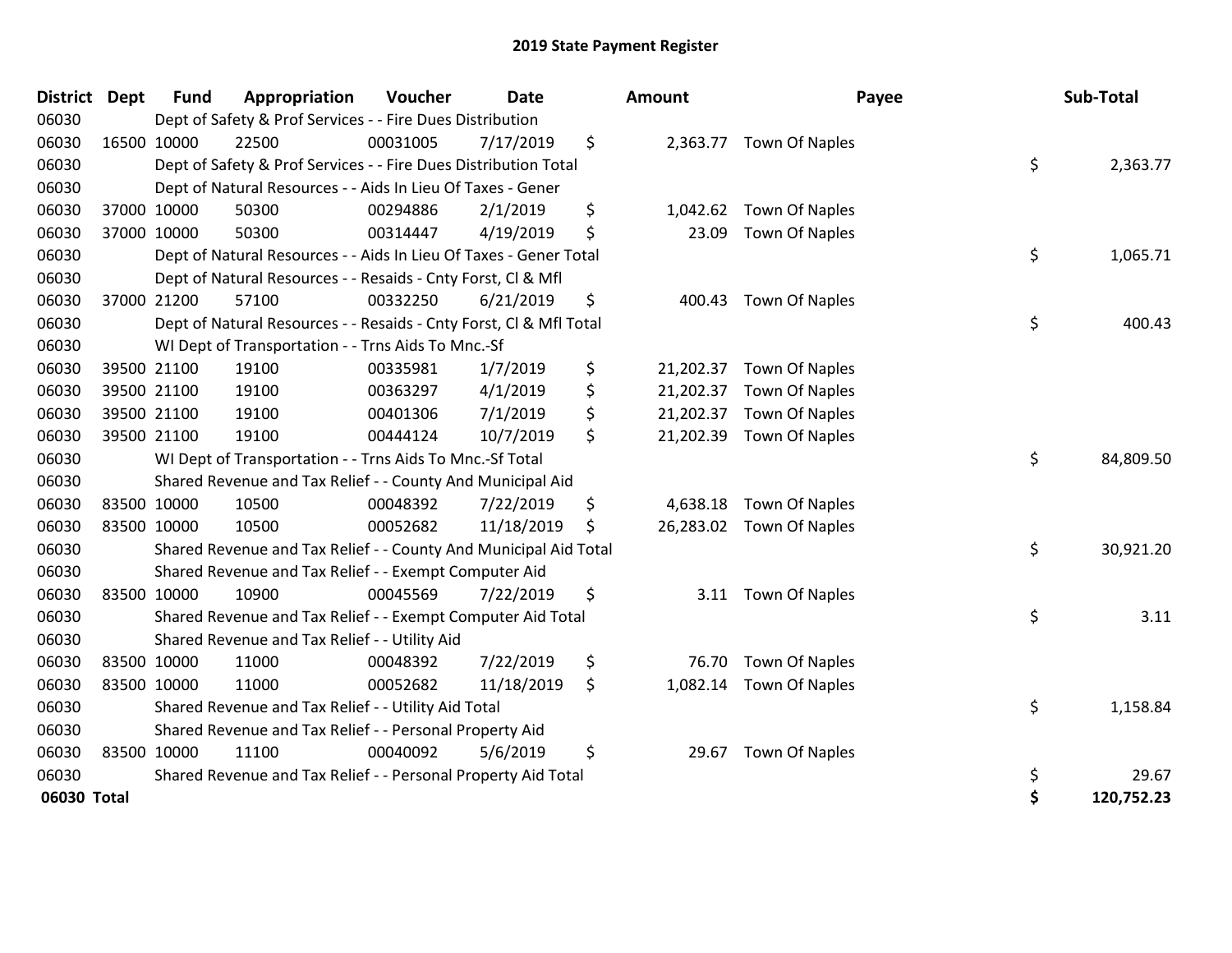| District Dept |             | <b>Fund</b> | Appropriation                                                      | Voucher  | Date       | <b>Amount</b> | Payee                    | Sub-Total       |
|---------------|-------------|-------------|--------------------------------------------------------------------|----------|------------|---------------|--------------------------|-----------------|
| 06032         |             |             | Dept of Safety & Prof Services - - Fire Dues Distribution          |          |            |               |                          |                 |
| 06032         | 16500 10000 |             | 22500                                                              | 00031016 | 7/17/2019  | \$            | 2,335.93 Town Of Nelson  |                 |
| 06032         |             |             | Dept of Safety & Prof Services - - Fire Dues Distribution Total    |          |            |               |                          | \$<br>2,335.93  |
| 06032         |             |             | Dept of Natural Resources - - Aids In Lieu Of Taxes - Gener        |          |            |               |                          |                 |
| 06032         |             | 37000 10000 | 50300                                                              | 00294887 | 2/1/2019   | \$            | 11,227.23 Town Of Nelson |                 |
| 06032         |             | 37000 10000 | 50300                                                              | 00314449 | 4/19/2019  | \$            | 174.75 Town Of Nelson    |                 |
| 06032         |             |             | Dept of Natural Resources - - Aids In Lieu Of Taxes - Gener Total  |          |            |               |                          | \$<br>11,401.98 |
| 06032         |             |             | Dept of Natural Resources - - Resaids - Cnty Forst, Cl & Mfl       |          |            |               |                          |                 |
| 06032         |             | 37000 21200 | 57100                                                              | 00332251 | 6/21/2019  | \$            | 2,002.94 Town Of Nelson  |                 |
| 06032         |             |             | Dept of Natural Resources - - Resaids - Cnty Forst, Cl & Mfl Total |          |            |               |                          | \$<br>2,002.94  |
| 06032         |             |             | Dept of Natural Resources - - Aids In Lieu Of Taxes - Sum S        |          |            |               |                          |                 |
| 06032         |             | 37000 21200 | 57900                                                              | 00314448 | 4/19/2019  | \$            | 5,569.83 Town Of Nelson  |                 |
| 06032         |             |             | Dept of Natural Resources - - Aids In Lieu Of Taxes - Sum S Total  |          |            |               |                          | \$<br>5,569.83  |
| 06032         |             |             | WI Dept of Transportation - - Trns Aids To Mnc.-Sf                 |          |            |               |                          |                 |
| 06032         |             | 39500 21100 | 19100                                                              | 00335982 | 1/7/2019   | \$            | 21,351.68 Town Of Nelson |                 |
| 06032         |             | 39500 21100 | 19100                                                              | 00363298 | 4/1/2019   | \$            | 21,351.68 Town Of Nelson |                 |
| 06032         |             | 39500 21100 | 19100                                                              | 00401307 | 7/1/2019   | \$            | 21,351.68 Town Of Nelson |                 |
| 06032         | 39500 21100 |             | 19100                                                              | 00444125 | 10/7/2019  | \$            | 21,351.71 Town Of Nelson |                 |
| 06032         |             |             | WI Dept of Transportation - - Trns Aids To Mnc.-Sf Total           |          |            |               |                          | \$<br>85,406.75 |
| 06032         |             |             | WI Dept of Transportation - - Loc Rd Imp Prg St Fd                 |          |            |               |                          |                 |
| 06032         |             | 39500 21100 | 27800                                                              | 00342404 | 1/15/2019  | \$            | 23,249.04 Town Of Nelson |                 |
| 06032         |             |             | WI Dept of Transportation - - Loc Rd Imp Prg St Fd Total           |          |            |               |                          | \$<br>23,249.04 |
| 06032         |             |             | Elections Commission - - 2018 Hava Election Security               |          |            |               |                          |                 |
| 06032         |             | 51000 22000 | 18200                                                              | 00002420 | 11/13/2019 | \$            | 1,200.00 Town Of Nelson  |                 |
| 06032         |             |             | Elections Commission - - 2018 Hava Election Security Total         |          |            |               |                          | \$<br>1,200.00  |
| 06032         |             |             | Shared Revenue and Tax Relief - - County And Municipal Aid         |          |            |               |                          |                 |
| 06032         |             | 83500 10000 | 10500                                                              | 00048393 | 7/22/2019  | \$            | 4,737.18 Town Of Nelson  |                 |
| 06032         | 83500 10000 |             | 10500                                                              | 00052683 | 11/18/2019 | \$            | 26,844.01 Town Of Nelson |                 |
| 06032         |             |             | Shared Revenue and Tax Relief - - County And Municipal Aid Total   |          |            |               |                          | \$<br>31,581.19 |
| 06032         |             |             | Shared Revenue and Tax Relief - - Exempt Computer Aid              |          |            |               |                          |                 |
| 06032         |             | 83500 10000 | 10900                                                              | 00045570 | 7/22/2019  | \$            | 14.55 Town Of Nelson     |                 |
| 06032         |             |             | Shared Revenue and Tax Relief - - Exempt Computer Aid Total        |          |            |               |                          | \$<br>14.55     |
| 06032         |             |             | Shared Revenue and Tax Relief - - Utility Aid                      |          |            |               |                          |                 |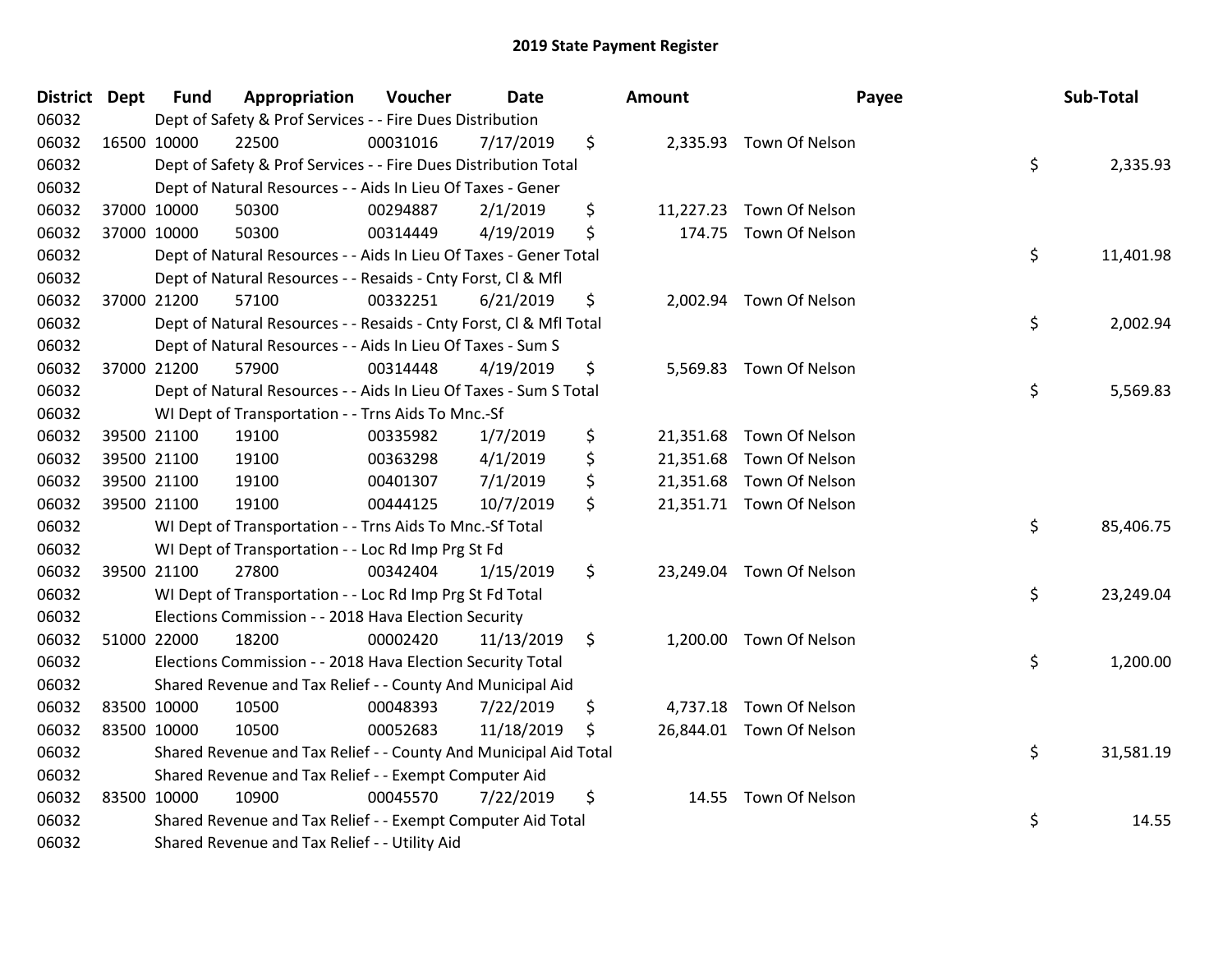| District Dept |             | Fund        | Appropriation                                                 | Voucher  | Date       | Amount   | Payee          | Sub-Total  |
|---------------|-------------|-------------|---------------------------------------------------------------|----------|------------|----------|----------------|------------|
| 06032         | 83500 10000 |             | 11000                                                         | 00048393 | 7/22/2019  | 230.99   | Town Of Nelson |            |
| 06032         | 83500 10000 |             | 11000                                                         | 00052683 | 11/18/2019 | 1,351.96 | Town Of Nelson |            |
| 06032         |             |             | Shared Revenue and Tax Relief - - Utility Aid Total           |          |            |          |                | 1,582.95   |
| 06032         |             |             | Shared Revenue and Tax Relief - - Personal Property Aid       |          |            |          |                |            |
| 06032         |             | 83500 10000 | 11100                                                         | 00040093 | 5/6/2019   | 152.59   | Town Of Nelson |            |
| 06032         |             |             | Shared Revenue and Tax Relief - - Personal Property Aid Total |          |            |          |                | 152.59     |
| 06032 Total   |             |             |                                                               |          |            |          |                | 164,497.75 |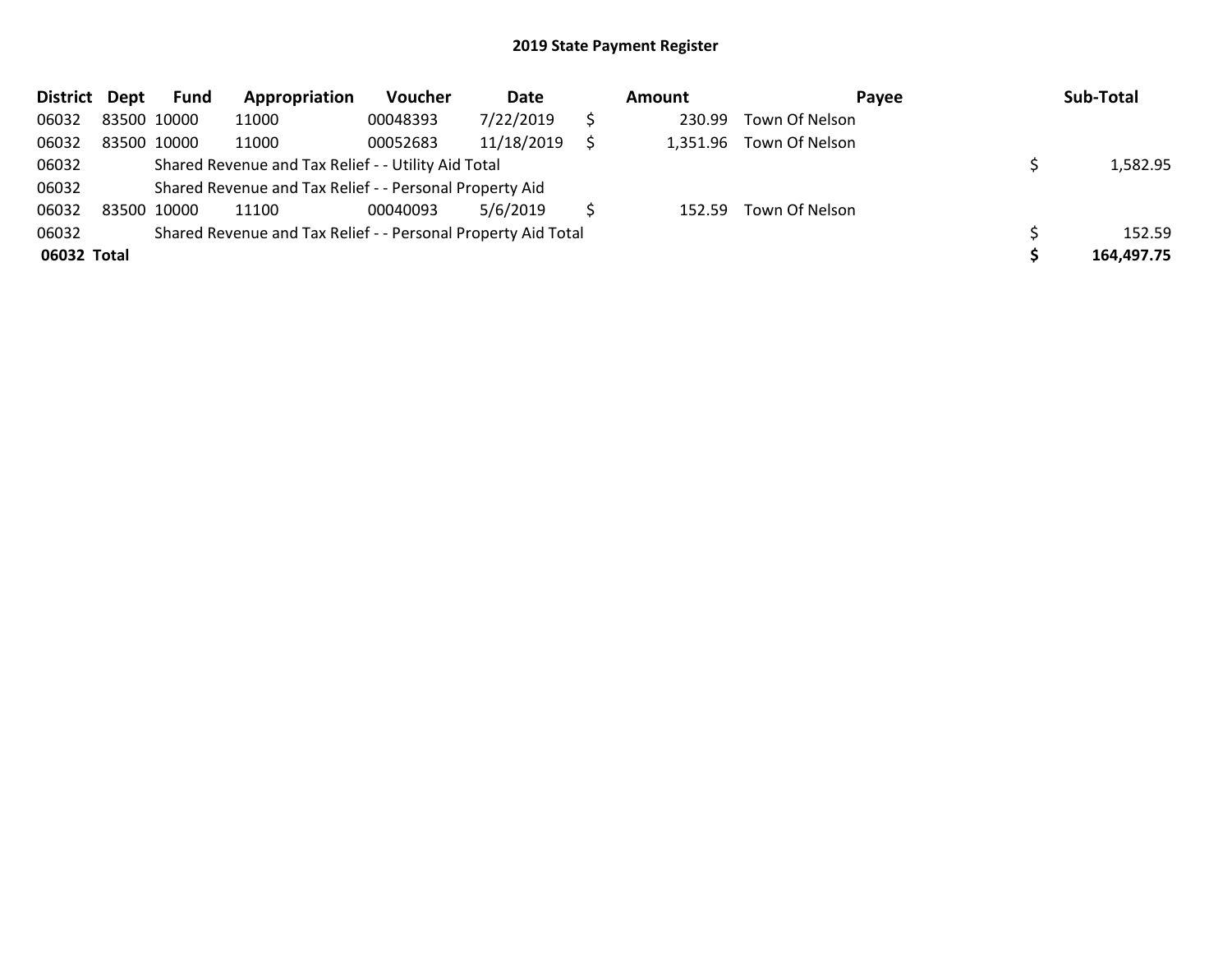| District Dept | <b>Fund</b> | Appropriation                                                          | Voucher  | <b>Date</b> | <b>Amount</b>    | Payee                        | Sub-Total        |
|---------------|-------------|------------------------------------------------------------------------|----------|-------------|------------------|------------------------------|------------------|
| 06034         |             | Dept of Safety & Prof Services - - Fire Dues Distribution              |          |             |                  |                              |                  |
| 06034         | 16500 10000 | 22500                                                                  | 00031142 | 7/17/2019   | \$<br>1,904.87   | Waumandee, Town of           |                  |
| 06034         |             | Dept of Safety & Prof Services - - Fire Dues Distribution Total        |          |             |                  |                              | \$<br>1,904.87   |
| 06034         |             | Dept of Natural Resources - - Resaids - Cnty Forst, Cl & Mfl           |          |             |                  |                              |                  |
| 06034         | 37000 21200 | 57100                                                                  | 00332252 | 6/21/2019   | \$               | 1,288.75 Waumandee, Town of  |                  |
| 06034         |             | Dept of Natural Resources - - Resaids - Cnty Forst, Cl & Mfl Total     |          |             |                  |                              | \$<br>1,288.75   |
| 06034         |             | Dept of Natural Resources - - Fin Asst For Responsible Units           |          |             |                  |                              |                  |
| 06034         | 37000 27400 | 67000                                                                  | 00322657 | 5/22/2019   | \$<br>2,456.90   | Waumandee, Town of           |                  |
| 06034         |             | Dept of Natural Resources - - Fin Asst For Responsible Units Total     |          |             |                  |                              | \$<br>2,456.90   |
| 06034         |             | WI Dept of Transportation - - Trns Aids To Mnc.-Sf                     |          |             |                  |                              |                  |
| 06034         | 39500 21100 | 19100                                                                  | 00335983 | 1/7/2019    | \$<br>24,982.96  | Waumandee, Town of           |                  |
| 06034         | 39500 21100 | 19100                                                                  | 00363299 | 4/1/2019    | \$<br>24,982.96  | Waumandee, Town of           |                  |
| 06034         | 39500 21100 | 19100                                                                  | 00401308 | 7/1/2019    | \$<br>24,982.96  | Waumandee, Town of           |                  |
| 06034         | 39500 21100 | 19100                                                                  | 00444126 | 10/7/2019   | \$<br>24,982.99  | Waumandee, Town of           |                  |
| 06034         |             | WI Dept of Transportation - - Trns Aids To Mnc.-Sf Total               |          |             |                  |                              | \$<br>99,931.87  |
| 06034         |             | WI Dept of Transportation - - Local Rds, Grants Sf                     |          |             |                  |                              |                  |
| 06034         | 39500 21100 | 27000                                                                  | 00382041 | 5/13/2019   | \$<br>263,461.29 | Waumandee, Town of           |                  |
| 06034         |             | WI Dept of Transportation - - Local Rds, Grants Sf Total               |          |             |                  |                              | \$<br>263,461.29 |
| 06034         |             | Department of Military Affairs - - Disaster Recovery Aid               |          |             |                  |                              |                  |
| 06034         | 46500 10000 | 30500                                                                  | 00057850 | 3/18/2019   | \$<br>16,136.04  | Waumandee, Town of           |                  |
| 06034         |             | Department of Military Affairs - - Disaster Recovery Aid Total         |          |             |                  |                              | \$<br>16,136.04  |
| 06034         |             | Department of Military Affairs - - Federal Aid, Local Assistance       |          |             |                  |                              |                  |
| 06034         | 46500 10000 | 34200                                                                  | 00057850 | 3/18/2019   | \$               | 11,926.57 Waumandee, Town of |                  |
| 06034         |             | Department of Military Affairs - - Federal Aid, Local Assistance Total |          |             |                  |                              | \$<br>11,926.57  |
| 06034         |             | Shared Revenue and Tax Relief - - County And Municipal Aid             |          |             |                  |                              |                  |
| 06034         | 83500 10000 | 10500                                                                  | 00048394 | 7/22/2019   | \$<br>3,645.49   | Waumandee, Town of           |                  |
| 06034         | 83500 10000 | 10500                                                                  | 00052684 | 11/18/2019  | \$<br>20,657.79  | Waumandee, Town of           |                  |
| 06034         |             | Shared Revenue and Tax Relief - - County And Municipal Aid Total       |          |             |                  |                              | \$<br>24,303.28  |
| 06034         |             | Shared Revenue and Tax Relief - - Exempt Computer Aid                  |          |             |                  |                              |                  |
| 06034         | 83500 10000 | 10900                                                                  | 00045571 | 7/22/2019   | \$<br>87.29      | Waumandee, Town of           |                  |
| 06034         |             | Shared Revenue and Tax Relief - - Exempt Computer Aid Total            |          |             |                  |                              | \$<br>87.29      |
| 06034         |             | Shared Revenue and Tax Relief - - Utility Aid                          |          |             |                  |                              |                  |
| 06034         | 83500 10000 | 11000                                                                  | 00048394 | 7/22/2019   | \$<br>177.26     | Waumandee, Town of           |                  |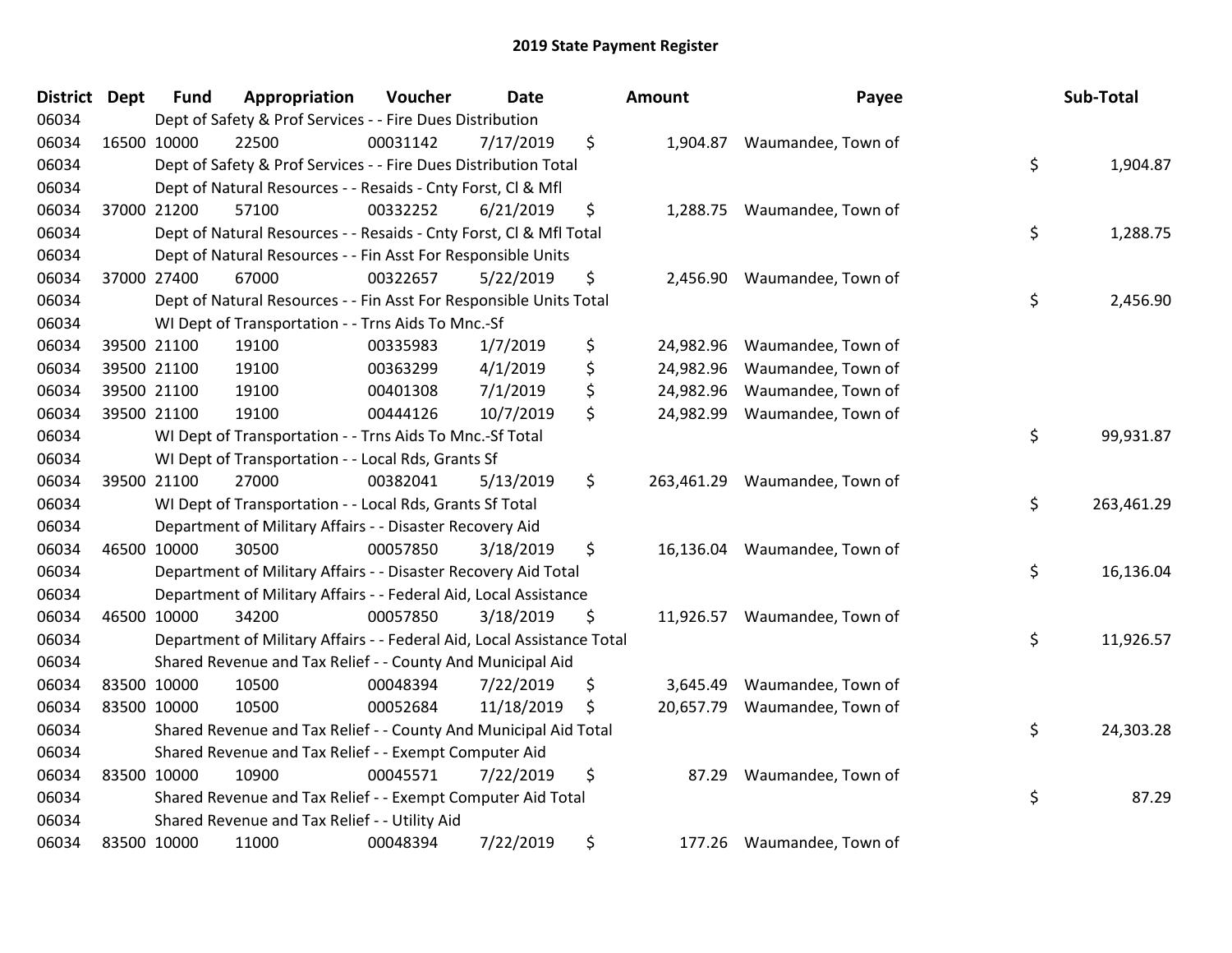| District Dept |             | Fund        | Appropriation                                                 | <b>Voucher</b> | Date       | Amount   | Pavee                       | Sub-Total  |
|---------------|-------------|-------------|---------------------------------------------------------------|----------------|------------|----------|-----------------------------|------------|
| 06034         |             | 83500 10000 | 11000                                                         | 00052684       | 11/18/2019 | 1.009.44 | Waumandee, Town of          |            |
| 06034         |             |             | Shared Revenue and Tax Relief - - Utility Aid Total           |                |            |          |                             | 1,186.70   |
| 06034         |             |             | Shared Revenue and Tax Relief - - Personal Property Aid       |                |            |          |                             |            |
| 06034         | 83500 10000 |             | 11100                                                         | 00040094       | 5/6/2019   |          | 1,234.80 Waumandee, Town of |            |
| 06034         |             |             | Shared Revenue and Tax Relief - - Personal Property Aid Total |                |            |          |                             | 1,234.80   |
| 06034 Total   |             |             |                                                               |                |            |          |                             | 423,918.36 |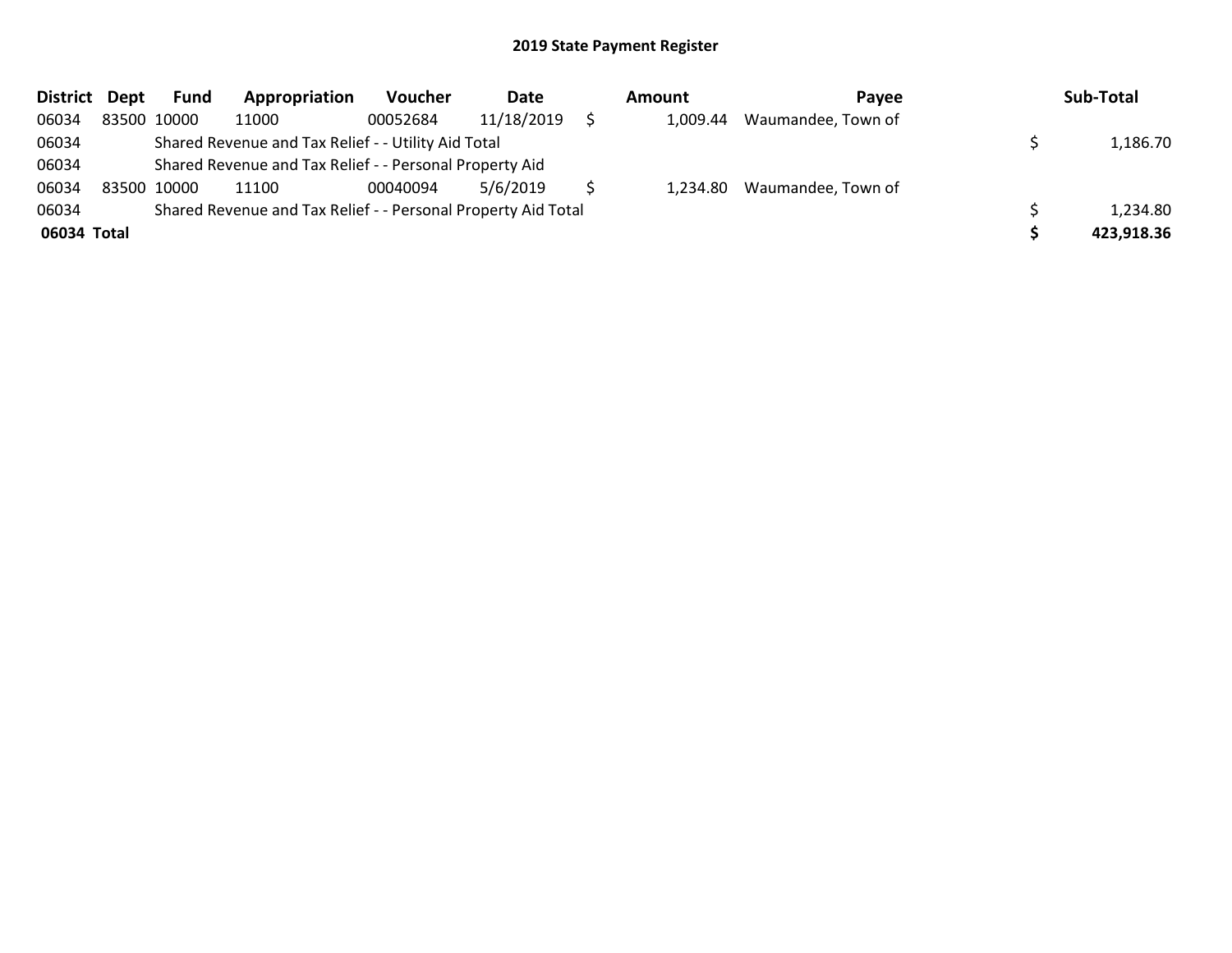| <b>District Dept</b> | <b>Fund</b> | Appropriation                                                        | Voucher  | <b>Date</b> | Amount          | Payee                         | Sub-Total        |
|----------------------|-------------|----------------------------------------------------------------------|----------|-------------|-----------------|-------------------------------|------------------|
| 06111                |             | Dept of Safety & Prof Services - - Fire Dues Distribution            |          |             |                 |                               |                  |
| 06111                | 16500 10000 | 22500                                                                | 00031384 | 7/18/2019   | \$              | 1,161.12 Village Of Cochrane  |                  |
| 06111                |             | Dept of Safety & Prof Services - - Fire Dues Distribution Total      |          |             |                 |                               | \$<br>1,161.12   |
| 06111                |             | WI Dept of Transportation - - Trns Aids To Mnc.-Sf                   |          |             |                 |                               |                  |
| 06111                | 39500 21100 | 19100                                                                | 00335984 | 1/7/2019    | \$<br>3,171.17  | Village Of Cochrane           |                  |
| 06111                | 39500 21100 | 19100                                                                | 00363300 | 4/1/2019    | \$<br>3,171.17  | Village Of Cochrane           |                  |
| 06111                | 39500 21100 | 19100                                                                | 00401309 | 7/1/2019    | \$<br>3,171.17  | Village Of Cochrane           |                  |
| 06111                | 39500 21100 | 19100                                                                | 00444127 | 10/7/2019   | \$<br>3,171.19  | Village Of Cochrane           |                  |
| 06111                |             | WI Dept of Transportation - - Trns Aids To Mnc.-Sf Total             |          |             |                 |                               | \$<br>12,684.70  |
| 06111                |             | Department of Administration - - Hv Trans Ln Annual Impact Fee       |          |             |                 |                               |                  |
| 06111                | 50500 10000 | 17400                                                                | 00101211 | 5/1/2019    | \$              | 6,431.00 Village Of Cochrane  |                  |
| 06111                |             | Department of Administration - - Hv Trans Ln Annual Impact Fee Total |          |             |                 |                               | \$<br>6,431.00   |
| 06111                |             | Shared Revenue and Tax Relief - - County And Municipal Aid           |          |             |                 |                               |                  |
| 06111                | 83500 10000 | 10500                                                                | 00048395 | 7/22/2019   | \$<br>12,245.16 | Village Of Cochrane           |                  |
| 06111                | 83500 10000 | 10500                                                                | 00052685 | 11/18/2019  | \$              | 69,389.25 Village Of Cochrane |                  |
| 06111                |             | Shared Revenue and Tax Relief - - County And Municipal Aid Total     |          |             |                 |                               | \$<br>81,634.41  |
| 06111                |             | Shared Revenue and Tax Relief - - Exempt Computer Aid                |          |             |                 |                               |                  |
| 06111                | 83500 10000 | 10900                                                                | 00045572 | 7/22/2019   | \$<br>270.20    | Village Of Cochrane           |                  |
| 06111                |             | Shared Revenue and Tax Relief - - Exempt Computer Aid Total          |          |             |                 |                               | \$<br>270.20     |
| 06111                |             | Shared Revenue and Tax Relief - - Utility Aid                        |          |             |                 |                               |                  |
| 06111                | 83500 10000 | 11000                                                                | 00048395 | 7/22/2019   | \$<br>65.60     | Village Of Cochrane           |                  |
| 06111                | 83500 10000 | 11000                                                                | 00052685 | 11/18/2019  | \$<br>542.13    | Village Of Cochrane           |                  |
| 06111                |             | Shared Revenue and Tax Relief - - Utility Aid Total                  |          |             |                 |                               | \$<br>607.73     |
| 06111                |             | Shared Revenue and Tax Relief - - Personal Property Aid              |          |             |                 |                               |                  |
| 06111                | 83500 10000 | 11100                                                                | 00040095 | 5/6/2019    | \$              | 287.72 Village Of Cochrane    |                  |
| 06111                |             | Shared Revenue and Tax Relief - - Personal Property Aid Total        |          |             |                 |                               | \$<br>287.72     |
| 06111                |             | Shared Revenue and Tax Relief - - Lottery & Gaming Credit            |          |             |                 |                               |                  |
| 06111                | 83500 52100 | 36300                                                                | 00038150 | 3/25/2019   | \$<br>151.68    | Village Of Cochrane           |                  |
| 06111                |             | Shared Revenue and Tax Relief - - Lottery & Gaming Credit Total      |          |             |                 |                               | \$<br>151.68     |
| 06111 Total          |             |                                                                      |          |             |                 |                               | \$<br>103,228.56 |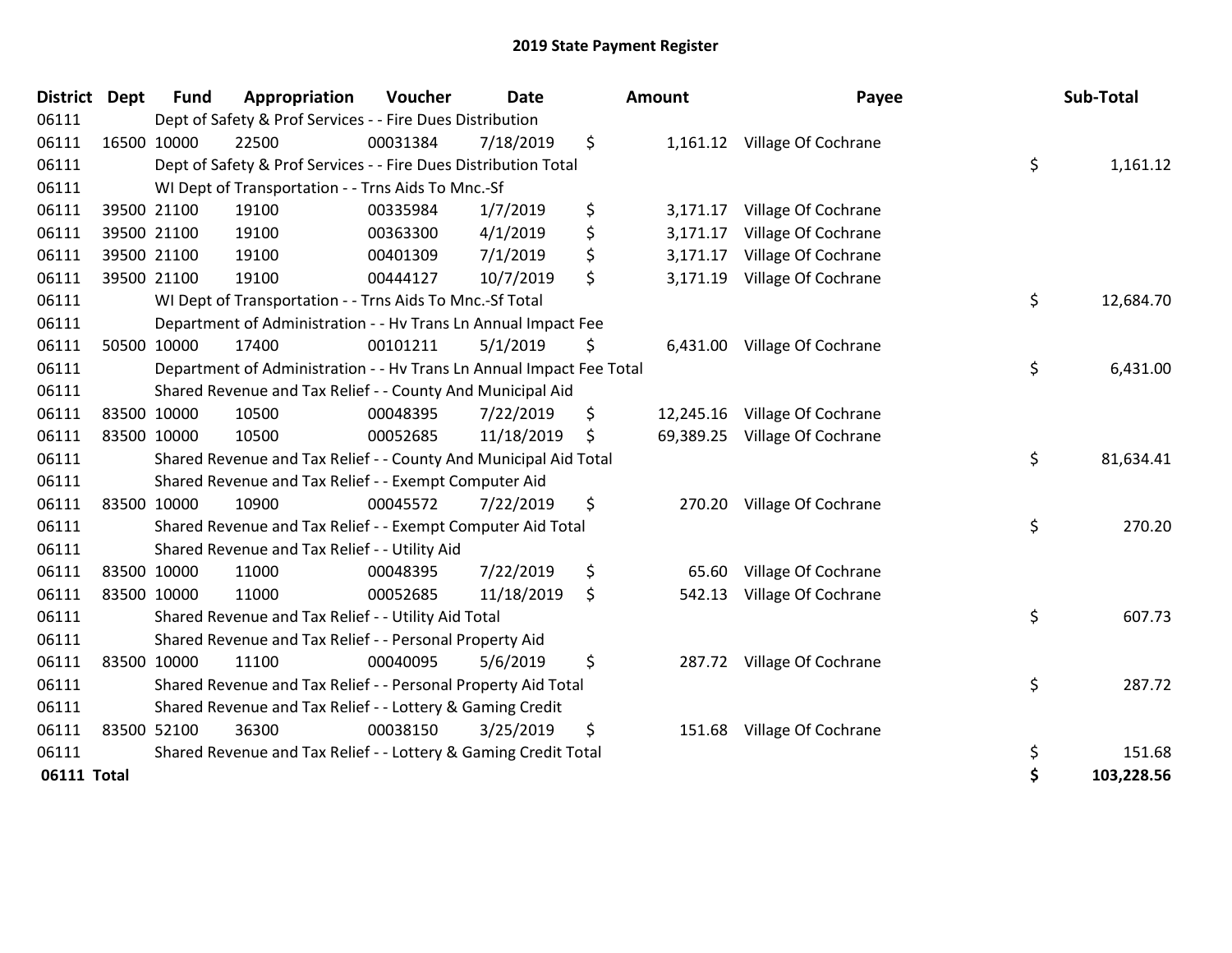| <b>District</b> | <b>Dept</b> | <b>Fund</b> | Appropriation                                                         | Voucher  | <b>Date</b> | <b>Amount</b>   | Payee                       | Sub-Total        |
|-----------------|-------------|-------------|-----------------------------------------------------------------------|----------|-------------|-----------------|-----------------------------|------------------|
| 06154           |             |             | Dept of Safety & Prof Services - - Fire Dues Distribution             |          |             |                 |                             |                  |
| 06154           |             | 16500 10000 | 22500                                                                 | 00031472 | 7/18/2019   | \$<br>897.93    | Village Of Nelson           |                  |
| 06154           |             |             | Dept of Safety & Prof Services - - Fire Dues Distribution Total       |          |             |                 |                             | \$<br>897.93     |
| 06154           |             |             | Dept of Natural Resources - - Aids In Lieu Of Taxes - Gener           |          |             |                 |                             |                  |
| 06154           |             | 37000 10000 | 50300                                                                 | 00294836 | 2/1/2019    | \$              | 1,292.12 Village Of Nelson  |                  |
| 06154           |             |             | Dept of Natural Resources - - Aids In Lieu Of Taxes - Gener Total     |          |             |                 |                             | \$<br>1,292.12   |
| 06154           |             |             | Dept of Natural Resources - - Resaids - Cnty Forst, CI & Mfl          |          |             |                 |                             |                  |
| 06154           |             | 37000 21200 | 57100                                                                 | 00332253 | 6/21/2019   | \$<br>17.30     | Village Of Nelson           |                  |
| 06154           |             |             | Dept of Natural Resources - - Resaids - Cnty Forst, Cl & Mfl Total    |          |             |                 |                             | \$<br>17.30      |
| 06154           |             |             | WI Dept of Transportation - - Trns Aids To Mnc.-Sf                    |          |             |                 |                             |                  |
| 06154           |             | 39500 21100 | 19100                                                                 | 00335985 | 1/7/2019    | \$<br>3,312.11  | Village Of Nelson           |                  |
| 06154           |             | 39500 21100 | 19100                                                                 | 00363301 | 4/1/2019    | \$<br>3,312.11  | Village Of Nelson           |                  |
| 06154           |             | 39500 21100 | 19100                                                                 | 00401310 | 7/1/2019    | \$<br>3,312.11  | Village Of Nelson           |                  |
| 06154           |             | 39500 21100 | 19100                                                                 | 00444128 | 10/7/2019   | \$              | 3,312.11 Village Of Nelson  |                  |
| 06154           |             |             | WI Dept of Transportation - - Trns Aids To Mnc.-Sf Total              |          |             |                 |                             | \$<br>13,248.44  |
| 06154           |             |             | Shared Revenue and Tax Relief - - Expenditure Restraint Program       |          |             |                 |                             |                  |
| 06154           |             | 83500 10000 | 10100                                                                 | 00048396 | 7/22/2019   | \$<br>530.07    | Village Of Nelson           |                  |
| 06154           |             |             | Shared Revenue and Tax Relief - - Expenditure Restraint Program Total |          |             |                 |                             | \$<br>530.07     |
| 06154           |             |             | Shared Revenue and Tax Relief - - County And Municipal Aid            |          |             |                 |                             |                  |
| 06154           |             | 83500 10000 | 10500                                                                 | 00048396 | 7/22/2019   | \$<br>14,482.46 | Village Of Nelson           |                  |
| 06154           | 83500 10000 |             | 10500                                                                 | 00052686 | 11/18/2019  | \$<br>82,067.25 | Village Of Nelson           |                  |
| 06154           |             |             | Shared Revenue and Tax Relief - - County And Municipal Aid Total      |          |             |                 |                             | \$<br>96,549.71  |
| 06154           |             |             | Shared Revenue and Tax Relief - - Utility Aid                         |          |             |                 |                             |                  |
| 06154           | 83500 10000 |             | 11000                                                                 | 00048396 | 7/22/2019   | \$<br>2,028.68  | Village Of Nelson           |                  |
| 06154           | 83500 10000 |             | 11000                                                                 | 00052686 | 11/18/2019  | \$              | 12,104.91 Village Of Nelson |                  |
| 06154           |             |             | Shared Revenue and Tax Relief - - Utility Aid Total                   |          |             |                 |                             | \$<br>14,133.59  |
| 06154           |             |             | Shared Revenue and Tax Relief - - Personal Property Aid               |          |             |                 |                             |                  |
| 06154           |             | 83500 10000 | 11100                                                                 | 00040096 | 5/6/2019    | \$<br>202.96    | Village Of Nelson           |                  |
| 06154           |             |             | Shared Revenue and Tax Relief - - Personal Property Aid Total         |          |             |                 |                             | \$<br>202.96     |
| 06154 Total     |             |             |                                                                       |          |             |                 |                             | \$<br>126,872.12 |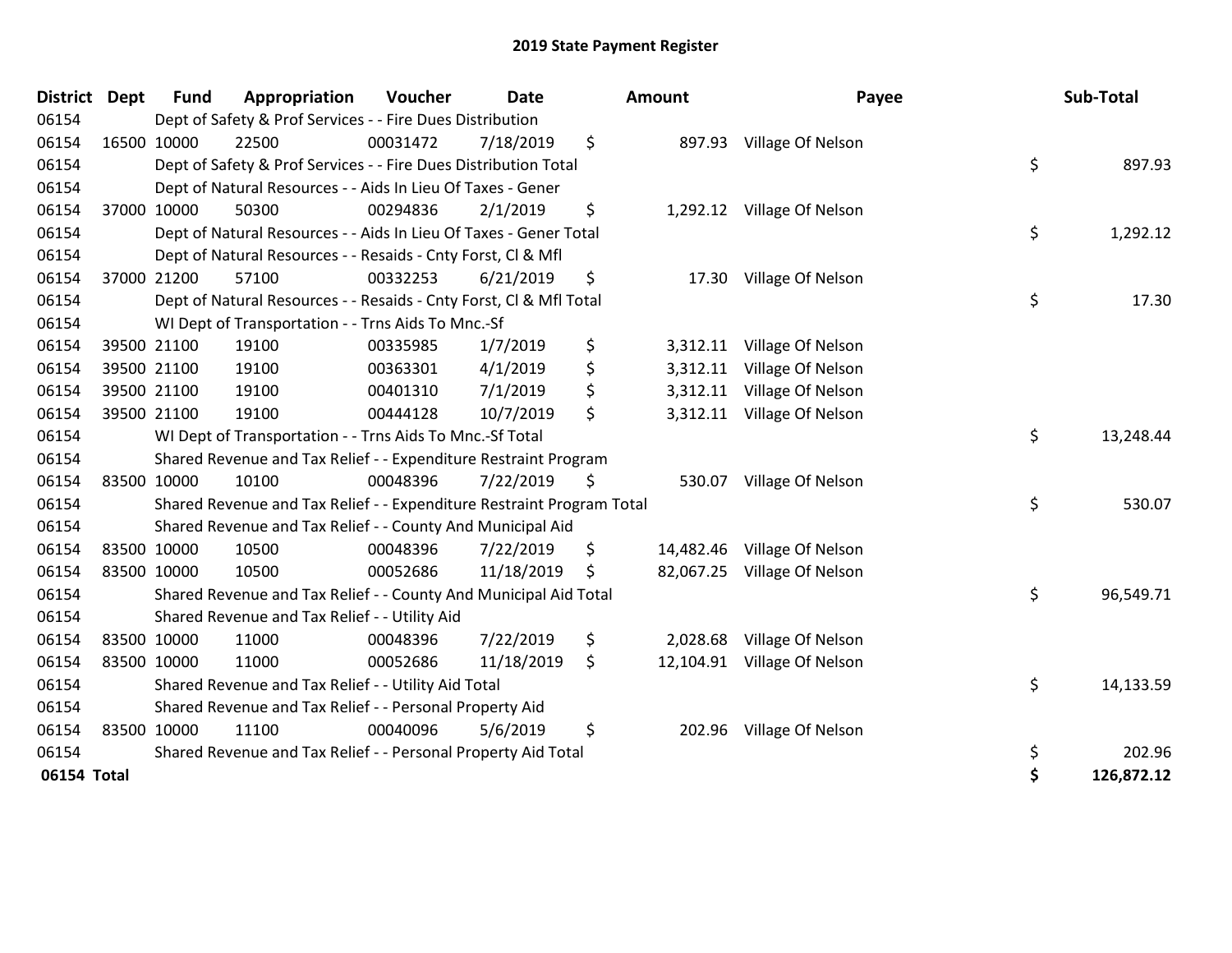| District Dept |             | <b>Fund</b> | Appropriation                                                          | Voucher  | <b>Date</b> | Amount          |                        | Payee | Sub-Total  |
|---------------|-------------|-------------|------------------------------------------------------------------------|----------|-------------|-----------------|------------------------|-------|------------|
| 06201         |             |             | Dept of Safety & Prof Services - - Fire Dues Distribution              |          |             |                 |                        |       |            |
| 06201         |             | 16500 10000 | 22500                                                                  | 00030946 | 7/17/2019   | \$              | 2,572.44 City Of Alma  |       |            |
| 06201         |             |             | Dept of Safety & Prof Services - - Fire Dues Distribution Total        |          |             |                 |                        | \$    | 2,572.44   |
| 06201         |             |             | Dept of Natural Resources - - Resaids - Cnty Forst, Cl & Mfl           |          |             |                 |                        |       |            |
| 06201         |             | 37000 21200 | 57100                                                                  | 00332254 | 6/21/2019   | \$<br>125.70    | City Of Alma           |       |            |
| 06201         |             |             | Dept of Natural Resources - - Resaids - Cnty Forst, Cl & Mfl Total     |          |             |                 |                        | \$    | 125.70     |
| 06201         |             |             | WI Dept of Transportation - - Trns Aids To Mnc.-Sf                     |          |             |                 |                        |       |            |
| 06201         |             | 39500 21100 | 19100                                                                  | 00335986 | 1/7/2019    | \$<br>12,639.50 | City Of Alma           |       |            |
| 06201         |             | 39500 21100 | 19100                                                                  | 00363302 | 4/1/2019    | \$<br>12,639.50 | City Of Alma           |       |            |
| 06201         |             | 39500 21100 | 19100                                                                  | 00401311 | 7/1/2019    | \$<br>12,639.50 | City Of Alma           |       |            |
| 06201         |             | 39500 21100 | 19100                                                                  | 00444129 | 10/7/2019   | \$<br>12,639.50 | City Of Alma           |       |            |
| 06201         |             |             | WI Dept of Transportation - - Trns Aids To Mnc.-Sf Total               |          |             |                 |                        | \$    | 50,558.00  |
| 06201         |             |             | Department of Justice - - Law Enforcement Train, Local                 |          |             |                 |                        |       |            |
| 06201         |             | 45500 10000 | 23100                                                                  | 00072315 | 10/2/2019   | \$<br>160.00    | City Of Alma           |       |            |
| 06201         |             |             | Department of Justice - - Law Enforcement Train, Local Total           |          |             |                 |                        | \$    | 160.00     |
| 06201         |             |             | Department of Military Affairs - - Disaster Recovery Aid               |          |             |                 |                        |       |            |
| 06201         |             | 46500 10000 | 30500                                                                  | 00056010 | 2/5/2019    | \$              | 9,689.44 City Of Alma  |       |            |
| 06201         |             |             | Department of Military Affairs - - Disaster Recovery Aid Total         |          |             |                 |                        | \$    | 9,689.44   |
| 06201         |             |             | Department of Military Affairs - - Federal Aid, Local Assistance       |          |             |                 |                        |       |            |
| 06201         |             | 46500 10000 | 34200                                                                  | 00056010 | 2/5/2019    | \$              | 58,136.65 City Of Alma |       |            |
| 06201         |             |             | Department of Military Affairs - - Federal Aid, Local Assistance Total |          |             |                 |                        | \$    | 58,136.65  |
| 06201         |             |             | Department of Administration - - Hv Trans Ln Annual Impact Fee         |          |             |                 |                        |       |            |
| 06201         |             | 50500 10000 | 17400                                                                  | 00101142 | 5/1/2019    | \$              | 20,116.00 City Of Alma |       |            |
| 06201         |             |             | Department of Administration - - Hv Trans Ln Annual Impact Fee Total   |          |             |                 |                        | \$    | 20,116.00  |
| 06201         |             |             | Shared Revenue and Tax Relief - - County And Municipal Aid             |          |             |                 |                        |       |            |
| 06201         |             | 83500 10000 | 10500                                                                  | 00048397 | 7/22/2019   | \$<br>15,419.79 | City Of Alma           |       |            |
| 06201         | 83500 10000 |             | 10500                                                                  | 00052687 | 11/18/2019  | \$<br>98,763.16 | City Of Alma           |       |            |
| 06201         |             |             | Shared Revenue and Tax Relief - - County And Municipal Aid Total       |          |             |                 |                        | \$    | 114,182.95 |
| 06201         |             |             | Shared Revenue and Tax Relief - - Exempt Computer Aid                  |          |             |                 |                        |       |            |
| 06201         |             | 83500 10000 | 10900                                                                  | 00045573 | 7/22/2019   | \$<br>92.50     | City Of Alma           |       |            |
| 06201         |             | 83500 10000 | 10900                                                                  | 00047728 | 7/22/2019   | \$<br>46.78     | City Of Alma           |       |            |
| 06201         |             |             | Shared Revenue and Tax Relief - - Exempt Computer Aid Total            |          |             |                 |                        | \$    | 139.28     |
| 06201         |             |             | Shared Revenue and Tax Relief - - Utility Aid                          |          |             |                 |                        |       |            |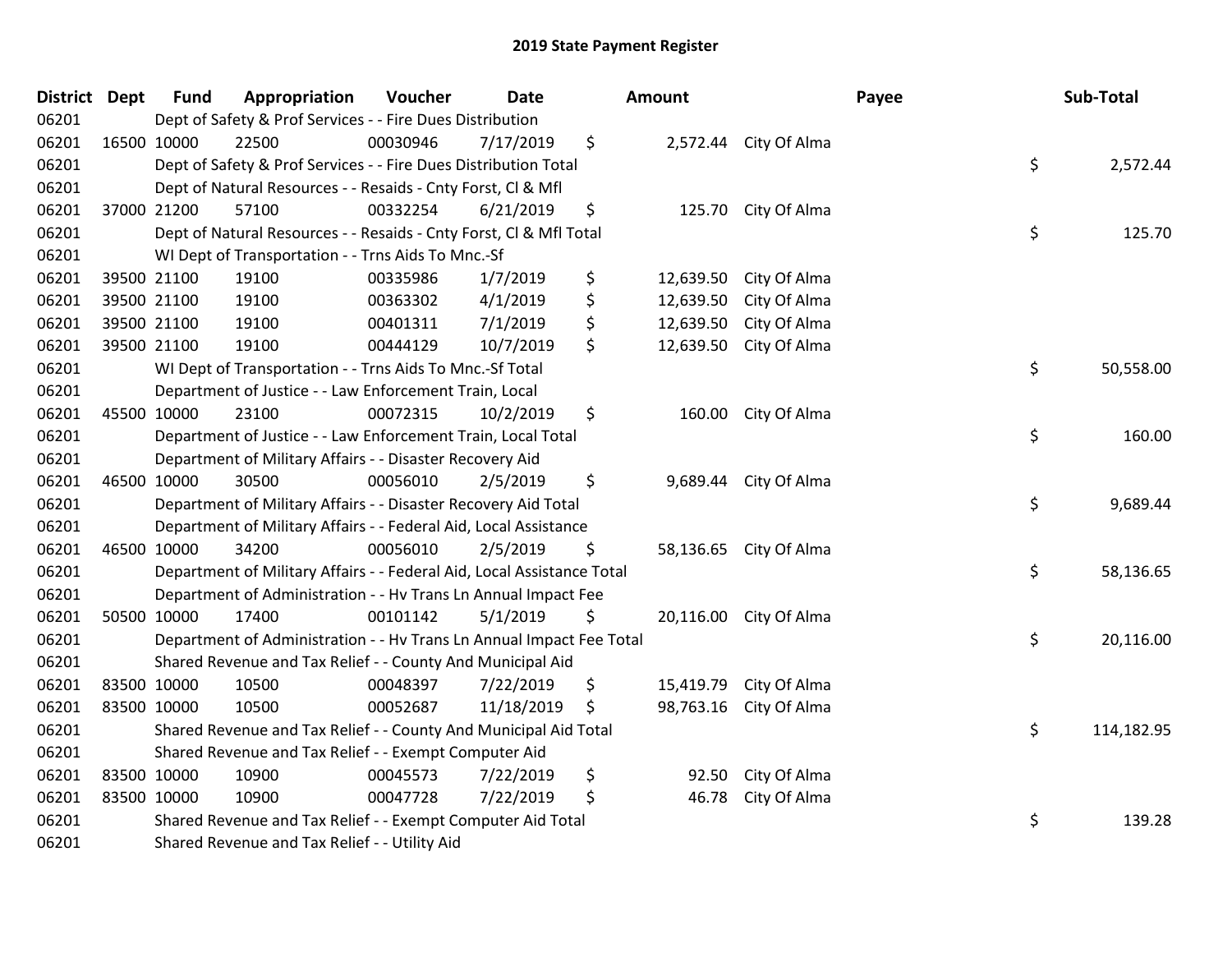| <b>District</b> | Dept | Fund        | Appropriation                                                   | Voucher  | Date       |    | <b>Amount</b> |                         | Payee | Sub-Total  |
|-----------------|------|-------------|-----------------------------------------------------------------|----------|------------|----|---------------|-------------------------|-------|------------|
| 06201           |      | 83500 10000 | 11000                                                           | 00048397 | 7/22/2019  | \$ | 49,342.50     | City Of Alma            |       |            |
| 06201           |      | 83500 10000 | 11000                                                           | 00052687 | 11/18/2019 | S  |               | 280,882.50 City Of Alma |       |            |
| 06201           |      |             | Shared Revenue and Tax Relief - - Utility Aid Total             |          |            |    |               |                         |       | 330,225.00 |
| 06201           |      |             | Shared Revenue and Tax Relief - - Personal Property Aid         |          |            |    |               |                         |       |            |
| 06201           |      | 83500 10000 | 11100                                                           | 00040097 | 5/6/2019   | \$ | 1,989.74      | City Of Alma            |       |            |
| 06201           |      | 83500 10000 | 11100                                                           | 00042451 | 5/6/2019   | \$ | 484.11        | City Of Alma            |       |            |
| 06201           |      |             | Shared Revenue and Tax Relief - - Personal Property Aid Total   |          |            |    |               |                         |       | 2,473.85   |
| 06201           |      |             | Shared Revenue and Tax Relief - - Lottery & Gaming Credit       |          |            |    |               |                         |       |            |
| 06201           |      | 83500 52100 | 36300                                                           | 00038151 | 3/21/2019  | -S |               | 714.15 City Of Alma     |       |            |
| 06201           |      |             | Shared Revenue and Tax Relief - - Lottery & Gaming Credit Total |          |            |    |               |                         |       | 714.15     |
| 06201 Total     |      |             |                                                                 |          |            |    |               |                         |       | 589,093.46 |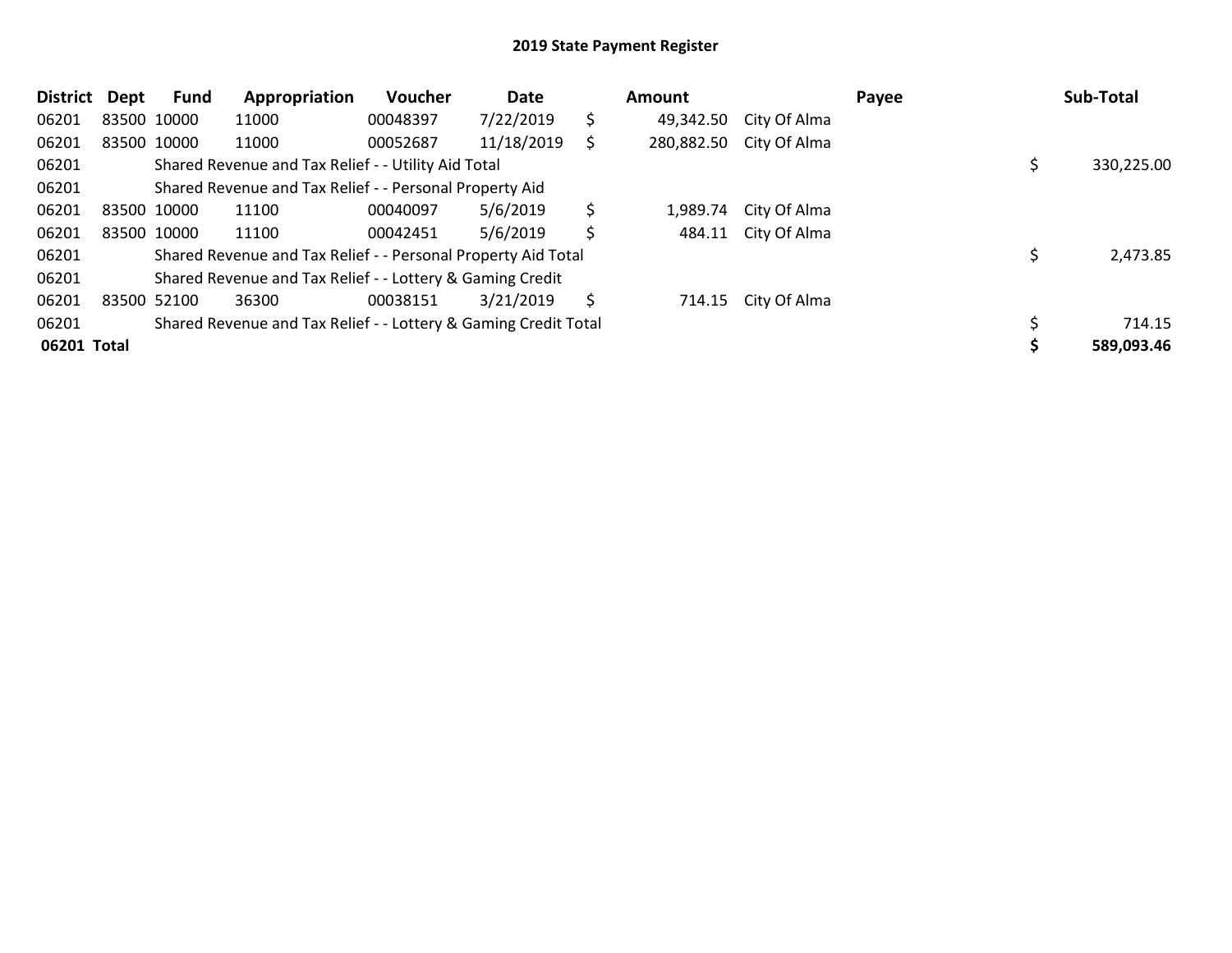| <b>District Dept</b> |             | Fund        | Appropriation                                                        | Voucher  | <b>Date</b> |               | Amount    | Payee                          | Sub-Total        |
|----------------------|-------------|-------------|----------------------------------------------------------------------|----------|-------------|---------------|-----------|--------------------------------|------------------|
| 06206                |             |             | Dept of Safety & Prof Services - - Fire Dues Distribution            |          |             |               |           |                                |                  |
| 06206                |             | 16500 10000 | 22500                                                                | 00030739 | 7/17/2019   | \$            |           | 3,353.81 City Of Buffalo City  |                  |
| 06206                |             |             | Dept of Safety & Prof Services - - Fire Dues Distribution Total      |          |             |               |           |                                | \$<br>3,353.81   |
| 06206                |             |             | WI Dept of Transportation - - Trns Aids To Mnc.-Sf                   |          |             |               |           |                                |                  |
| 06206                |             | 39500 21100 | 19100                                                                | 00335987 | 1/7/2019    | \$            | 10,869.95 | City Of Buffalo City           |                  |
| 06206                |             | 39500 21100 | 19100                                                                | 00363303 | 4/1/2019    | \$            | 10,869.95 | City Of Buffalo City           |                  |
| 06206                |             | 39500 21100 | 19100                                                                | 00401312 | 7/1/2019    | \$            | 10,869.95 | City Of Buffalo City           |                  |
| 06206                |             | 39500 21100 | 19100                                                                | 00444130 | 10/7/2019   | \$            | 10,869.95 | City Of Buffalo City           |                  |
| 06206                |             |             | WI Dept of Transportation - - Trns Aids To Mnc.-Sf Total             |          |             |               |           |                                | \$<br>43,479.80  |
| 06206                |             |             | Department of Administration - - Hv Trans Ln Annual Impact Fee       |          |             |               |           |                                |                  |
| 06206                |             | 50500 10000 | 17400                                                                | 00101212 | 5/1/2019    | \$            |           | 2,950.00 City Of Buffalo City  |                  |
| 06206                |             |             | Department of Administration - - Hv Trans Ln Annual Impact Fee Total |          |             |               |           |                                | \$<br>2,950.00   |
| 06206                |             |             | Elections Commission - - 2018 Hava Election Security                 |          |             |               |           |                                |                  |
| 06206                |             | 51000 22000 | 18200                                                                | 00002402 | 11/13/2019  | $\ddot{\phi}$ |           | 1,200.00 City Of Buffalo City  |                  |
| 06206                |             |             | Elections Commission - - 2018 Hava Election Security Total           |          |             |               |           |                                | \$<br>1,200.00   |
| 06206                |             |             | Shared Revenue and Tax Relief - - County And Municipal Aid           |          |             |               |           |                                |                  |
| 06206                |             | 83500 10000 | 10500                                                                | 00048398 | 7/22/2019   | \$            | 9,459.45  | City Of Buffalo City           |                  |
| 06206                | 83500 10000 |             | 10500                                                                | 00052688 | 11/18/2019  | \$            |           | 53,603.55 City Of Buffalo City |                  |
| 06206                |             |             | Shared Revenue and Tax Relief - - County And Municipal Aid Total     |          |             |               |           |                                | \$<br>63,063.00  |
| 06206                |             |             | Shared Revenue and Tax Relief - - Exempt Computer Aid                |          |             |               |           |                                |                  |
| 06206                |             | 83500 10000 | 10900                                                                | 00045574 | 7/22/2019   | \$            | 2.08      | City Of Buffalo City           |                  |
| 06206                |             |             | Shared Revenue and Tax Relief - - Exempt Computer Aid Total          |          |             |               |           |                                | \$<br>2.08       |
| 06206                |             |             | Shared Revenue and Tax Relief - - Utility Aid                        |          |             |               |           |                                |                  |
| 06206                |             | 83500 10000 | 11000                                                                | 00048398 | 7/22/2019   | \$            | 71.99     | City Of Buffalo City           |                  |
| 06206                |             | 83500 10000 | 11000                                                                | 00052688 | 11/18/2019  | \$            | 421.32    | City Of Buffalo City           |                  |
| 06206                |             |             | Shared Revenue and Tax Relief - - Utility Aid Total                  |          |             |               |           |                                | \$<br>493.31     |
| 06206                |             |             | Shared Revenue and Tax Relief - - Personal Property Aid              |          |             |               |           |                                |                  |
| 06206                | 83500 10000 |             | 11100                                                                | 00040098 | 5/6/2019    | \$            |           | 155.50 City Of Buffalo City    |                  |
| 06206                |             |             | Shared Revenue and Tax Relief - - Personal Property Aid Total        |          |             |               |           |                                | \$<br>155.50     |
| 06206                |             |             | Shared Revenue and Tax Relief - - Lottery & Gaming Credit            |          |             |               |           |                                |                  |
| 06206                |             | 83500 52100 | 36300                                                                | 00038152 | 3/25/2019   | \$            |           | 2,387.24 City Of Buffalo City  |                  |
| 06206                |             |             | Shared Revenue and Tax Relief - - Lottery & Gaming Credit Total      |          |             |               |           |                                | \$<br>2,387.24   |
| 06206 Total          |             |             |                                                                      |          |             |               |           |                                | \$<br>117,084.74 |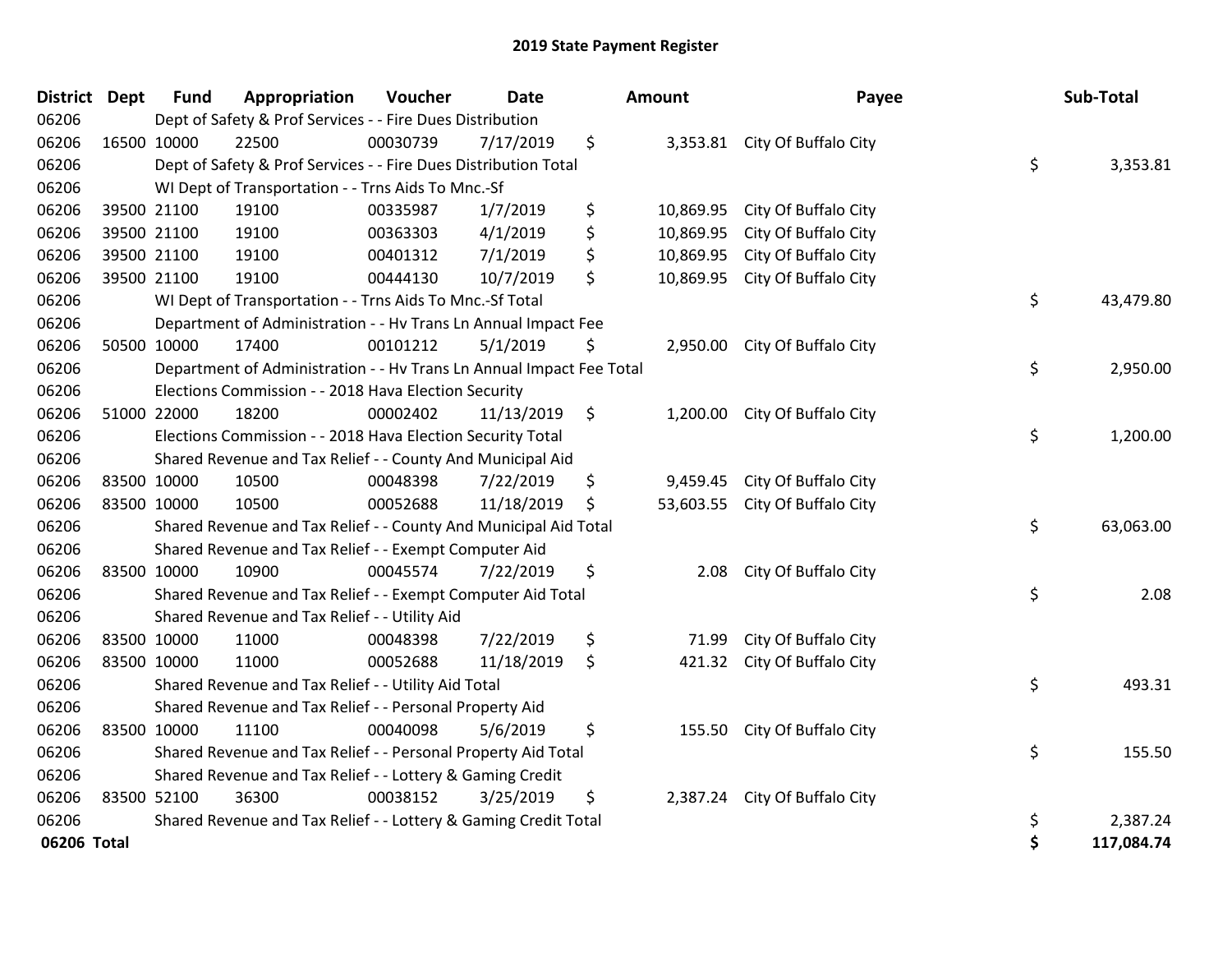| <b>District Dept</b> | <b>Fund</b> | Appropriation                                                      | Voucher  | <b>Date</b> | <b>Amount</b>   | Payee                            | Sub-Total        |
|----------------------|-------------|--------------------------------------------------------------------|----------|-------------|-----------------|----------------------------------|------------------|
| 06226                |             | Dept of Safety & Prof Services - - Fire Dues Distribution          |          |             |                 |                                  |                  |
| 06226                | 16500 10000 | 22500                                                              | 00031057 | 7/17/2019   | \$              | 2,193.19 City Of Fountain City   |                  |
| 06226                |             | Dept of Safety & Prof Services - - Fire Dues Distribution Total    |          |             |                 |                                  | \$<br>2,193.19   |
| 06226                |             | Dept of Natural Resources - - Resaids - Cnty Forst, CI & Mfl       |          |             |                 |                                  |                  |
| 06226                | 37000 21200 | 57100                                                              | 00332255 | 6/21/2019   | \$<br>30.54     | City Of Fountain City            |                  |
| 06226                |             | Dept of Natural Resources - - Resaids - Cnty Forst, Cl & Mfl Total |          |             |                 |                                  | \$<br>30.54      |
| 06226                |             | Dept of Natural Resources - - Fin Asst For Responsible Units       |          |             |                 |                                  |                  |
| 06226                | 37000 27400 | 67000                                                              | 00323245 | 5/22/2019   | \$<br>4,646.26  | City Of Fountain City            |                  |
| 06226                |             | Dept of Natural Resources - - Fin Asst For Responsible Units Total |          |             |                 |                                  | \$<br>4,646.26   |
| 06226                |             | WI Dept of Transportation - - Trns Aids To Mnc.-Sf                 |          |             |                 |                                  |                  |
| 06226                | 39500 21100 | 19100                                                              | 00335988 | 1/7/2019    | \$<br>6,376.99  | City Of Fountain City            |                  |
| 06226                | 39500 21100 | 19100                                                              | 00363304 | 4/1/2019    | \$<br>6,376.99  | City Of Fountain City            |                  |
| 06226                | 39500 21100 | 19100                                                              | 00401313 | 7/1/2019    | \$<br>6,376.99  | City Of Fountain City            |                  |
| 06226                | 39500 21100 | 19100                                                              | 00444131 | 10/7/2019   | \$<br>6,376.99  | City Of Fountain City            |                  |
| 06226                |             | WI Dept of Transportation - - Trns Aids To Mnc.-Sf Total           |          |             |                 |                                  | \$<br>25,507.96  |
| 06226                |             | WI Dept of Transportation - - Loc Rd Imp Prg St Fd                 |          |             |                 |                                  |                  |
| 06226                | 39500 21100 | 27800                                                              | 00339942 | 1/9/2019    | \$<br>7,439.33  | City Of Fountain City            |                  |
| 06226                |             | WI Dept of Transportation - - Loc Rd Imp Prg St Fd Total           |          |             |                 |                                  | \$<br>7,439.33   |
| 06226                |             | Shared Revenue and Tax Relief - - County And Municipal Aid         |          |             |                 |                                  |                  |
| 06226                | 83500 10000 | 10500                                                              | 00048399 | 7/22/2019   | \$<br>30,949.68 | City Of Fountain City            |                  |
| 06226                | 83500 10000 | 10500                                                              | 00052689 | 11/18/2019  | \$              | 175,381.50 City Of Fountain City |                  |
| 06226                |             | Shared Revenue and Tax Relief - - County And Municipal Aid Total   |          |             |                 |                                  | \$<br>206,331.18 |
| 06226                |             | Shared Revenue and Tax Relief - - Exempt Computer Aid              |          |             |                 |                                  |                  |
| 06226                | 83500 10000 | 10900                                                              | 00045575 | 7/22/2019   | \$<br>496.77    | City Of Fountain City            |                  |
| 06226                |             | Shared Revenue and Tax Relief - - Exempt Computer Aid Total        |          |             |                 |                                  | \$<br>496.77     |
| 06226                |             | Shared Revenue and Tax Relief - - Utility Aid                      |          |             |                 |                                  |                  |
| 06226                | 83500 10000 | 11000                                                              | 00048399 | 7/22/2019   | \$<br>29.36     | City Of Fountain City            |                  |
| 06226                | 83500 10000 | 11000                                                              | 00052689 | 11/18/2019  | \$<br>4,521.09  | City Of Fountain City            |                  |
| 06226                |             | Shared Revenue and Tax Relief - - Utility Aid Total                |          |             |                 |                                  | \$<br>4,550.45   |
| 06226                |             | Shared Revenue and Tax Relief - - Personal Property Aid            |          |             |                 |                                  |                  |
| 06226                | 83500 10000 | 11100                                                              | 00040099 | 5/6/2019    | \$<br>469.12    | City Of Fountain City            |                  |
| 06226                |             | Shared Revenue and Tax Relief - - Personal Property Aid Total      |          |             |                 |                                  | \$<br>469.12     |
| 06226                |             | Shared Revenue and Tax Relief - - Lottery & Gaming Credit          |          |             |                 |                                  |                  |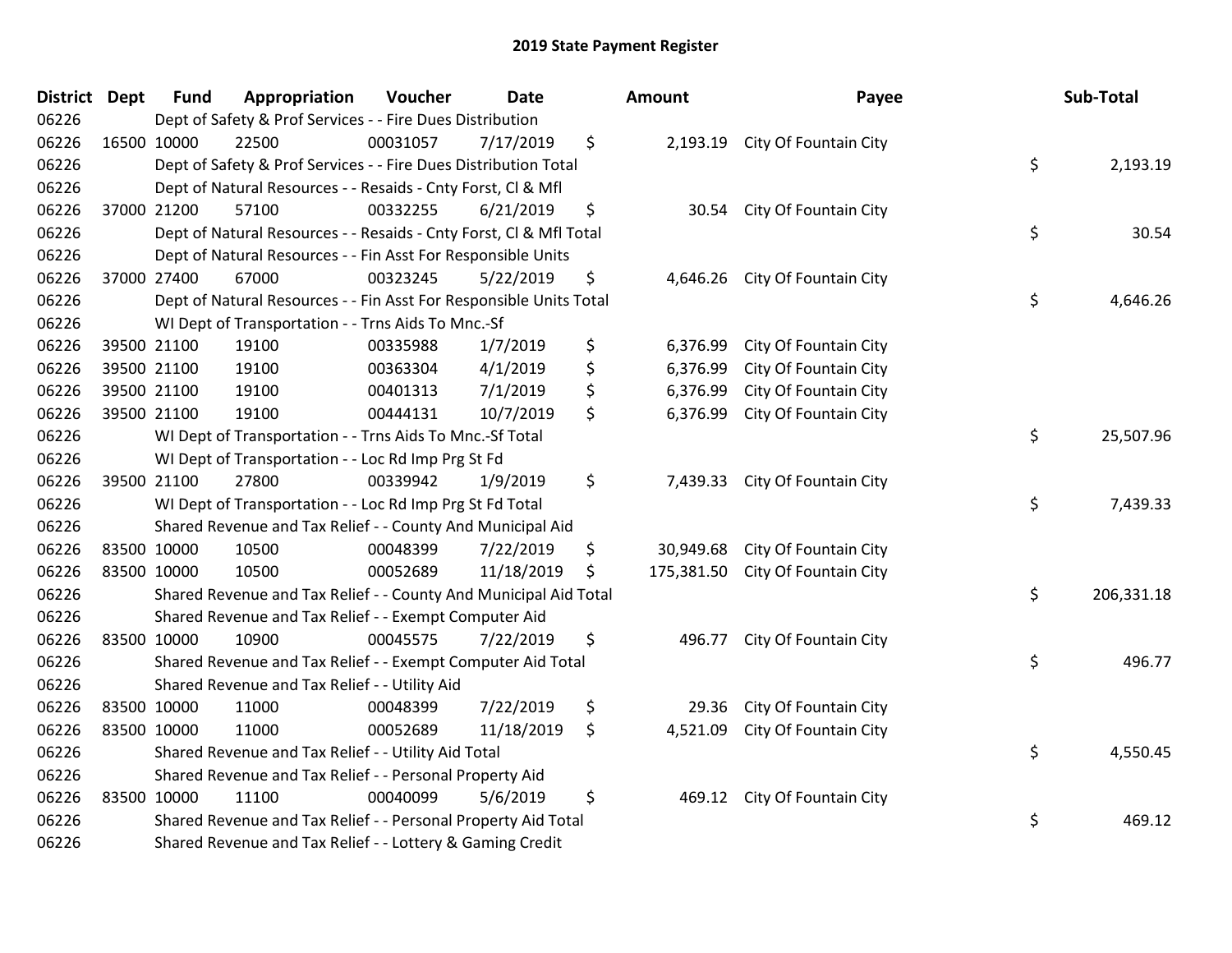|             | District Dept Fund | <b>Appropriation</b>                                            | Voucher  | Date      | Amount | Pavee                        | Sub-Total  |
|-------------|--------------------|-----------------------------------------------------------------|----------|-----------|--------|------------------------------|------------|
| 06226       | 83500 52100        | 36300                                                           | 00038153 | 3/25/2019 |        | 924.97 City Of Fountain City |            |
| 06226       |                    | Shared Revenue and Tax Relief - - Lottery & Gaming Credit Total |          |           |        |                              | 924.97     |
| 06226 Total |                    |                                                                 |          |           |        |                              | 252.589.77 |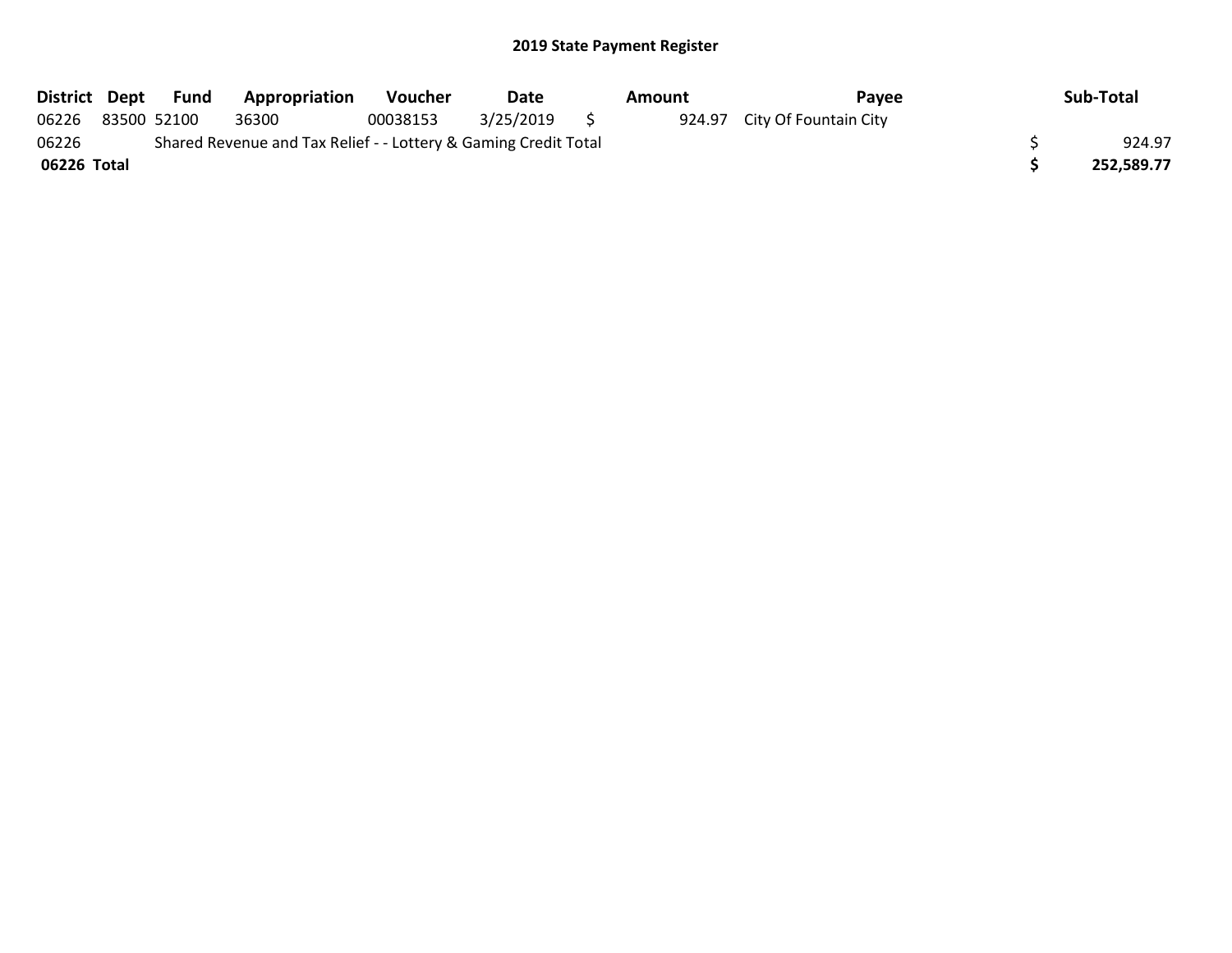| District Dept | <b>Fund</b> | Appropriation                                                                   | Voucher  | <b>Date</b>             |                | <b>Amount</b> | Payee                    | Sub-Total        |
|---------------|-------------|---------------------------------------------------------------------------------|----------|-------------------------|----------------|---------------|--------------------------|------------------|
| 06251         |             | Dept of Safety & Prof Services - - Fire Dues Distribution                       |          |                         |                |               |                          |                  |
| 06251         | 16500 10000 | 22500                                                                           | 00030305 | 7/16/2019               | \$             |               | 7,653.21 City Of Mondovi |                  |
| 06251         |             | Dept of Safety & Prof Services - - Fire Dues Distribution Total                 |          |                         |                |               |                          | \$<br>7,653.21   |
| 06251         |             | Dept of Natural Resources - - Aids In Lieu Of Taxes - Gener                     |          |                         |                |               |                          |                  |
| 06251         | 37000 10000 | 50300                                                                           | 00314151 | 4/19/2019               | \$             | 45.56         | City Of Mondovi          |                  |
| 06251         |             | Dept of Natural Resources - - Aids In Lieu Of Taxes - Gener Total               |          |                         |                |               |                          | \$<br>45.56      |
| 06251         |             | Dept of Natural Resources - - Rec & Resource Aids, Fed                          |          |                         |                |               |                          |                  |
| 06251         | 37000 21200 | 58300                                                                           | 00308955 | 4/3/2019                | \$             | 4,835.57      | City Of Mondovi          |                  |
| 06251         |             | Dept of Natural Resources - - Rec & Resource Aids, Fed Total                    |          |                         |                |               |                          | \$<br>4,835.57   |
| 06251         |             | WI Dept of Transportation - - Hwy Sfty Loc Aid Ffd                              |          |                         |                |               |                          |                  |
| 06251         | 39500 21100 | 18500                                                                           | 00362679 | 3/27/2019               | \$             | 4,000.00      | City Of Mondovi          |                  |
| 06251         |             | WI Dept of Transportation - - Hwy Sfty Loc Aid Ffd Total                        |          |                         |                |               |                          | \$<br>4,000.00   |
| 06251         |             | WI Dept of Transportation - - Trns Aids To Mnc.-Sf                              |          |                         |                |               |                          |                  |
| 06251         | 39500 21100 | 19100                                                                           | 00335989 | 1/7/2019                | \$             | 30,173.20     | City Of Mondovi          |                  |
| 06251         | 39500 21100 | 19100                                                                           | 00363305 | 4/1/2019                | \$             | 30,173.20     | City Of Mondovi          |                  |
| 06251         | 39500 21100 | 19100                                                                           | 00401314 | 7/1/2019                | \$             | 30,173.20     | City Of Mondovi          |                  |
| 06251         | 39500 21100 | 19100                                                                           | 00444132 | 10/7/2019               | \$             | 30,173.22     | City Of Mondovi          |                  |
| 06251         |             | WI Dept of Transportation - - Trns Aids To Mnc.-Sf Total                        |          |                         |                |               |                          | \$<br>120,692.82 |
| 06251         |             | Department of Health Services - - Prepaid Medical Transport Reimbursement       |          |                         |                |               |                          |                  |
| 06251         | 43500 10000 | 16300                                                                           |          | AMBULANCE 11/18/2019 \$ |                | 10,529.71     | City Of Mondovi          |                  |
| 06251         |             | Department of Health Services - - Prepaid Medical Transport Reimbursement Total |          |                         |                |               |                          | \$<br>10,529.71  |
| 06251         |             | Dept of Workforce Development - - Title Ib Aids State GPR                       |          |                         |                |               |                          |                  |
| 06251         | 44500 10000 | 50900                                                                           | 00263926 | 12/18/2019              | - \$           |               | 80.51 City Of Mondovi    |                  |
| 06251         |             | Dept of Workforce Development - - Title Ib Aids State GPR Total                 |          |                         |                |               |                          | \$<br>80.51      |
| 06251         |             | Dept of Workforce Development - - Title Ib Aids Federal Prf                     |          |                         |                |               |                          |                  |
| 06251         | 44500 10000 | 54400                                                                           | 00263926 | 12/18/2019              | \$.            | 297.49        | City Of Mondovi          |                  |
| 06251         |             | Dept of Workforce Development - - Title Ib Aids Federal Prf Total               |          |                         |                |               |                          | \$<br>297.49     |
| 06251         |             | Department of Justice - - Law Enforcement Train, Local                          |          |                         |                |               |                          |                  |
| 06251         | 45500 10000 | 23100                                                                           | 00073623 | 10/28/2019              | $\ddot{\zeta}$ | 640.00        | City Of Mondovi          |                  |
| 06251         |             | Department of Justice - - Law Enforcement Train, Local Total                    |          |                         |                |               |                          | \$<br>640.00     |
| 06251         |             | Elections Commission - - 2018 Hava Election Security                            |          |                         |                |               |                          |                  |
| 06251         | 51000 22000 | 18200                                                                           | 00002269 | 11/6/2019               | \$             | 1,200.00      | City Of Mondovi          |                  |
| 06251         |             | Elections Commission - - 2018 Hava Election Security Total                      |          |                         |                |               |                          | \$<br>1,200.00   |